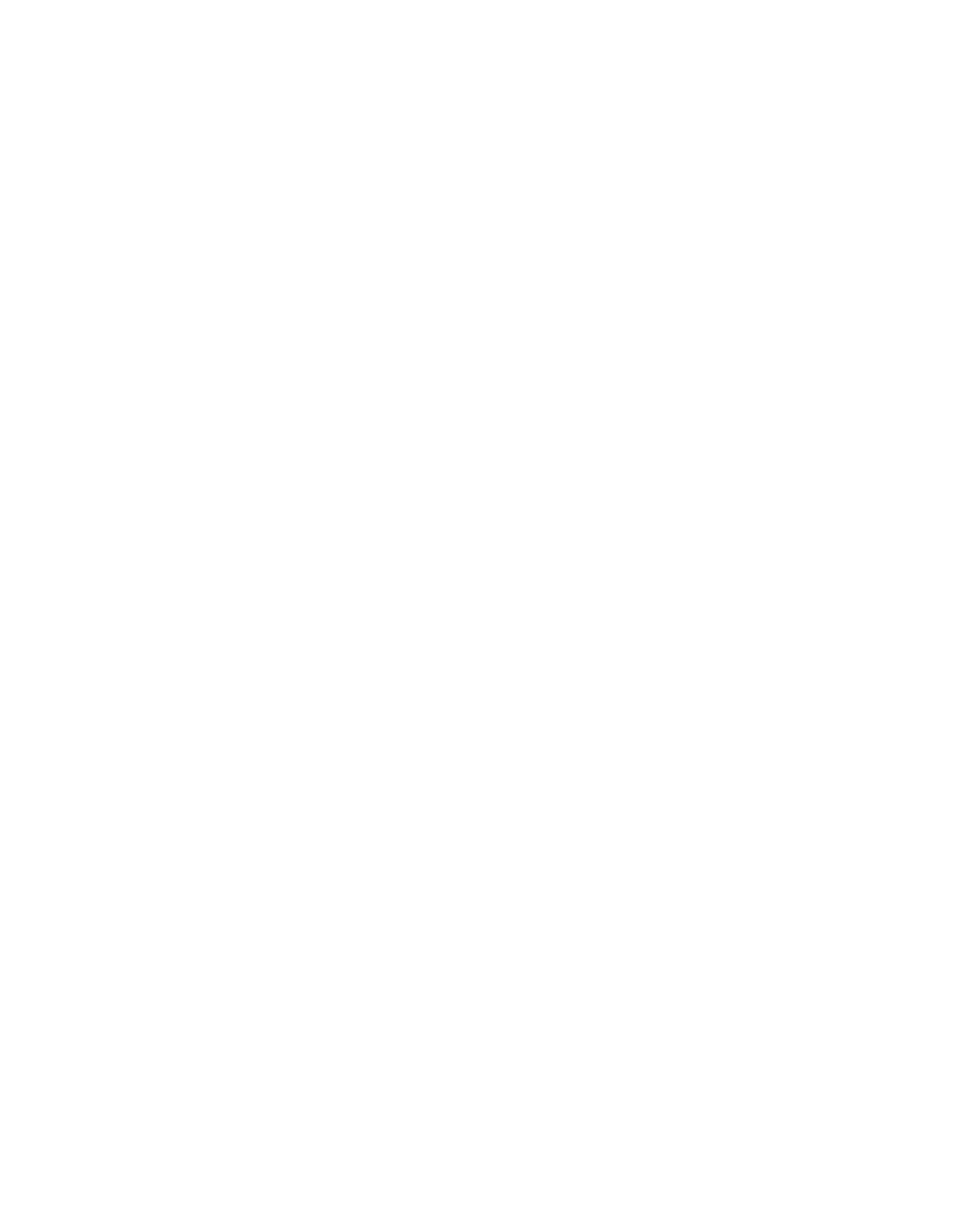# **STATE DELEGATE SELECTION PLAN**

FOR THE 2012 DEMOCRATIC NATIONAL CONVENTION

ISSUED BY THE STATE DEMOCRATIC PARTY

MONTH 2011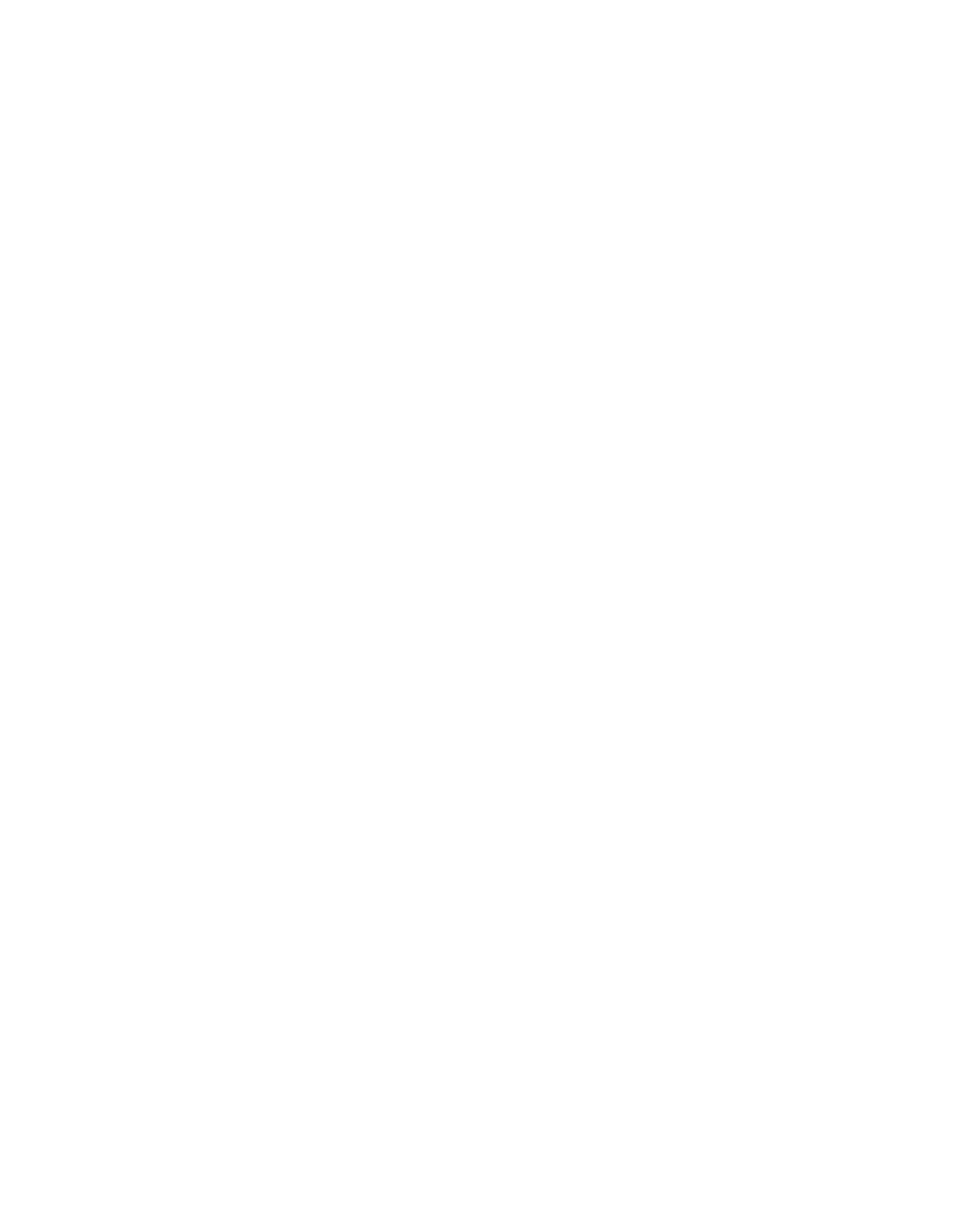**Table of Contents** 

| $\mathbf{L}$  |           |                                                                        |
|---------------|-----------|------------------------------------------------------------------------|
|               | Α.        |                                                                        |
|               | <b>B.</b> |                                                                        |
| $\parallel$ . |           |                                                                        |
| III.          |           |                                                                        |
|               | А.        |                                                                        |
|               | Β.        |                                                                        |
|               | $C$ .     |                                                                        |
|               | D.        |                                                                        |
|               | Ε.        |                                                                        |
| IV.           |           |                                                                        |
|               | А.        |                                                                        |
|               | Β.        |                                                                        |
|               | $C$ .     |                                                                        |
| V.            |           |                                                                        |
| VI.           |           |                                                                        |
| VII.          |           |                                                                        |
|               | Α.        |                                                                        |
|               | <b>B.</b> |                                                                        |
|               | $C$ .     |                                                                        |
|               | D.        |                                                                        |
|               | Ε.        |                                                                        |
|               | F.        |                                                                        |
| VIII.         |           |                                                                        |
|               | А.        |                                                                        |
|               | В.        | Challenges to the Status of the State Party and Challenges to the Plan |
|               | $C$ .     |                                                                        |
| IX.           |           |                                                                        |
|               | А.        |                                                                        |
|               | <b>B.</b> |                                                                        |
|               | $C$ .     |                                                                        |
|               | D.        |                                                                        |
|               | Ε.        |                                                                        |
|               |           |                                                                        |
|               |           |                                                                        |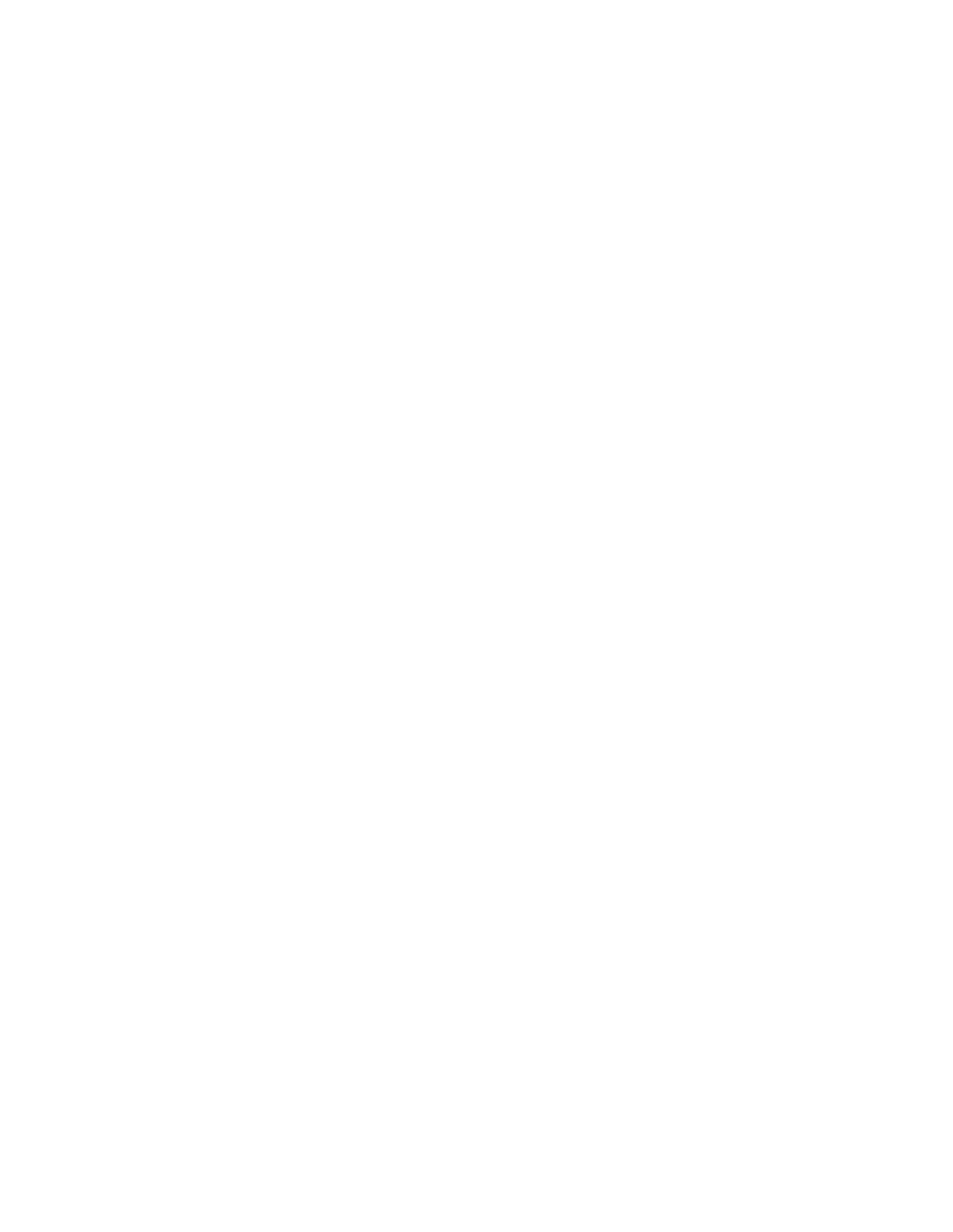# **Section 1 Introduction & Description of Delegate Selection Process**

# **A. Introduction**

- 1. State has a total of ## delegates and ##alternates. (Call, I. & Appendix B.)
- 2. The delegate selection process is governed by the *Charter and Bylaws of the Democratic Party of the United States*, the *Delegate Selection Rules for the 2012 Democratic National Convention* ("Rules"), the *Call for the 2012 Democratic National Convention* ("Call"), the *Regulations of the Rules and Bylaws Committee for the 2012 Democratic National Convention* ("Regs."), the rules of the Democratic Party of State, the State election code, and this Delegate Selection Plan. (Call, II.A.)
- 3. Following the adoption of this Delegate Selection Plan by the State Party Committee, it shall be submitted for review and approval by the DNC Rules and Bylaws Committee ("RBC"). The State Party Chair shall be empowered to make any technical revisions to this document as required by the RBC to correct any omissions and/or deficiencies as found by the RBC to ensure its full compliance with Party Rules. Such corrections shall be made by the State Party Chair and the Plan resubmitted to the RBC within 30 days of receipt of notice of the RBC's findings. (Regs. 2.5, 2.6 & 2.7)
- 4. Once this Plan has been found in Compliance by the RBC, any amendment to the Plan by the State Party will be submitted to and approved by the RBC before it becomes effective. (Reg. 2.9)

## **B. Description of Delegate Selection Process**

- 1. State will use a proportional representation system based on the results of the (Select One) for apportioning delegates to the 2012 Democratic National Convention.
- 2. The "first determining step" of State's delegate selection process will occur on date, with *a* (Select One)
- 3. Voter Participation in Process
	- a. Participation in State's delegate selection process is open to all voters who wish to participate as Democrats.

## *The following information must be specified:*

- *The state's voter registration or enrollment procedures, including the deadline to register to vote.*
- *The process by which voters will publicly declare their Party preference and that preference will be publicly recorded.* (Rules 2.A. & 2.C. & Reg. 4.3.)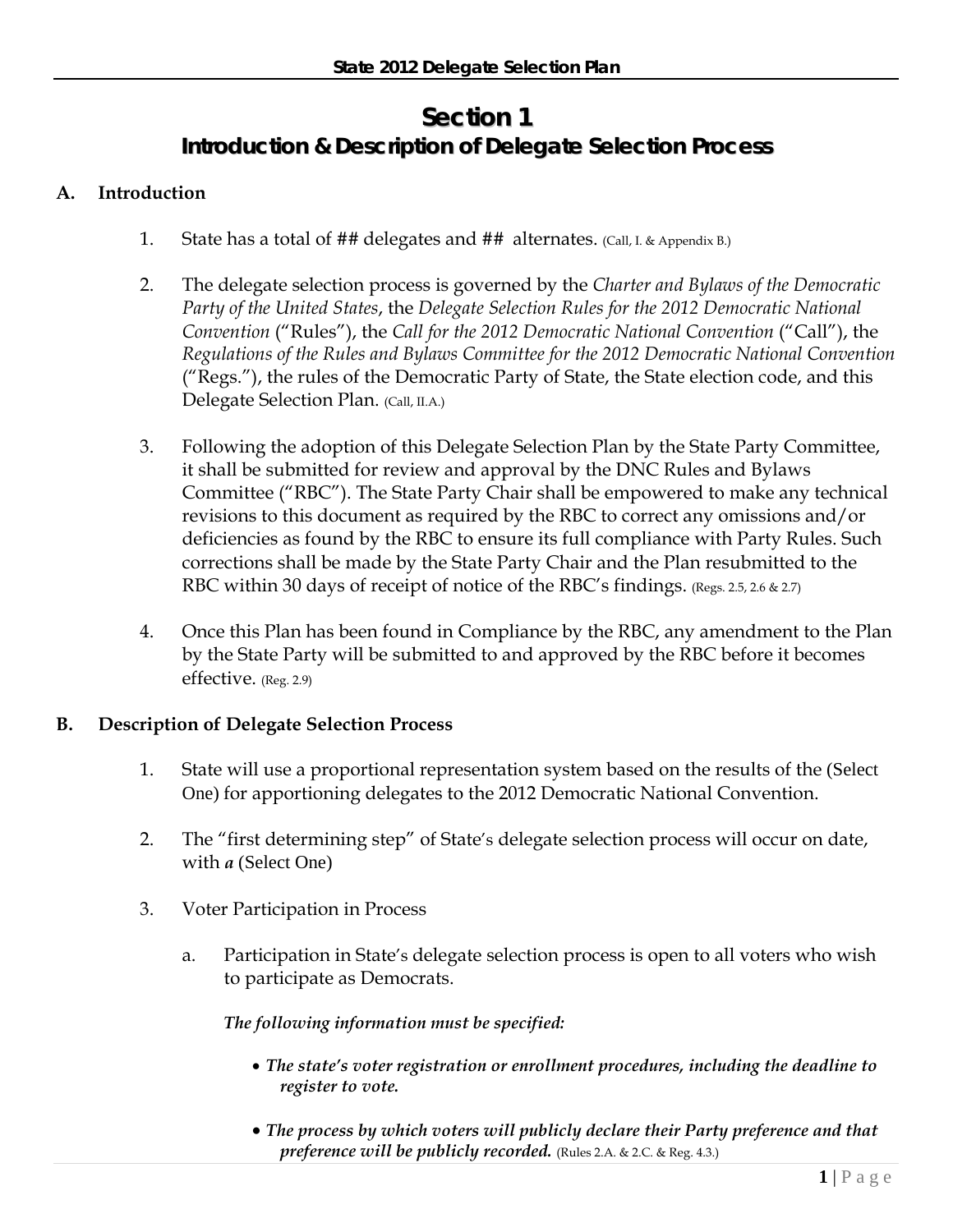- b. At no stage of State's delegate selection process shall any person be required, directly or indirectly, to pay a cost or fee as a condition for participating. Voluntary contributions to the Party may be made, but under no circumstances shall a contribution be mandatory for participation. *[Briefly explain any fees or contributions associated with the state's delegate selection process.]* (Rule 2.D. & Reg. 4.4.)
- c. No persons shall participate or vote in the nominating process for the Democratic presidential candidate who also participates in the nominating process of any other party for the corresponding elections. (Rule 2.E.)
- d. No person shall vote in more than one meeting which is the first meeting in the delegate selection process. (Rule 3.E. & Reg. 4.6.)

# *[NOTE: The section below is only required for those states using state government-run presidential primaries.]*

- 4. State is participating in the state government-run presidential preference primary that will utilize government-run voting systems. The State Party has taken *(or will take)* provable positive steps to:
	- a. Promote the acquisition of accessible precinct based optical scan systems, wherever possible. (Rule 2.H.(1))
	- b. Seek enactment of legislation, rules, and policies at the state and local level to ensure that direct recording electronic systems include a voter verified paper  $trail$  (Rule 2.H. $(2)$ )
	- c. Seek enactment of legislation, rules and policies at the state and local level to ensure that both optical scan and direct recording electronic systems include recognized security measures. These measures include automatic routine manual audits comparing paper records to electronic records following every election and prior to certification or results where possible; parallel testing on election day; physical and electronic security for equipment; banning use of wireless components and connections; public disclosure of software design; use of transparent and random selection for all auditing procedures; and effective procedures for addressing evidence of fraud or error. (Rule 2.H.(3))
	- d. These provable positive steps have included:

*[Provable positive steps include: the drafting of corrective legislation; public endorsement by the state party of such legislation; efforts to educate the public on the need for such legislation; active support for the legislation by the state party lobbying state legislators, other public officials, Party officials and Party members; and encouraging consideration of the legislation by the appropriate legislative committees and bodies.]*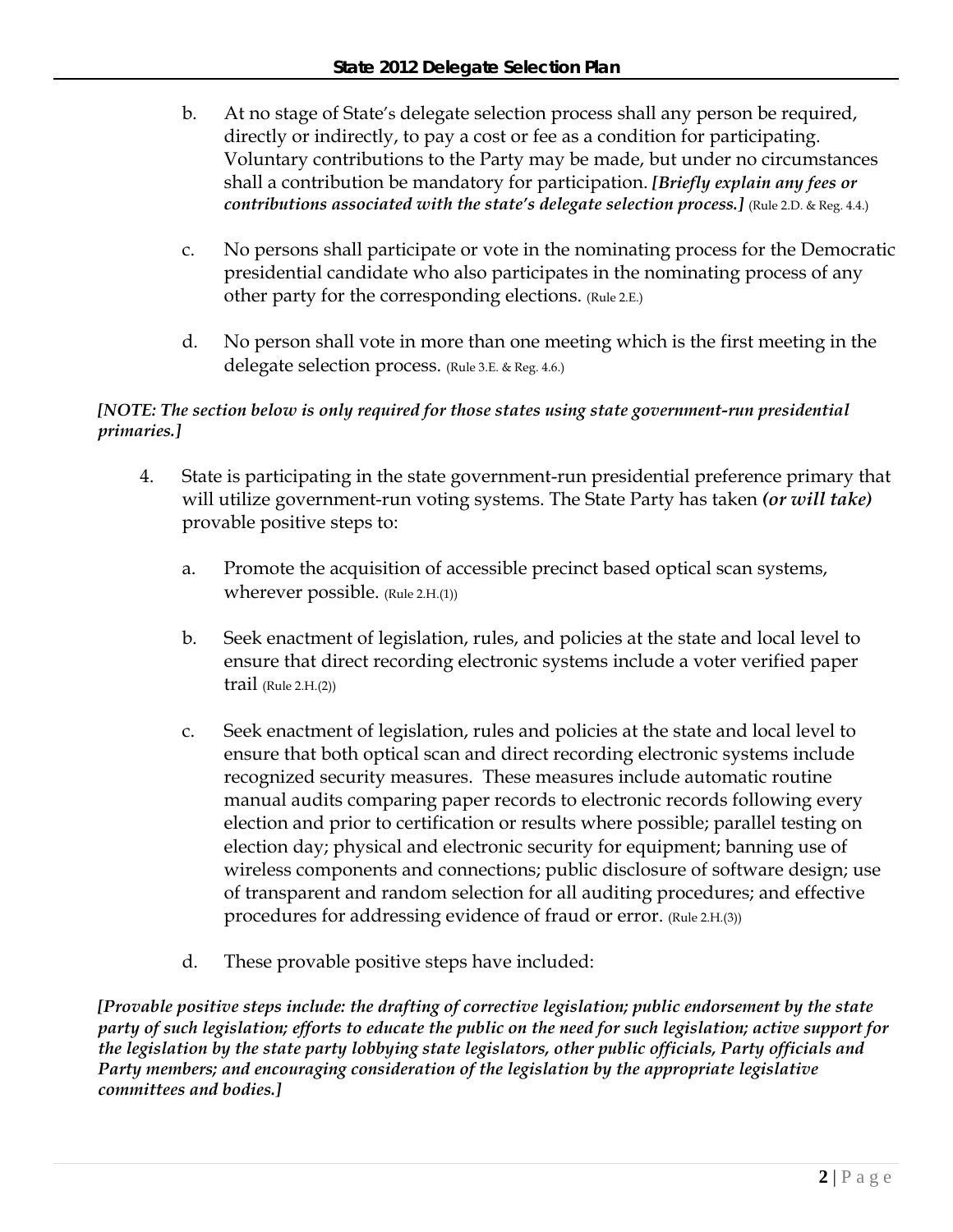# **Section II Presidential Candidates**

# **A. Ballot Access**

A presidential candidate gains access to the State presidential preference primary ballot, or is eligible to participate in the State's first-tier caucuses, by *(indicate details)*.

*Please note the following provisions concerning presidential candidate filing requirements:* 

- *The number of signatures or petitions filed by a presidential candidate may not exceed 5,000, if the filing of petitions is the sole method to place the candidate's name on the ballot.*
- *No fee for presidential candidates in connection with the presidential nominating process shall exceed \$2,500.*
- *Any signature requirements or fees cannot exceed those in effect as of January 1, 1994.*
- *Any filing deadline must be no less than 30 and no more than 75 days before the date of the primary or caucus, and all filing deadlines must be in 2012.*

*The Plan should also indicate whether "uncommitted" automatically appears on the ballot and if writeins are allowed.]* (Rules 11.B., 14.A., 14.B., 14.D., 14.E., & 14.H.)

- B. Each presidential candidate shall certify in writing to the State Democratic Chair, the name(s) of his or her authorized representative(s) by *(date)*. (Rule 12.D.(1))
- C. Each presidential candidate (including uncommitted status) shall use his or her best efforts to ensure that his or her respective delegation within the state delegation achieves the affirmative action goals established by this Plan and is equally divided between men and women. (Rule 6.I.)

# **Section III Selection of Delegates and Alternates**

## **A. District-Level Delegates and Alternates**

- 1. State is allocated ## district-level delegates and ## district-level alternates. (Rule 8.C., Call, I.B., I.I. & Appendix B.)
- 2. District-level delegates and alternates shall be elected by a *[Choose one:]*
	- a. Caucus *(or convention)* system *[indicate the number of levels and summarize the function of each]*.
	- b. Pre-primary caucus to slate delegates followed by a presidential preference primary.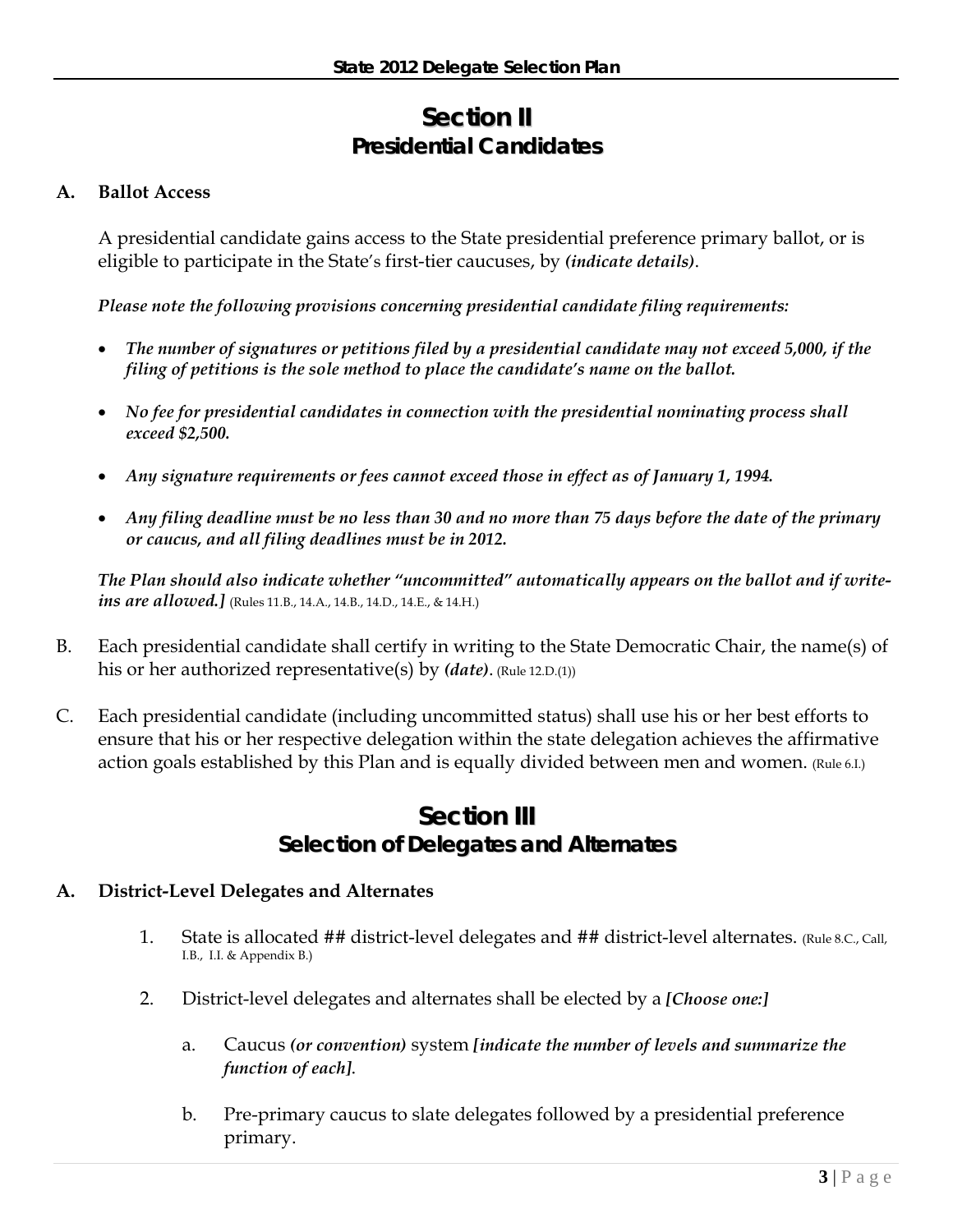- c. Presidential preference primary followed by a post-primary caucus.
- d. Two-part primary- a presidential preference primary that includes the election of delegates.

*[The Plan must provide specific details about the process utilized for selecting the districtlevel delegates. For example, in primary states, specify the date of the primary and describe how the delegates are to be elected. (If applicable, include the date and description of the preprimary or post-primary caucus.) In caucus states, include the date of each caucus tier and its function.]* 

- 3. Apportionment of District-Level Delegates and Alternates
	- a. State's district-level delegates and alternates are apportioned among the districts based on a formula giving *[Choose one:]* (Rule 8.A.; Regs. 4.10., 4.11 & Appendix A)
		- (1) Equal weight to total population and to the average vote for the Democratic candidates in the 2004 and 2008 presidential elections.
		- (2) Equal weight to the vote for the Democratic candidates in the 2008 presidential and the most recent gubernatorial elections.
		- (3) Equal weight to the average of the vote for the Democratic candidates in the 2004 and 2008 presidential elections and to Democratic Party registration or enrollment as of January 1, 2012.
		- (4) One-third  $(1/3)$  weight to each of the formulas in items 1, 2, and 3.
	- b. The state's total number of district-level delegates will be equally divided between men and women. *[For states with an odd total number of district-level delegates, the overall variance between men and women cannot exceed one.]* (Rule 6.C.(1) & Reg. 4.8.)
	- c. The district-level delegates and alternates are apportioned to districts as indicated in the following chart: *[Provide the allocation for each CD in the chart below. Expand or contract the size of the chart, as necessary.]*

| <b>District</b> |              | <b>Delegates</b> |              | <b>Alternates</b> |                |              |  |
|-----------------|--------------|------------------|--------------|-------------------|----------------|--------------|--|
|                 | <b>Males</b> | <b>Females</b>   | <b>Total</b> | <b>Males</b>      | <b>Females</b> | <b>Total</b> |  |
| #1              |              |                  |              |                   |                |              |  |
| #2              |              |                  |              |                   |                |              |  |
| #3              |              |                  |              |                   |                |              |  |
| #4              |              |                  |              |                   |                |              |  |
| Total           |              |                  |              |                   |                |              |  |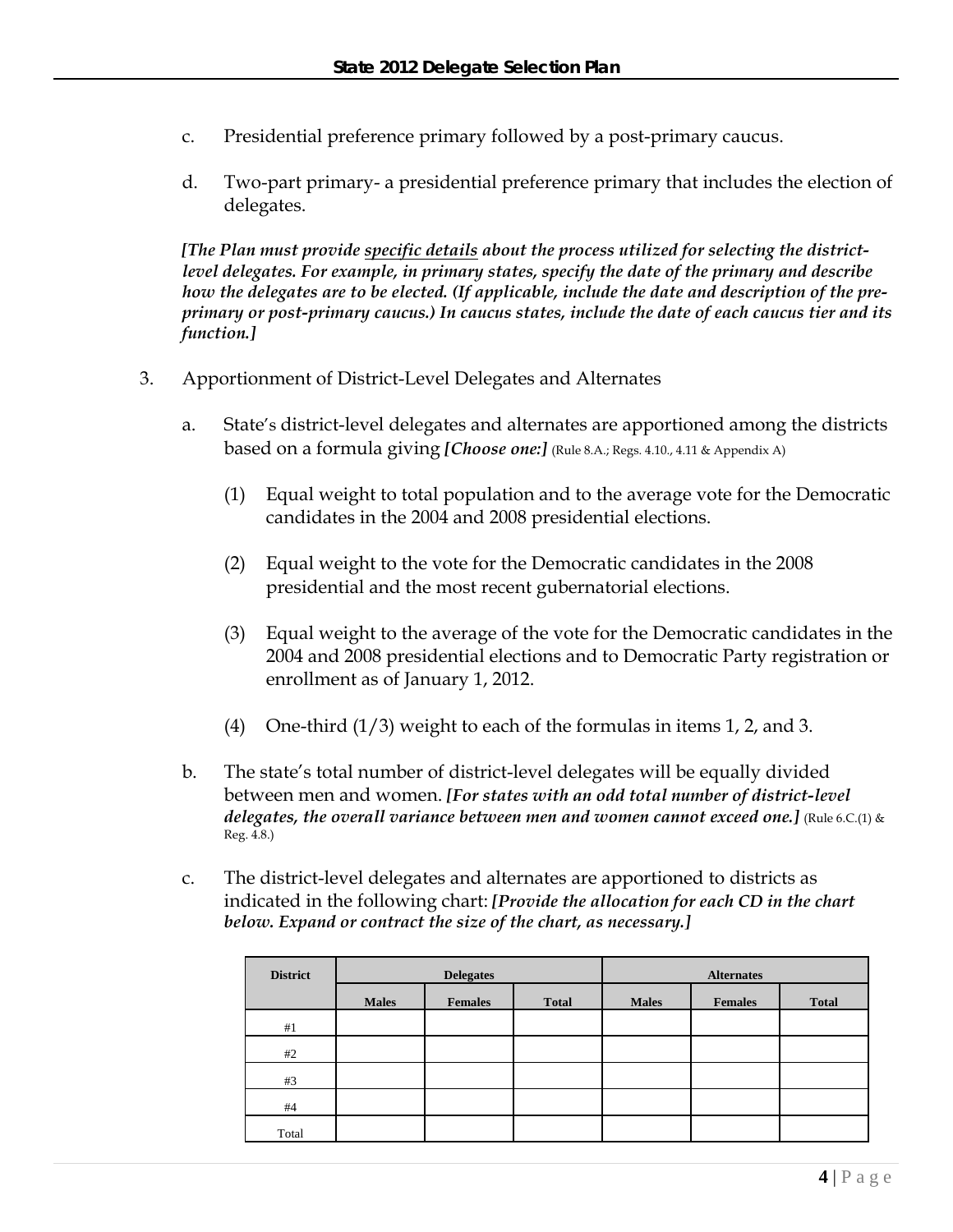- d. [In a caucus/convention system, the apportionment of delegates to be elected from each tier to the next tier (e.g. precincts, counties, etc.) shall be based upon population and/or some measure of Democratic strength. Provide a brief description explaining how the state complies with this requirement.] (Rule 8.B.)
- 4. District-Level Delegate and Alternate Filing Requirements
	- a. A district-level delegate and alternate candidate may run for election only within the district in which he or she is registered to vote. (Rule 12.H.)
	- b. *[Choose one:]*
		- (1) An individual can qualify as a candidate for district-level delegate or alternate to the 2012 Democratic National Convention by filing a statement of candidacy designating his or her presidential (or uncommitted) preference and a signed pledge of support for the presidential candidate (including uncommitted status) with the State Party by *[Specify the date, which must be no more than 30 days before the date on which the delegates or alternates will be selected.]*. (Rules 12.B. & 14.F.)
		- (2) [For states holding a presidential primary where individual district-level delegates and alternates are voted upon on the ballot:] An individual can qualify as a candidate for district-level delegate or alternate to the 2012 Democratic National Convention by filing a statement of candidacy designating his or her presidential or uncommitted preference and a signed pledge of support for the presidential candidate (including uncommitted status) with the State Party by *[Specify the date, which must be no more than 90 days before the date on which they are to be voted upon.].* (Rules 12.B. & 14.F.)

*[Provide a description of specific filing requirements (e.g. petitions, a statement of candidacy, a signed pledge of support, etc.) including the filing period and the filing address.].* (Reg. 4.21.)

- c. *[If petition requirements are a prerequisite for participation in the process, then the Plan must specify how it complies with the rules:]* 
	- (1) *[The number of signatures required in the applicable district may not exceed one half of one percent (.5%) of the registered/enrolled Democrats in the district or one half of one percent (.5%) of the total votes in such district for all Democratic presidential candidates (including uncommitted) cast during the 2008 presidential nominating process, whichever is lower, but in no event shall the number of valid signatures required exceed 500.]* (Rule 14.C.)
	- (2) *[The number of valid signatures required of a delegate or alternate candidate to gain access to the primary ballot, and the fees required to be paid by a delegate or alternate candidate to gain access to the primary ballot, in connection with the*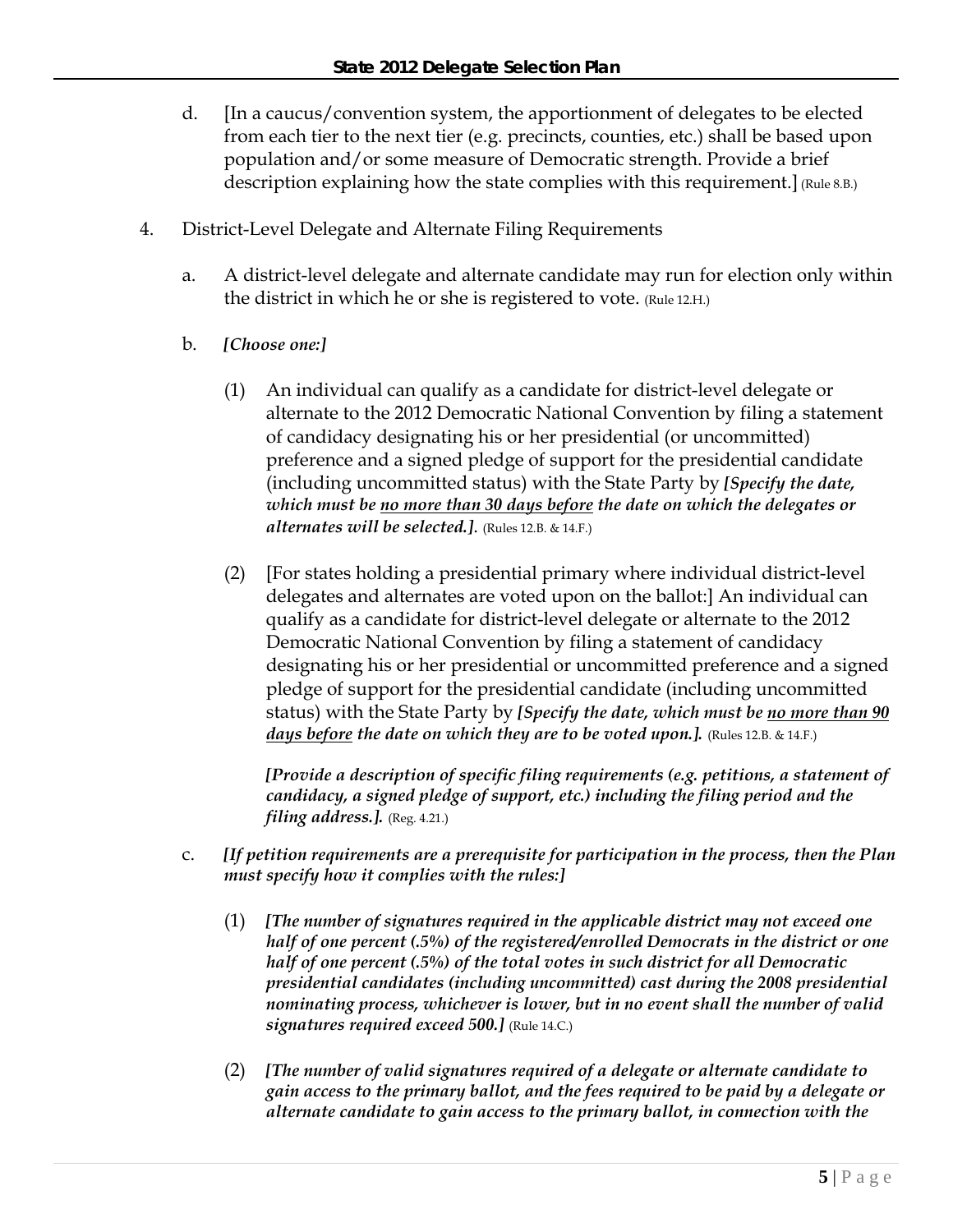*Democratic presidential nominating process, shall not exceed those in effect in the particular state as of January 1, 1994.]* (Rule 14.D.)

- d. All candidates considered for district-level alternate positions must meet the same requirements as candidates for district-level delegate positions *[except that the state may allow candidates who were not chosen at the delegate level to be considered at the alternate level]*. (Rule 12.C.)
- 5. Presidential Candidate Right of Review for District-Level Delegates and Alternates
	- a. The State Democratic Chair shall convey to the presidential candidate, or that candidate's authorized representative(s), not later than *(date and time)*, a list of all persons who have filed for delegate or alternate pledged to that presidential candidate. (Rules 12.D. & 12.F.)

*[In sates that use a pre-primary caucus to slate delegates, a State Party must convey to the presidential candidates, a list of all persons who have filed for delegate or alternate pledged to the respective presidential candidate.]* (Reg. 4.22.)

b. Each presidential candidate, or that candidate's authorized representative(s), must then file with the State Democratic Chair by *(date and time)*, a list of all such candidates he or she has approved, provided that approval be given to at least three (3) times the number of candidates for delegate men and three (3) times the number of candidates for delegate women, and three (3) times the number of candidates for alternate men and three (3) times the number of alternate women to be selected. (Rule 12.E.(1), Reg. 4.23.)

*[In states where individual delegates and alternates are voted upon on the ballot, substitute the following language for the appropriate language in section above:] The presidential candidate, or that candidate's authorized representative(s), may approve a number of delegate candidates or alternate candidates equal to or greater than the number of delegates or alternates allocated to the district.*] (Rule 12.E.(1))

*[In states where delegates are voted upon on the ballot, the date by which the presidential candidate, or authorized representative(s), signifies approval or disapproval of the list of delegate and alternate candidates in writing to the State Party, must allow sufficient time to ensure that names removed from the list do not appear on the ballot.]* (Rule 12.D.(2))

- c. Failure to respond will be deemed approval of all delegate and alternate candidates submitted to the presidential candidate unless the presidential candidate, or the authorized representative(s), signifies otherwise in writing to the State Democratic Chair not later than *(date and time)*.
- d. National convention delegate and alternate candidates removed from the list of bona fide supporters by a presidential candidate, or that candidate's authorized representative(s), may not be elected as a delegate or alternate at that level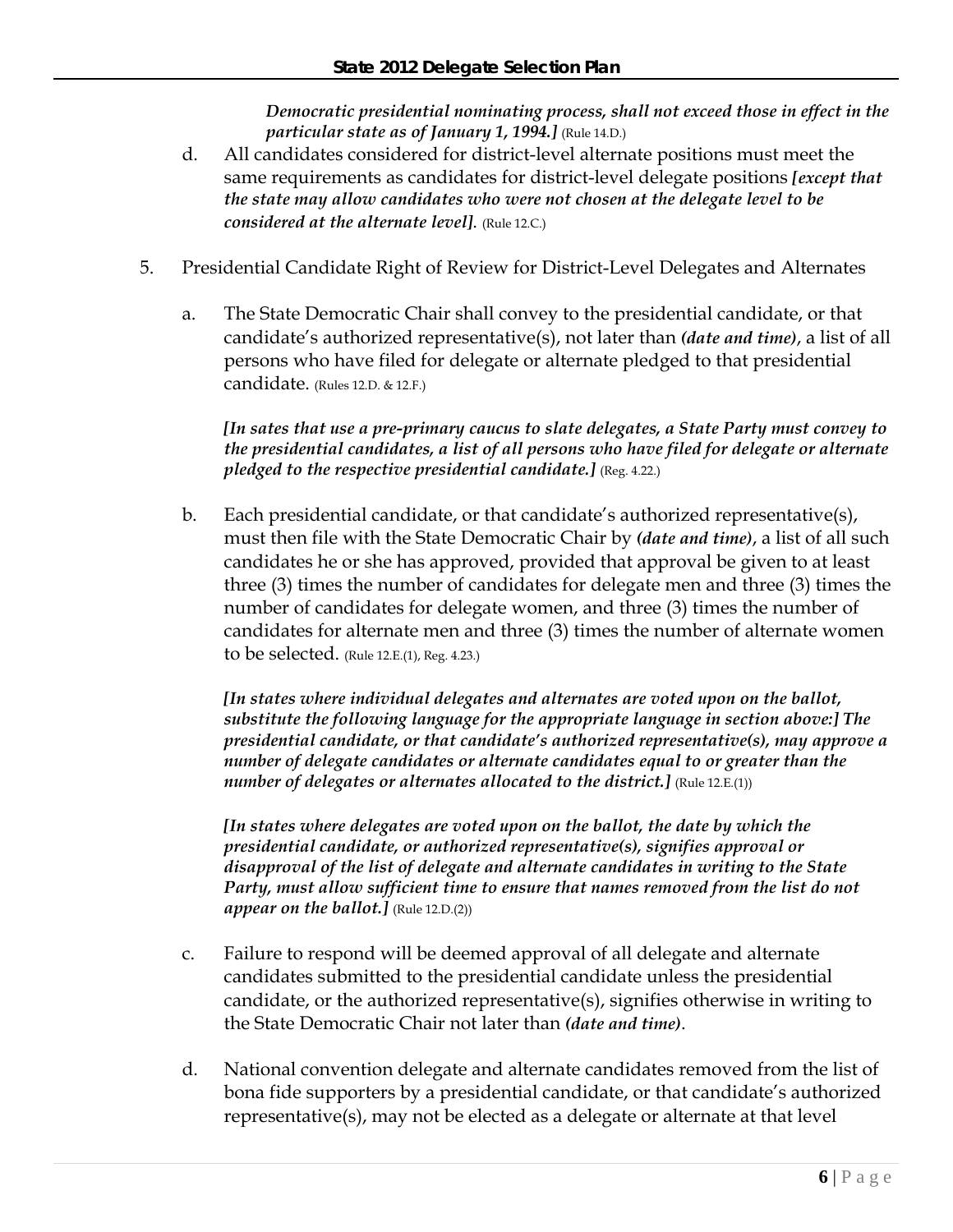pledged to that presidential candidate (including uncommitted status). (Rule 12.E. & Reg. 4.23.)

- e. The State Democratic Chair shall certify in writing to the Co-Chairs of the DNC Rules and Bylaws Committee whether each presidential candidate (including uncommitted status) has used their best efforts to ensure that their respective district-level delegate candidates and district-level alternate candidates meet the affirmative action and inclusion considerations and goals detailed in the Affirmative Action section of this Plan within three (3) business days of returning the list of approved district-level delegate candidates and district-level alternate candidates as indicated in section III.A.5.b of this Plan.
- 6. Fair Reflection of Presidential Preference
	- a. *[Choose one:]*
		- (1) Presidential Primary Proportional Representation Plan (Rules 13.A., 13.B. & 13.D.)

The *(*State*)* presidential primary election is a "binding" primary. Accordingly, delegate and alternate positions shall be allocated so as to fairly reflect the expressed presidential (or uncommitted) preference of the primary voters in each district. The National Convention delegates and alternates selected at the district level shall be allocated in proportion to the percentage of the primary vote won in that district by each preference, except that preferences falling below a 15% threshold shall not be awarded any delegates or alternates.

(2) Caucus/Convention Proportional Representation Plan (Rules 13.A., 13.B. & 13.D.)

(State) is a caucus/convention state. Accordingly, delegate and alternate positions shall be allocated so as to fairly reflect the expressed presidential preference or uncommitted status of the caucus participants in each district. Therefore, the national convention delegates elected at the district level shall be allocated in proportion to the percentage of the caucus vote won in that district by each preference, except that preferences falling below a 15% threshold shall not be awarded any delegates or alternates. *[Specify the caucus level at which such percentages shall be determined.]* (Rule 13.B.)

- b. Within a district, if no presidential preference reaches a 15% threshold, the threshold shall be the percentage of the vote received in that district by the frontrunner minus 10%. (Rule 13.F.)
- c. *[In states where delegates and alternates are not elected on the ballot, the Plan should indicate how the state ensures that district-level delegates and alternates pledged to a presidential candidate (including uncommitted status) are selected or nominated by a caucus of persons from the unit electing the delegate or alternate who sign statements of support for that presidential candidate. The Plan should also include the following*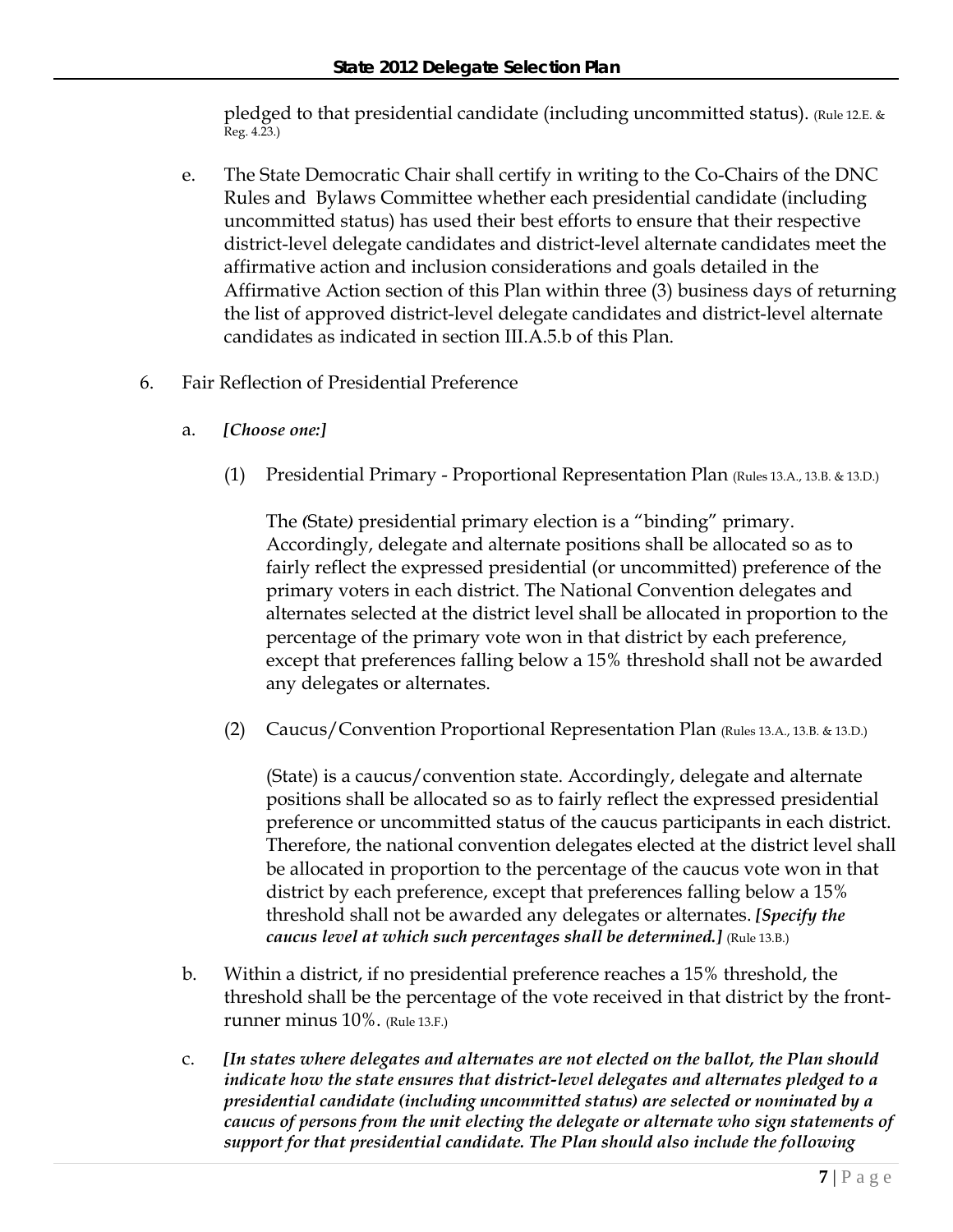*information: the date and time of the meeting; the procedural requirements and timetable related to filing and participation; the number of delegates to be selected (if applicable); and the nomination and voting procedures. If more than one tier is used, provide details applicable and specific to each.]* (Rule 12.G.)

- d. *[In pre-primary and two-part primary states where a presidential candidate (including uncommitted status) could qualify to receive delegates and alternates but fail to slate a sufficient number of delegate and alternate candidates, the Plan must describe the process that would be used to select additional delegates and alternates in a postprimary procedure. This description should indicate the type of meeting, who will vote, how such a procedure would be publicized, the filing deadlines, the presidential candidate review deadlines, and specific procedural rules.]* (Rule 13.C.)
- 7. Equal Division of District-Level Delegates and Alternates
	- a. In order to ensure the district-level delegates are equally divided between men and women, delegate positions within each district will be designated by presidential preference beginning with the highest vote-getting presidential preference. This assignment of delegate positions, alternating by sex as mathematically practicable, will continue with the next highest vote-getting preferences in descending order until the gender of each position has been assigned. (Rule  $6.C(1)$  & Reg.  $4.8$ .)

*[States must specify a method for allocating district-level positions among presidential preferences in such a way as to ensure the district delegates and alternates are equally divided among men and women and within each respective presidential candidate's delegation. Here are some suggestions:* 

• *In states where delegates are pre-slated, the highest-vote getting delegate candidate for the district's winning presidential preference will be the first delegate assigned. Following that determination, the state will then designate the remaining positions for that presidential preference and any subsequent preferences alternating by gender, as mathematically practicable.* 

• *In states where delegates are selected in caucuses or post-primary caucuses, the delegate positions shall be pre-designated so that the gender of the first position to be filled by the winning presidential candidate is pre-determined. Once the allocation of district delegates among presidential preference(s) has been calculated, the remaining delegate positions can be assigned to the presidential preference(s), in order of vote won, alternating by gender.*

• *In states where delegates are voted upon the ballot, there is a dual system. In districts with an odd number of delegates, the first delegate selected for the winning presidential preference must be of the same sex as the advantaged gender in that district. Following that determination, the allocation would continue alternating by gender for the winning presidential preference and any subsequent preferences. In districts with an even number of delegates, the highest-vote getting delegate candidate for the district's winning presidential preference will be the first delegate assigned. Following that determination, the state will then designate*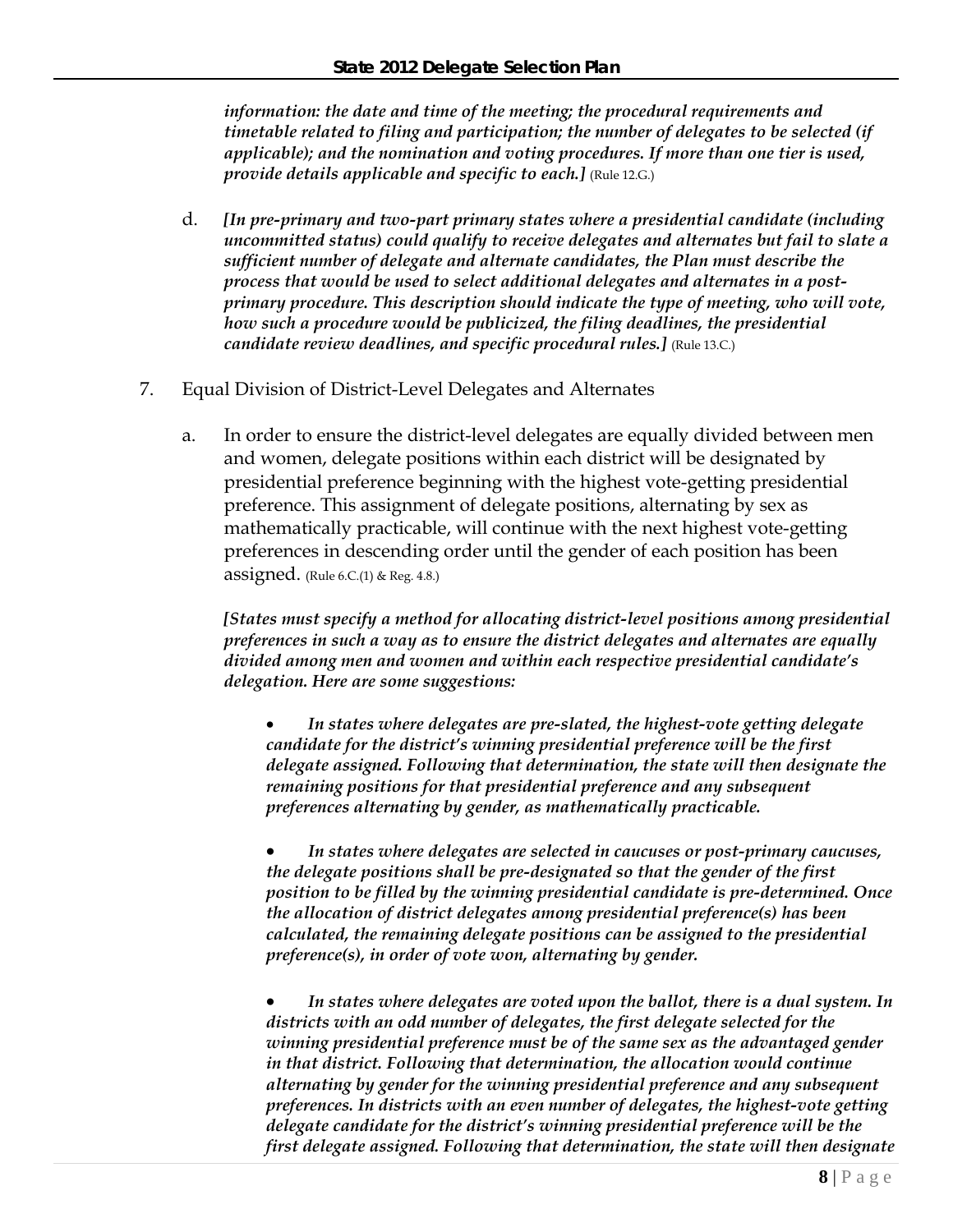*the remaining positions for that presidential preference and any subsequent preferences alternating by gender, as mathematically practicable.*

- b. After the delegates are selected, the alternates will be awarded, using the same process described above.
- 8. The State Democratic Chair shall certify in writing to the Secretary of the Democratic National Committee (DNC) the election of the state's district-level delegates and alternates to the Democratic National Convention within ten (10) days after their election. (Rule 8.C. & Call, IV.A.)

*[If a state cannot certify its delegates until the election results are certified by the state government, it should indicate this in the Plan and provide a time frame in which the results are expected to be certified. In such case, the State Chair must certify the delegates and alternates to the DNC Secretary within three days after the election results are certified.]* (Regs. 5.3.B. & C.)

# **B. Unpledged Delegates**

- 1. Unpledged Party Leaders and Elected Officials
	- a. The following categories (if applicable) shall constitute the Unpledged Party Leaders and Elected Official delegate positions:
		- (1) Members of the Democratic National Committee who legally reside in the state; (Rule 9.A.(1), Call, I.F., J., & Reg. 4.13.)
		- (2) Democratic President and Democratic Vice President (if applicable); (Rule 9.A.2., Call I.G.)
		- (3) All of State's Democratic Members of the U.S. House of Representatives and the U.S. Senate; (Rule  $9.A.(3)$ , Call I.H. & J.)
		- (4) The Democratic Governor (if applicable); (Rule 9.A.(4), Call I.H. & J.)
		- (5) "Distinguished Party Leader" delegates who legally reside in the state (if applicable); *[Persons who qualify as "Distinguished Party Leader" delegates are: all former Democratic Presidents or Vice Presidents, all former Democratic*  Leaders of the U.S. Senate, all former Democratic Speakers of the U.S. House of *Representatives and Democratic Minority Leaders, as applicable, and all former Chairs of the Democratic National Committee.]* (Rule 9.A.(5), Call I.G., and Reg. 4.13.)
	- b. The certification process for the Unpledged Party Leader and Elected Official delegates is as follows:
		- (1) Not later than March 1, 2012, the Secretary of the Democratic National Committee shall officially confirm to the State Democratic Chair the names of the unpledged delegates who legally reside in State. (Rule 9.A.)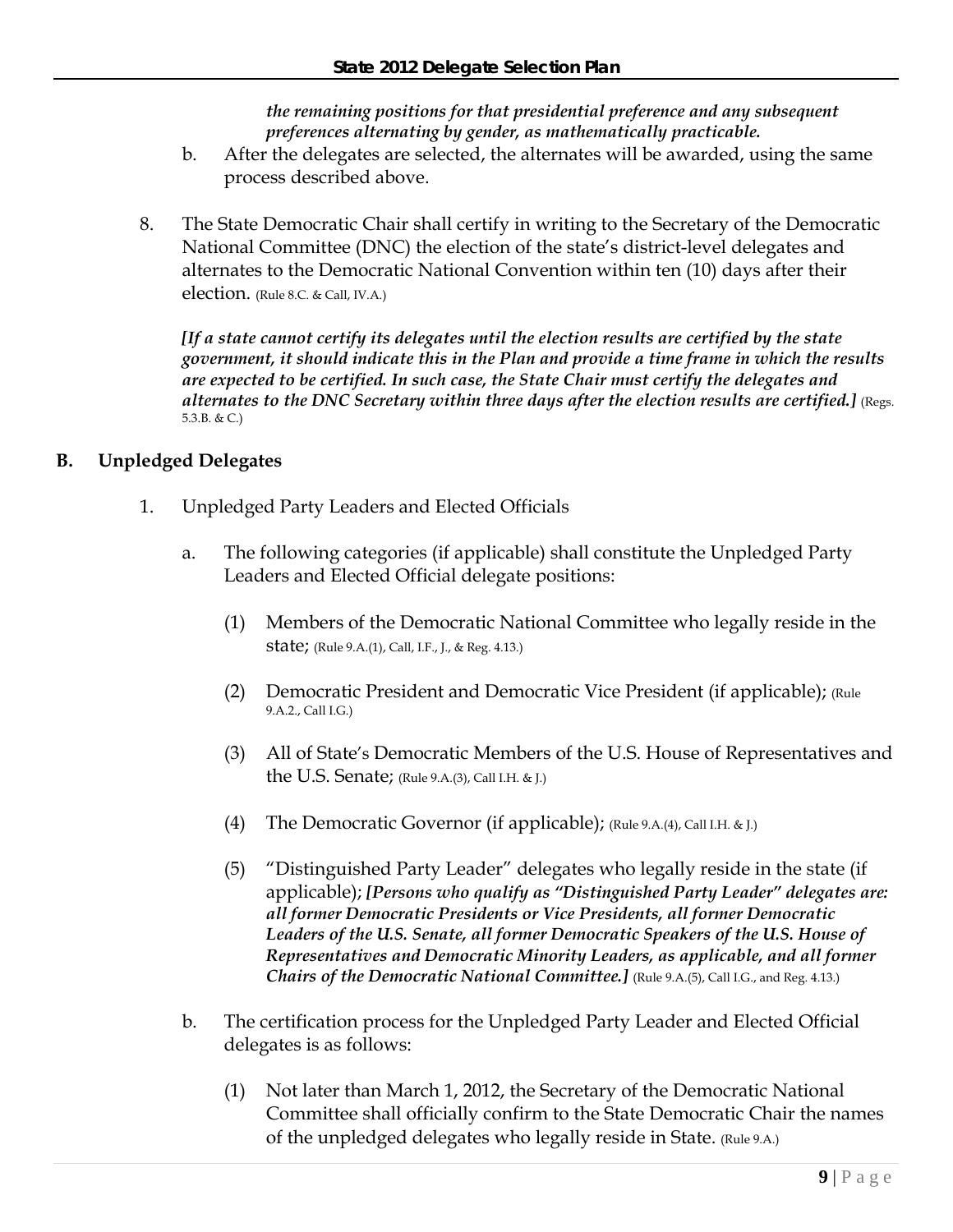- (2) Official confirmation by the Secretary shall constitute verification of the unpledged delegates from the categories indicated above. (Call, IV.B.1.)
- (3) The State Democratic Chair shall certify in writing to the Secretary of the DNC the presidential preference of state's unpledged delegates 10 days after the completion of the State's Delegate Selection Process. (Call, IV.B)

# **B. Pledged Party Leader and Elected Official (PLEO) Delegates**

- 1. State is allotted ## pledged Party Leader and Elected Official (PLEO) delegates. (Call, I.D., E. & Appendix B)
- 2. Pledged PLEO Delegate Filing Requirements
	- a. Individuals shall be eligible for the pledged Party Leader and Elected Official delegate positions according to the following priority: big city mayors and statewide elected officials (to be given equal consideration); state legislative leaders, state legislators, and other state, county and local elected officials and party leaders. (Rule 9.B.(1) & Reg. 4.15.)
	- b. An individual can qualify as a candidate for a position as a pledged PLEO delegate by *[Indicate the filing requirements: e.g. a petition and a statement of candidacy must be filed by (date and time) with the State Party Committee office located at (address). The filing deadline must be no more than 30 days before the selection]*. (Rules 9.B.(3), & 14.G., Reg. 4.16.)
	- c. [If the PLEO filing deadline is prior to the selection of district-level delegates, then an alternative filing process must be provided.] If persons eligible for pledged PLEO delegate positions have not already made known their presidential preference (or uncommitted status) as candidates for district-level or at-large delegate positions, their preference shall be ascertained through the following alternative procedure: *[Specify an alternative procedure which allows persons eligible for PLEO positions to file a signed pledge of support for a presidential candidate (including uncommitted status). (See* \* below.)] (Rule 9.B.(3) & Reg. 4.16.)
- 3. Presidential Candidate Right of Review
	- a. The State Democratic Chair shall convey to the presidential candidate, or that candidate's authorized representative(s), not later than *(date and time)*, a list of all persons who have filed for a party and elected official delegate pledged to that presidential candidate. (Rules 9.B.(3) & 12.D.)
	- b. Each presidential candidate, or that candidate's authorized representative(s), must file with the State Democratic Chair, by *(date and time)*, a list of all such candidates he or she has approved, as long as approval is given to at least *[one (1)*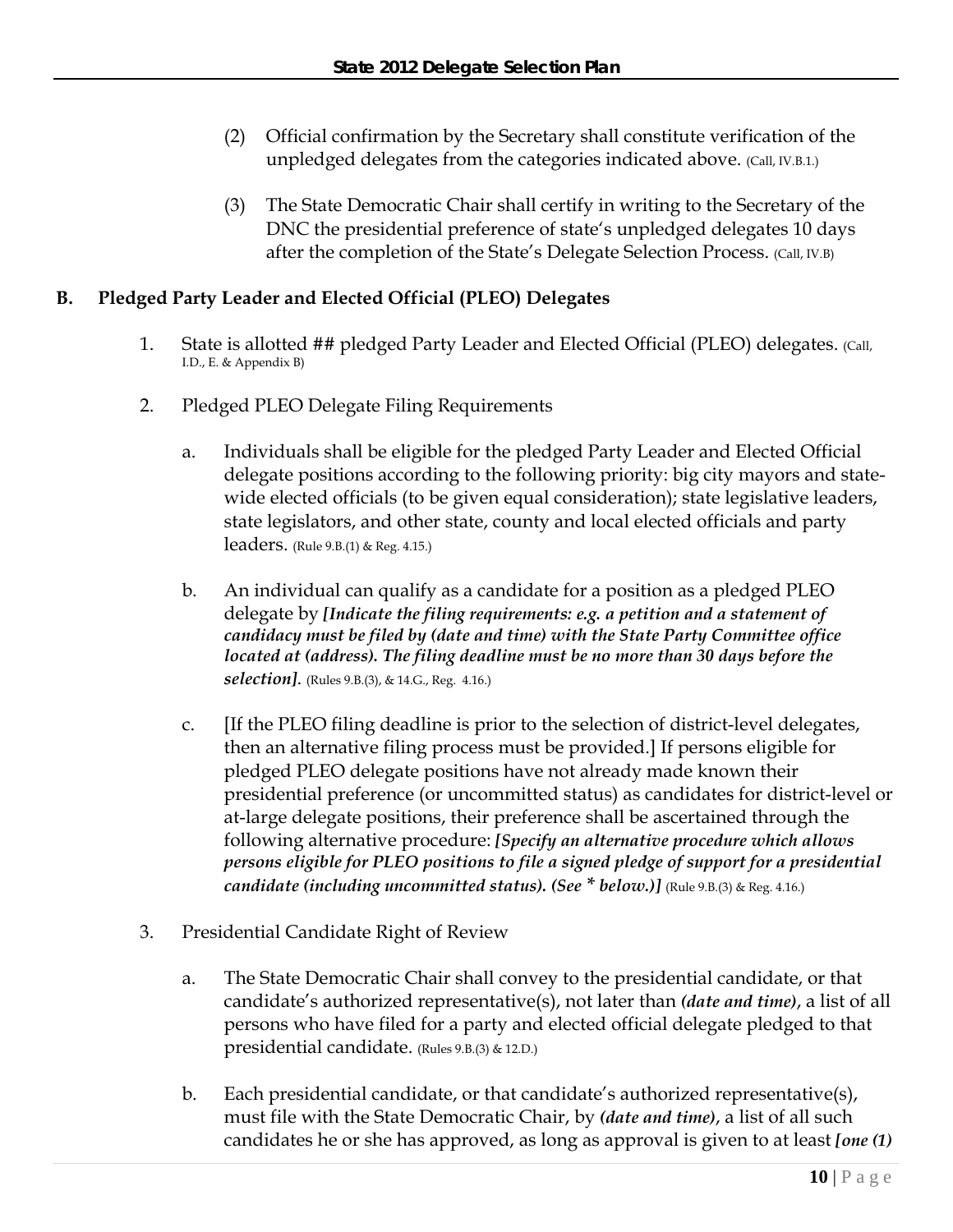*name or two (2) names]* for every position to which the presidential candidate is entitled. (Rule 12.E.(2) & Reg. 4.23.)

*[A Plan may provide that presidential candidates (including uncommitted status) may remove any candidate for a PLEO delegate position from the list of bona fide supporters as long as, at a minimum two (2) names remain for every position to which the presidential candidate is entitled. (Whichever minimum number the state chooses to use, that same minimum must also apply to its list of unpledged add-on delegates and atlarge delegates and alternates.)]* (Rule 12.E.(2) & Reg. 4.23.)

- \* *[If an alternative procedure as described above is used to ascertain the presidential preference of persons eligible for PLEO delegate positions it must also provide an opportunity for disapproval by the presidential candidate or the candidate's authorized representative(s).]* (Rule 9.B.(3))
- c. Failure to respond will be deemed approval of all delegate candidates submitted to the presidential candidate unless the presidential candidate or the authorized representative(s) signifies otherwise in writing to the State Democratic Chair not later than *(date and time)*.
- d. The State Democratic Chair shall certify in writing to the Co-Chairs of the DNC Rules and Bylaws Committee whether each presidential candidate (including uncommitted status) has used their best efforts to ensure that their respective pledged PLEO delegate candidates meet the affirmative action and inclusion considerations and goals detailed in the Affirmative Action section of this Plan within three (3) business days of returning the list of approved pledged PLEO candidates as indicated in section III.C.3.b of this Plan.
- 4. Selection of Pledged Party Leader and Elected Official Delegates
	- a. The pledged PLEO slots shall be allocated among presidential preferences on the same basis as the at-large delegates. (Rule 9.B.(2), 10.C., 13.E. & F.)
	- b. Selection of the pledged PLEO delegates will occur at *(time)* on 1/1/11 at *(location)*, which is after the election of district-level delegates and alternates and the unpledged add-on delegates and prior to the selection of at-large delegates and alternates. *[Provide details about the meeting, including the election procedures for selecting the PLEO delegates.]* (Rule 9.B.)
	- c. These delegates will be selected by: *[Choose one:]* (Rule 9.C.)
		- (1) the state convention.
		- (2) a committee consisting of a quorum of the district-level delegates.
		- (3) the State Party Committee, provided that: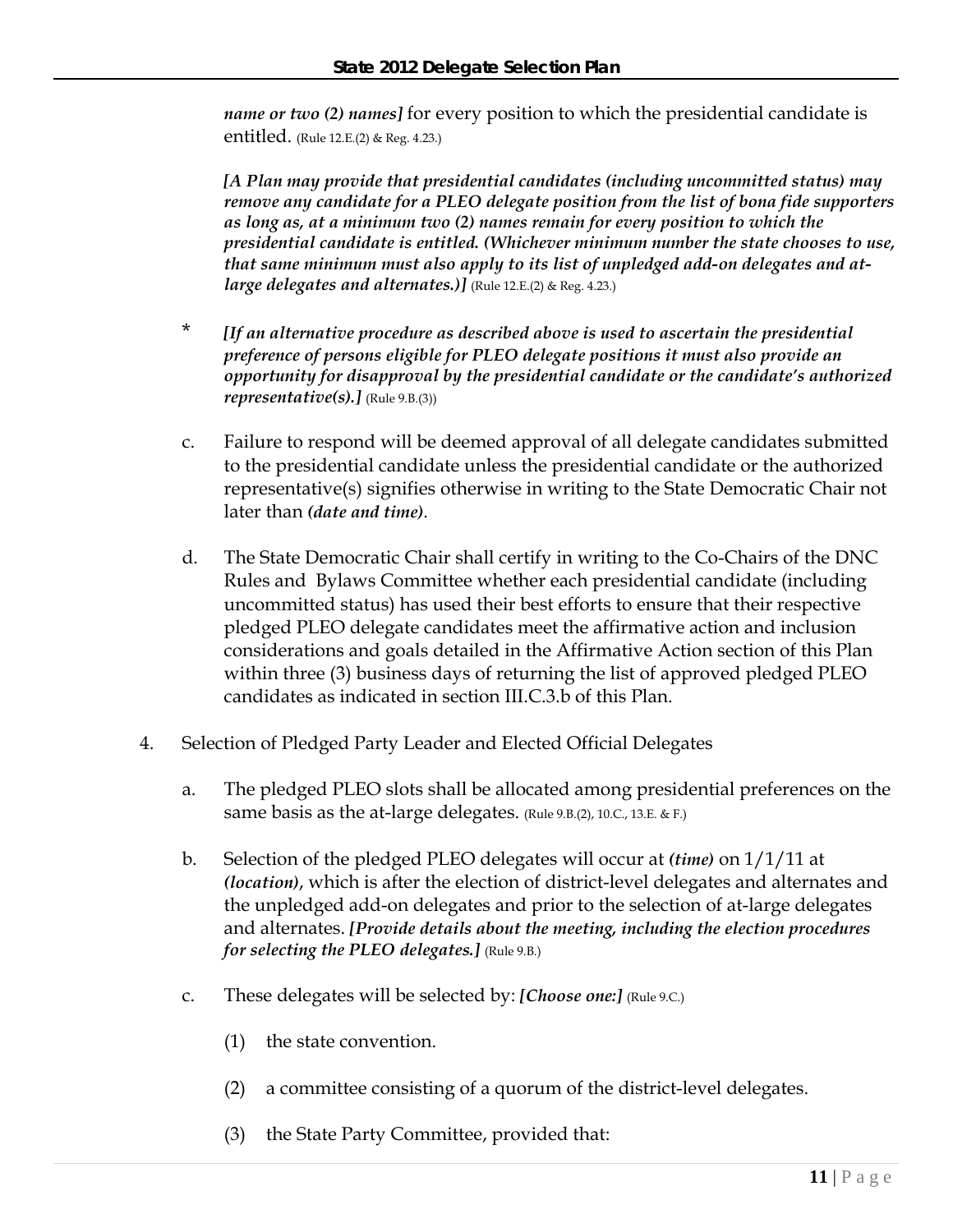- (a) Membership on the State Party Committee is apportioned on the basis of population and/or some measure of Democratic strength. *[Provide specific information to indicate compliance with this rule.*] (Rule 9.C.(1))
- (b) Members of the State Party Committee have been elected through open processes in conformity with the basic procedural guarantees utilized for delegate selection. *[Provide specific information to indicate compliance with this rule.]* (Rule 9.C.(2))
- (c) Such delegates are elected at a public meeting subsequent to the election of district-level delegates. *[Provide specific information to indicate compliance with this rule.*] (Rule 9.C.(3))
- (d) Members of the State Party Committee shall have been elected no earlier than the date of the previous presidential election. *[Provide specific information to indicate compliance with this rule.]* (Rule 9.C.(4))
- (e) Membership of the State Party Committee complies with the equal division requirements of Article 9, Section 16 of the Charter of the Democratic Party of the United States. *[Provide specific information to indicate compliance with this rule.]* (Rule 9.C.(5))
- (4) Alternates are not selected at the pledged Party Leader and Elected Official level. These alternates are combined with the at-large alternates and selected as one unit. (Reg. 4.30.)
- 5. The State Democratic Chair shall certify in writing to the Secretary of the Democratic National Committee the election of the state's pledged Party Leader and Elected Official delegates to the Democratic National Convention within ten (10) days after their election. (Rule 8.D. & Call, IV.A.)

# **C. At-Large Delegates And Alternates**

- 1. The state of State is allotted ## at-large delegates and ## at-large alternates. (Rule 8.C., Call, I.B., II. & Appendix B)
- 2. At-Large Delegate and Alternate Filing Requirements
	- a. Persons desiring to seek at-large delegate or alternate positions may file a statement of candidacy designating their presidential or uncommitted preference and a signed pledge of support for the presidential candidates (including uncommitted status) with the State Party by *[specify the date, which must be no more than 30 days before the date the at-large delegates and alternates are to be selected and is at the same time or after the selection of the pledged PLEOs]*. (Rules 12.B. & 14.G.; Regs. 4.21. & 4.27.)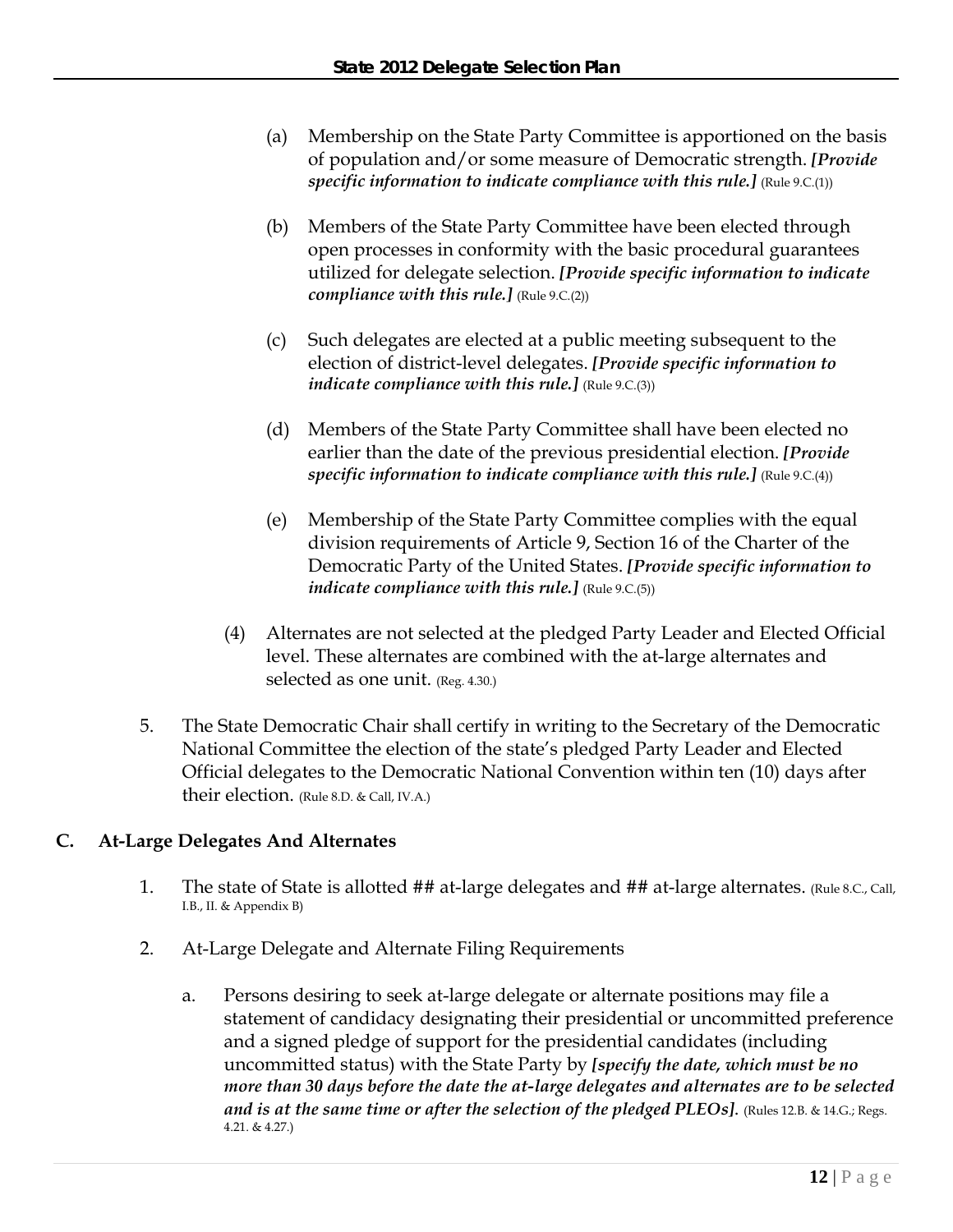- b. The statement of candidacy for at-large delegates and for at-large alternates will be the same. After the at-large delegates are elected by *[indicate the body that will select the at-large delegates]*, those persons not chosen will then be considered candidates for at-large alternate positions unless they specify otherwise when filing. *[optional]* (Rule 18.A.)
- 3. Presidential Candidate Right of Review
	- a. The State Democratic Chair shall convey to the presidential candidate, or that candidate's authorized representative(s), not later than *(date and time)*, a list of all persons who have filed for delegate or alternate pledged to that presidential candidate. (Rule 12.D.) *[Note: This deadline must be after the selection of the district-level and PLEO delegates.]* (Reg. 4.22. & 4.27.)
	- b. Each presidential candidate, or that candidate's authorized representative(s), must then file with the State Democratic Chair, by *(date and time)*, a list of all such candidates he or she has approved, provided that, at a minimum, *[one (1) name or two (2) names]* remains for every national convention delegate or alternate position to which the presidential candidate is entitled. *[Per Rule 12.E.(2), a state Plan may provide that two names remain for each position to which the presidential candidate is entitled, as long as that minimum also applies to pledged PLEO delegates.]* (Rule 12.E.(2) & Reg. 4.23.)
	- c. Failure to respond will be deemed approval of all delegate candidates submitted to the presidential candidate unless the presidential candidate or the authorized representative(s) signifies otherwise in writing to the State Democratic Chair not later than *(date and time)*.
	- d. The State Democratic Chair shall certify in writing to the Co-Chairs of the DNC Rules and Bylaws Committee whether each presidential candidate (including uncommitted status) has used their best efforts to ensure that their respective atlarge delegate candidates and at-large alternate candidates meet the affirmative action and inclusion considerations and goals detailed in the Affirmative Action section of this Plan within three (3) business days of returning the list of approved at-large delegate candidates and at-large alternate candidates as indicated in section III.D.3.b of this Plan.
- 4. Fair Reflection of Presidential Preference
	- a. At-large delegate and alternate positions shall be allocated among presidential preferences according to *[Choose one:]* (Rule 10.C.)
		- (1) *[Primary States:]* the state-wide primary vote.
		- (2) *[Convention/Caucus States:]*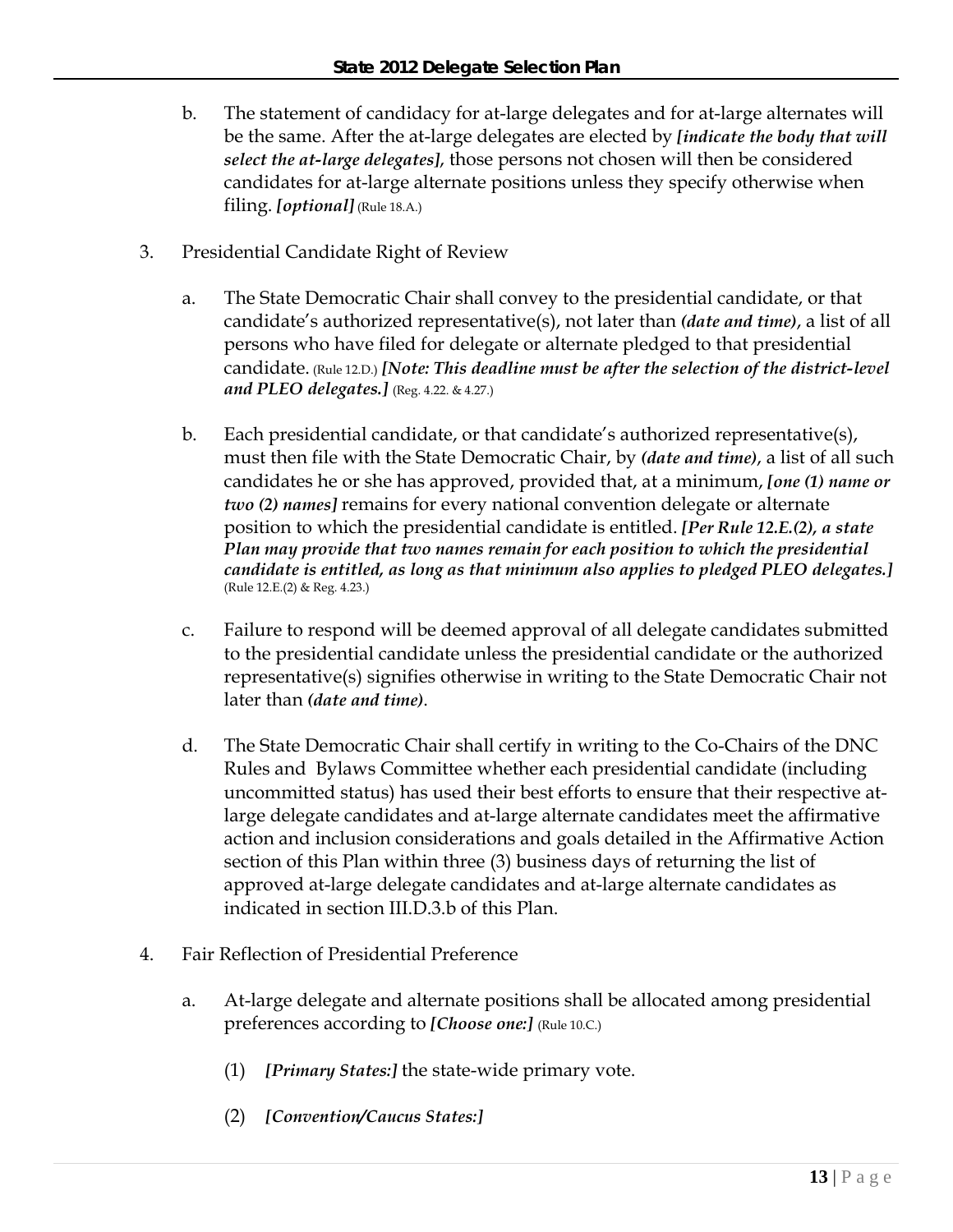- (a) the division of preferences among convention participants, provided that no person participating shall automatically serve by virtue of holding a public or Party office. (Rule 9.D. & Reg. 4.18.)
- (b) *[in non-primary states that do not hold state conventions authorized to elect delegates]* the division of preferences among district-level delegates at the time of district-level selection.
- b. Preferences which have not attained a 15% threshold on a state-wide basis shall not be entitled to any at-large delegates. (Rule 13.E.)
- c. If no presidential preference reaches a 15% threshold, the threshold shall be the percentage of the statewide vote received by the front-runner, minus 10%. (Rule  $13.F.$
- d. If a presidential candidate is no longer a candidate at the time of selection of the at-large delegates, then those at-large slots that would have been allocated to the candidate will be proportionally divided among the remaining preferences entitled to an allocation. (Rule 10.C.)
- e. If a given presidential preference is entitled to one or more delegate positions but would not otherwise be entitled to an alternate position, that preference shall be allotted one at-large alternate position. (Rule 18.B., Call, I.I. & Reg. 4.30.& 4.33.)
- 5. Selection of At-Large Delegates and Alternates
	- a. The selection of the at-large delegates and alternates will occur at *(time)* on *(date)* at *(location)*, which is after all unpledged delegates and pledged Party Leader and Elected Official delegates have been selected. *[Provide details of the meeting, including the election procedures for selecting the at-large delegates and alternates. Note: This selection must occur not later than June 23, 2012.]* (Rule 8.D. & Call, III.)
	- b. *[In states with one congressional district, the Plan may provide for the election of district-level and at-large delegates and alternates to take place at the same meeting, provided that affirmative action and fair reflection guidelines are met, the Democratic Chair makes the certifications required by Rule 8.D., and the presidential candidates have sufficient time to review the respective lists of their delegate and alternate candidates.]* (Rule 8.E. & Reg. 4.12.)
	- c. These delegates and alternates will be selected by: *[Choose one:]* (Rules 10.B. & 8.E.)
		- (1) the state convention.
		- (2) a committee consisting of a quorum of the district-level delegates.
		- (3) the State Party Committee, provided that: *[If the State Party Committee selects these delegates, provide specific information to explain compliance with each*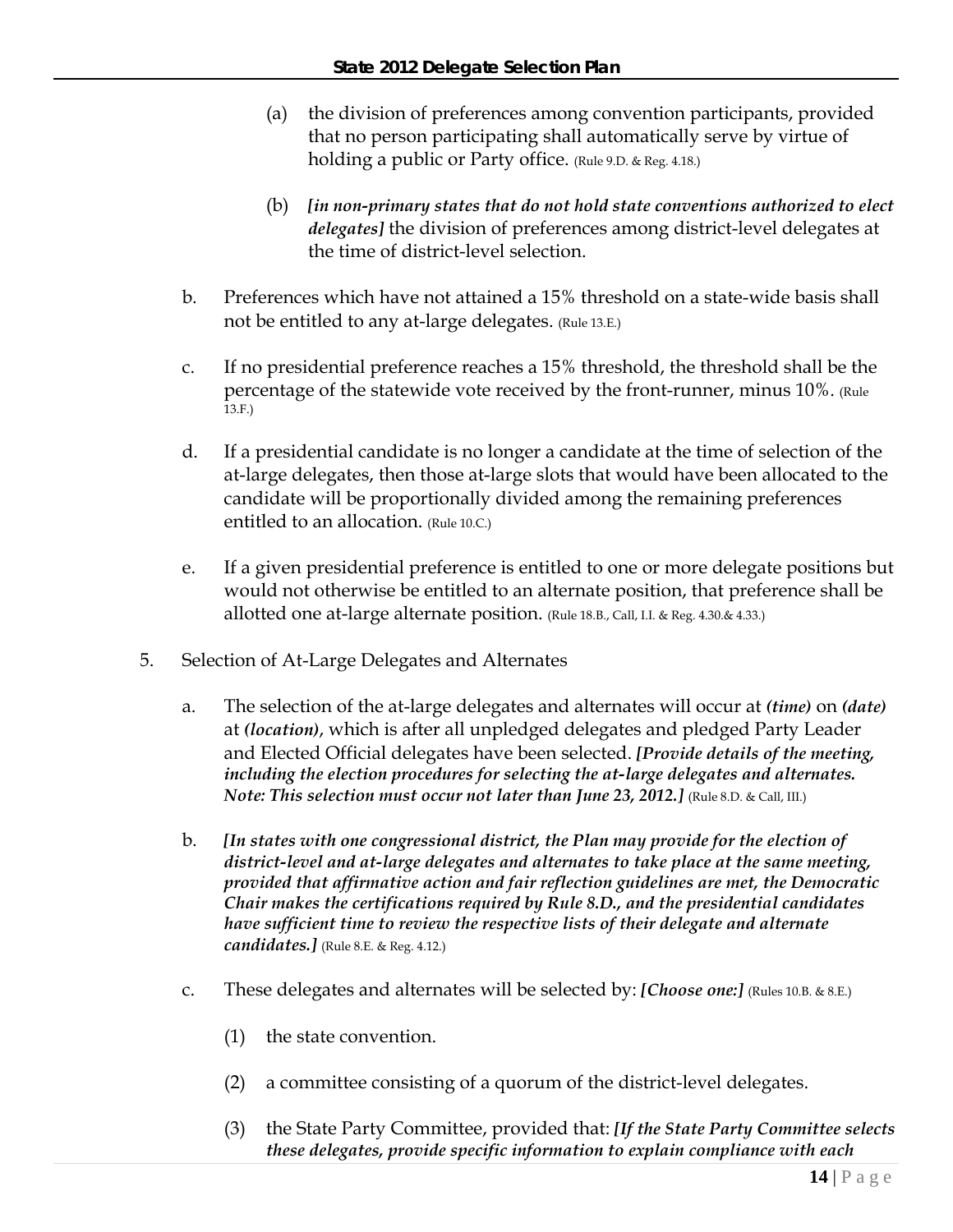*provision below. If the State Party Committee also selects the PLEO's and the specific information related to the subsections below is already provided under the PLEO section, then the Plan only needs to refer to the appropriate section e.g., (see III.C.4.C.(3) above) and does not need to repeat subsections (a)-(e) below.]*

- (a) Membership on the State Party Committee is apportioned on the basis of population and/or some measure of Democratic strength. (Rule 9.C.(1))
- (b) Members of the State Party Committee have been elected through open processes in conformity with the basic procedural guarantees utilized for delegate selection. (Rule 9.C.(2))
- (c) Such delegates are elected at a public meeting subsequent to the election of district-level delegates. (Rule 9.C.(3))
- (d) Members of the State Party Committee shall have been elected no earlier than the date of the previous presidential election. (Rule 9.C.(4))
- (e) Membership of the State Party Committee complies with the equal division requirements of Article 9, Section 16 of the Charter of the Democratic Party of the United States. (Rule 9.C.(5))
- d. Priority of Consideration
	- (1) In the selection of the at-large delegation priority of consideration shall be given to African Americans, Hispanics, Native Americans, Asian Americans and Pacific Islanders and women. (Rule 6.A.)
	- (2) In order to continue the Democratic Party's ongoing efforts to include groups historically under-represented in the Democratic Party's affairs and to assist in the achievement of full participation by these groups, priority of consideration shall be given other groups by virtue of race/ethnicity, age, sexual orientation or disability. (Rules 5.C., 6.A.(3), & Reg. 4.7.)
	- (3) The election of at-large delegates and alternates shall be used, if necessary, to achieve the equal division of positions between men and women, and may be used to achieve the representation goals established in the Affirmative Action section of this Plan. (Rule 6.A. & 6.C.)
	- (4) Delegates and alternates are to be considered separate groups for this purpose. (Rules 6.A.(3), 10.A. & Regs. 4.8 & 4.19.)
- 6. The State Democratic Chair shall certify in writing to the Secretary of the Democratic National Committee the election of the state's at-large delegates and alternates to the Democratic National Convention within ten (10) days after their election. (Rule 8.C. & Call, IV.A.)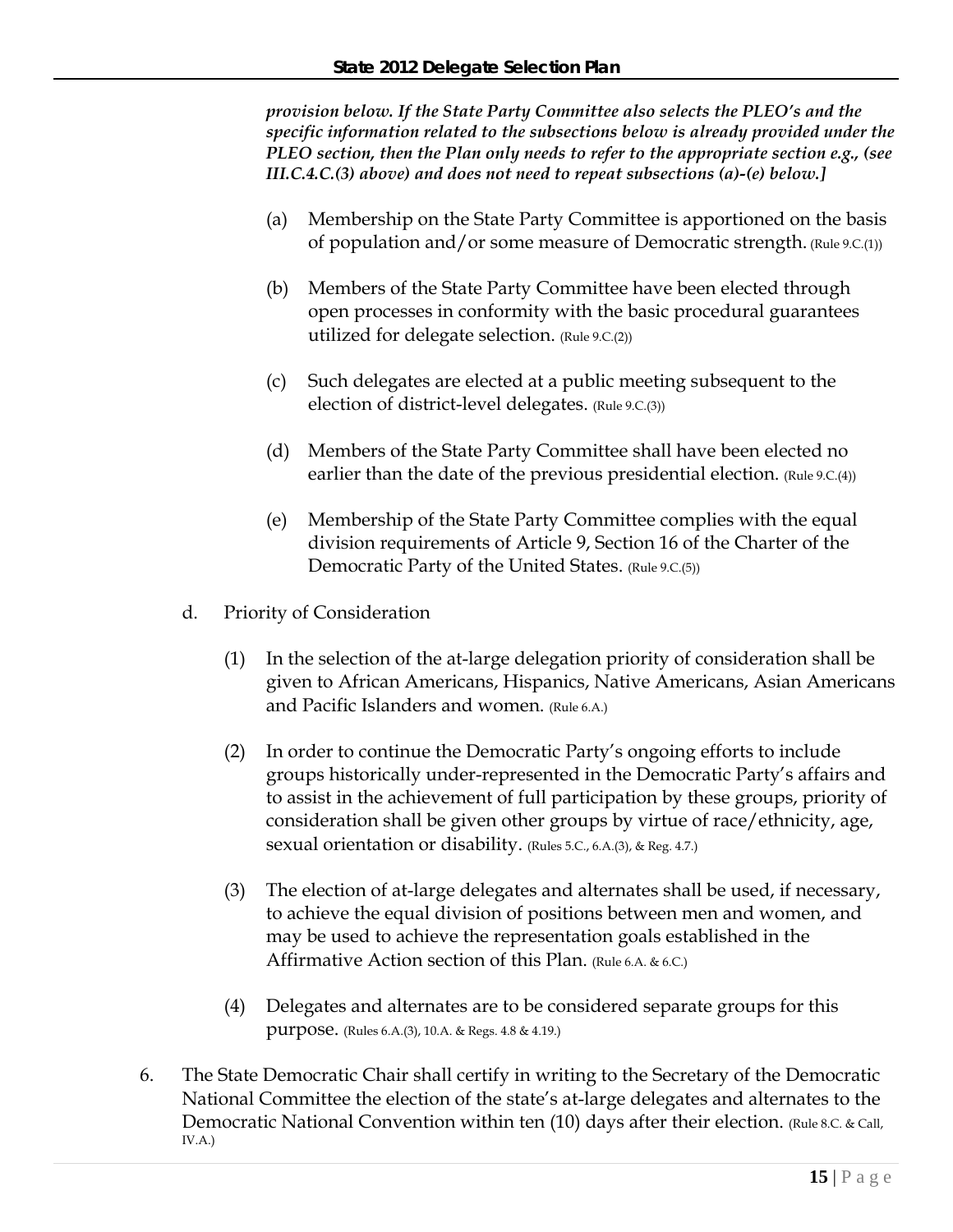# **D. Replacement of Delegates and Alternates**

- 1. A pledged delegate or alternate may be replaced according to the following guidelines:
	- a. Permanent Replacement of a Delegate: (Rule 18.D.(2))
		- (1) A permanent replacement occurs when a delegate resigns or dies prior to or during the national convention and the alternate replaces the delegate for the remainder of the National Convention.
		- (2) Any alternate permanently replacing a delegate shall be of the same presidential preference (including uncommitted status) and sex of the delegate he/she replaces, and to the extent possible shall be from the same political subdivision within the state as the delegate.
			- (a) In the case where the presidential candidate has only one alternate, that alternate shall become the certified delegate.
			- (b) If a presidential candidate has only one alternate, and that alternate permanently replaces a delegate of the opposite sex, thereby causing the delegation to no longer be equally divided, the delegation shall not be considered in violation of Rule 6.C. In such a case, not withstanding Rule 18.D.(2), the State Party Committee shall, at the time of a subsequent permanent replacement, replace a delegate with a person of the opposite sex, in order to return the delegation to equal division of men and women. (Reg. 4.32.)
	- b. Temporary Replacement of a Delegate: (Rule 18.D.(3))
		- (1) A temporary replacement occurs when a delegate is to be absent for a limited period of time during the convention and an alternate temporarily acts in the delegate's place.
		- (2) Any alternate who temporarily replaces a delegate must be of the same presidential preference (including uncommitted status) as the delegate he/she replaces, and to the extent possible shall be of the same sex and from the same political subdivision within the state as the delegate.
	- c. The following system will be used to select permanent and temporary replacements of delegates: *[Choose one, or any combination of the following alternatives:]* (Rule 18.D.(1))
		- (1) The delegate chooses the alternate.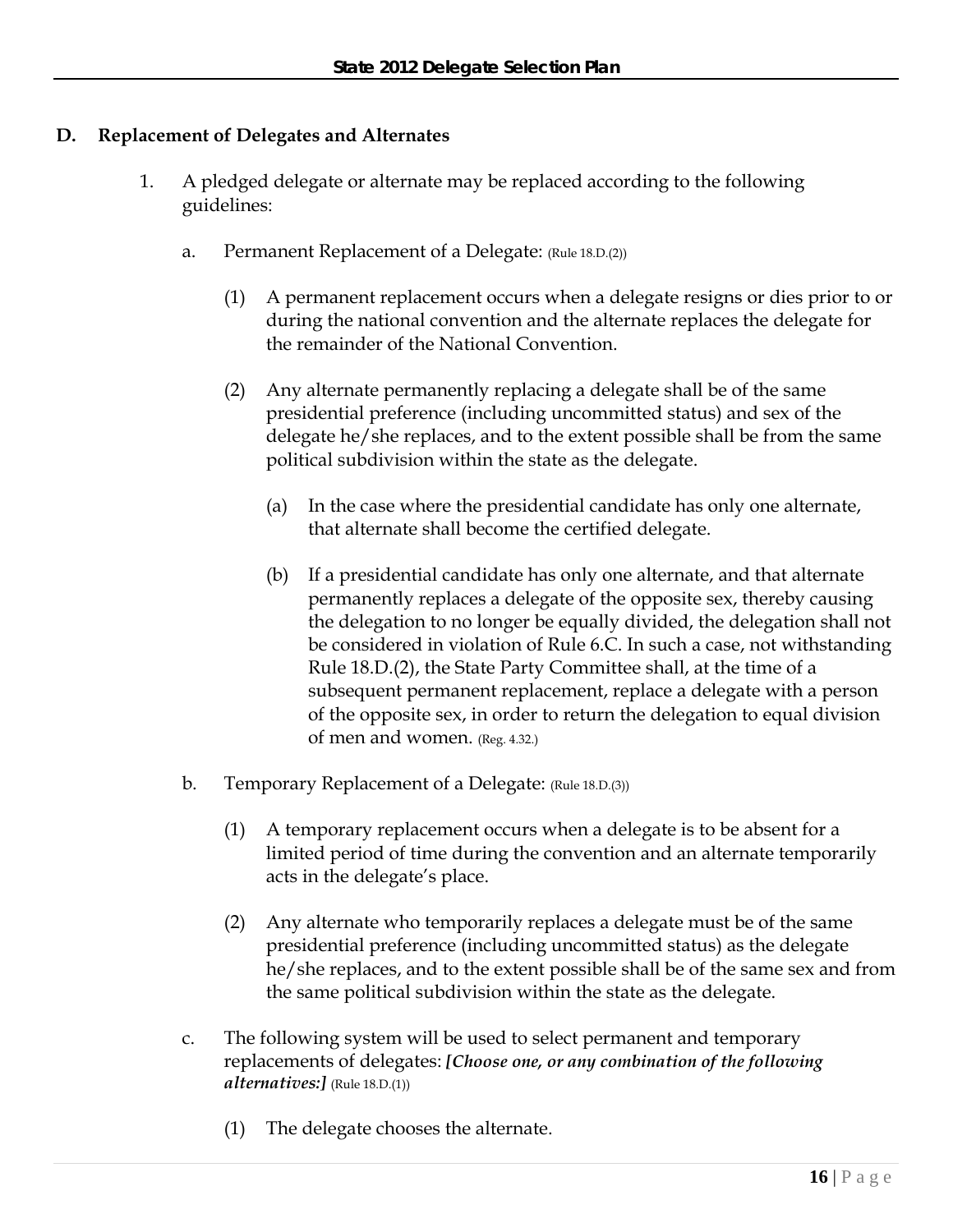- (2) The delegation chooses the alternate.
- (3) The alternate who receives the highest number of votes becomes the delegate.
- (4) Another such process for selecting the replacement that protects the interests of presidential candidates, delegates and alternates *[indicate the specific process]*.
- d. Certification of Replacements
	- (1) Any alternate who permanently replaces a delegate shall be certified in writing to the Secretary of the DNC by the State Democratic Chair. (Rule 18.D.(2))
	- (2) Permanent replacement of a delegate (as specified above) by an alternate and replacement of a vacant alternate position shall be certified in writing by the State's Democratic Chair to the Secretary of the Democratic National Committee within three (3) days after the replacement is selected. (Call, IV.D.1.)
	- (3) Certification of permanent replacements will be accepted by the Secretary up to 48 hours before the first official session of the Convention is scheduled to convene. (Call, IV.D.1. & Reg. 4.31.)
	- (4) In the case where a pledged delegate is permanently replaced after 48 hours before the time the first session is scheduled to convene or, in the case where a pledged delegate is not on the floor of the Convention Hall at the time a roll call vote is taken, an alternate may be designated (as specified above) to cast the delegate's vote. In such case, the Delegation Chair shall indicate the name of the alternate casting the respective delegate's vote on the delegation tally sheet (Call, VIII.F.3.d., VIII.F.3.b. & Reg. 5.5.)
- e. A vacant alternate position shall be filled by the delegation. The replacement shall be of the same presidential preference (or uncommitted status), of the same sex and, to the extent possible, from the same political subdivision as the alternate being replaced. (Rule 18.E.)
- 2. Unpledged delegates shall not be entitled to a replacement, nor shall the state be entitled to a replacement, except under the following circumstances: (Rule 18.E. & Reg. 4.33.)
	- a. *[As applicable]* Members of Congress and the Democratic Governor shall not be entitled to name a replacement. In the event of changes or vacancies in the state's Congressional Delegation, following the official confirmation and prior to the commencement of the National Convention, the DNC Secretary shall recognize only such changes as have been officially recognized by the Democratic Caucus of the U.S. House of Representatives or the Democratic Conference of the U.S. Senate. In the event of a change or vacancy in the state's office of Governor, the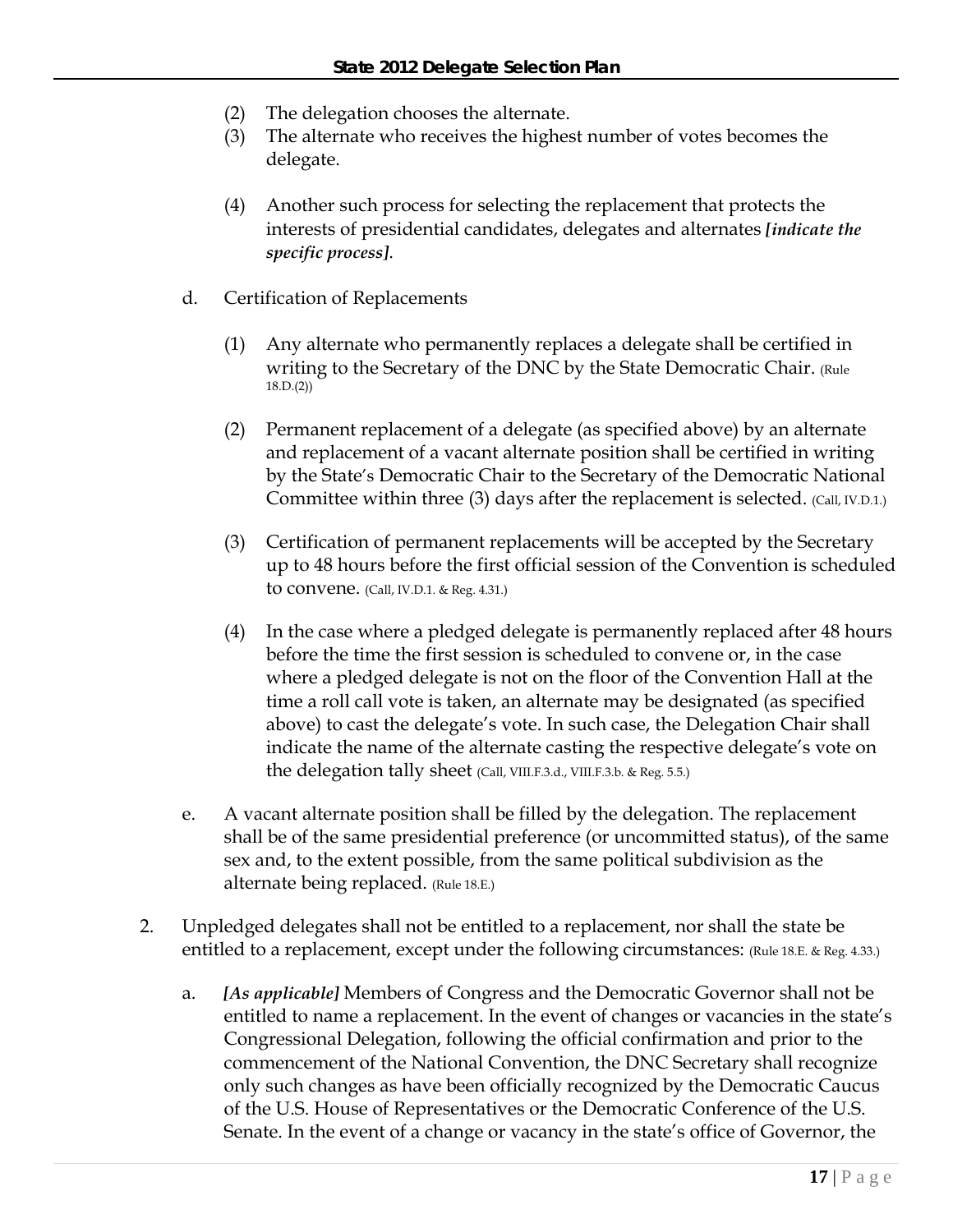DNC shall recognize only such changes as have been officially recognized by the Democratic Governors' Association. (Call, IV.D.2.a.)

- b. Members of the Democratic National Committee shall not be entitled to a replacement, nor shall the state be entitled to a replacement, except in the case of death of such delegates. In the case where the state's DNC membership changes following the DNC Secretary's official confirmation, but prior to the commencement of the 2012 Democratic National Convention, acknowledgment by the Secretary of the new DNC member certification shall constitute verification of the corresponding change of unpledged delegates. (Call, IV.D.2.b.)
- c. *[If applicable]* Unpledged distinguished Party Leader delegates allocated to the state pursuant to Rule 9.A.(5), shall not be entitled to name a replacement, nor shall the state be entitled to name a replacement. (Call, IV.C.2.c.)
- d. In no case may an alternate cast a vote for an unpledged delegate. (Call, VIII.F.3.d.)

# **Section IV Convention Standing Committee Members**

# **A. Introduction**

- 1. State has been allocated *(#)* member(s) on each of the three standing committees for the 2012 Democratic National Convention (Credentials, Platform and Rules), for a total of *(*##*)* members. (Call, VII.A. & Appendix D.)
- 2. Members of the Convention Standing Committees need not be delegates or alternates to the 2012 Democratic National Convention. (Call, VII.A.3.)
- 3. These members will be selected in accordance with the procedures indicated below. (Rule 1.G.)

# **B. Standing Committee Members**

- 1. Selection Meeting
	- a. The members of the standing committees shall be elected by a quorum of State's National Convention delegates, at a meeting to be held on *(date)*. *[This date must be no more than fourteen days after the at-large delegates are selected, and not later than June 23, 2012.]* (Call, VII.B.1.)
	- b. All members of the delegation shall receive adequate notice of the time, date and place of the meeting to select the standing committee members. (Call, VII.B.1.)
- 2. Allocation of Members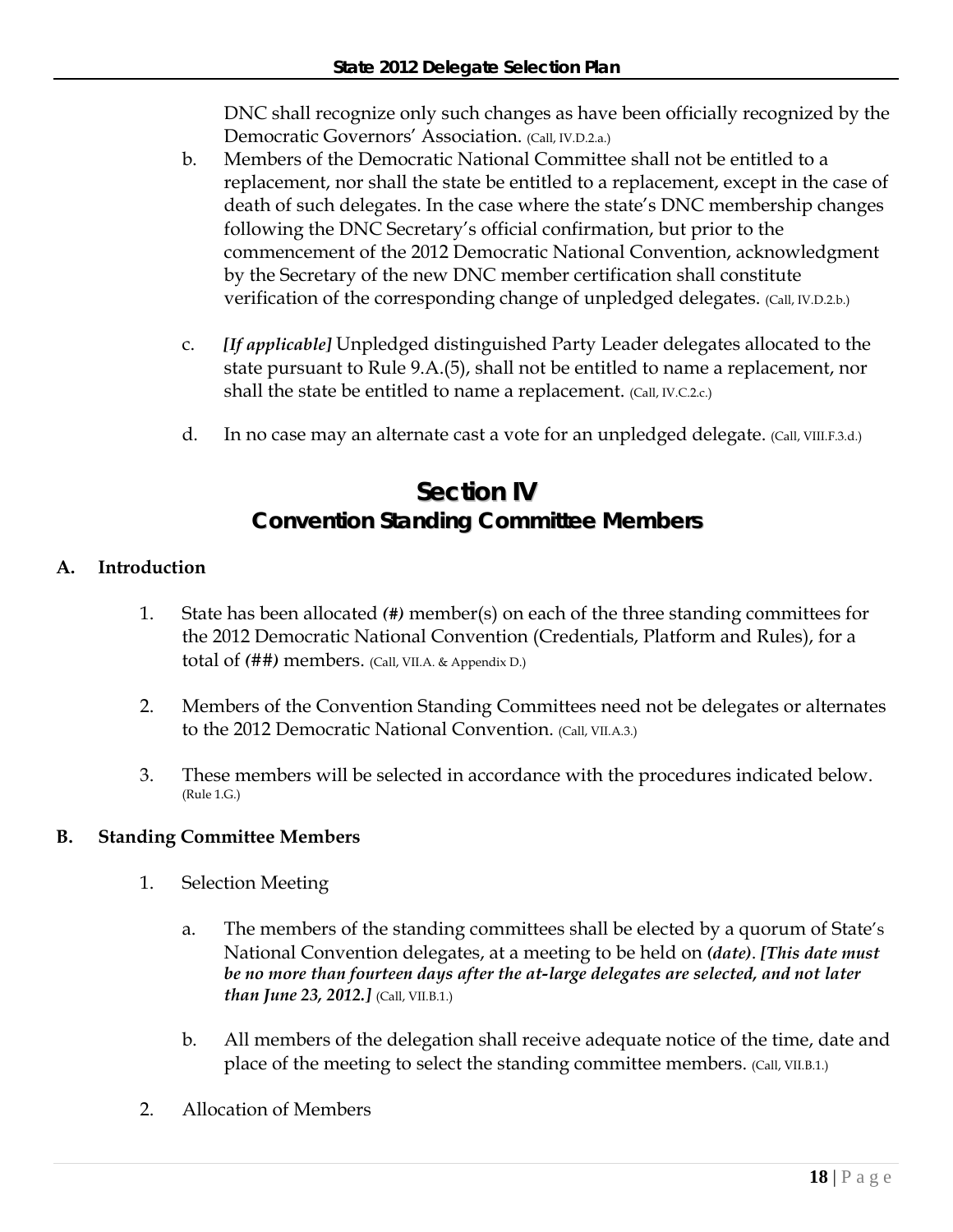- a. The members of the standing committees allocated to State shall proportionately represent the presidential preference of all candidates (including uncommitted status) receiving the threshold percentage used in the state's delegation to calculate the at-large apportionment pursuant to Rule 13.E. of the Delegate Selection Rules. (Call, VII.C.1. & Reg. 5.7.)
- b. The presidential preference of each candidate receiving the applicable percentage or more within the delegation shall be multiplied by the total number of standing committee positions allocated to State. If the result of such multiplication does not equal 0.455 or above, the presidential preference in question is not entitled to representation on the standing committee. If the result of such multiplication is 0.455 but less then 1.455, the presidential preference is entitled to one (1) position. Those preferences securing more than 1.455 but less then 2.455 are entitled to two (2) positions, etc. (Call, VII.C.2.)
- c. Where the application of this formula results in the total allocation exceeding the total number of committee positions, the presidential candidate whose original figure of representation is farthest from its eventual rounded-off total shall be denied that one (1) additional position. Where the application of this formula results in the total allocation falling short of the total number of committee positions, the presidential candidate whose original figure of representation is closest to the next rounding level shall be allotted an additional committee position. (Call, VII.C.3.)
- d. Standing committee positions allocated to a presidential candidate shall be proportionately allocated, to the extent practicable, to each of the three standing committees. When such allocation results in an unequal distribution of standing committee positions by candidate preference, a drawing shall be conducted to distribute the additional positions. (Call, VII.C.4.)
- 3. Presidential Candidate Right of Review
	- a. Each presidential candidate, or that candidate's authorized representative(s), shall be given adequate notice of the date, time and location of the meeting of the state's delegation authorized to elect standing committee members. (Call, VII.D.1.)
	- b. Each presidential candidate, or that candidate's authorized representative(s), must submit to the State Democratic Chair, by *(date and time)*, a minimum of one (1) name for each slot awarded to that candidate for members of each committee. The delegation shall select the standing committee members submitted by the presidential candidates (including uncommitted status). Presidential candidates shall not be required to submit the name of more than one person for each slot awarded to such candidate for members of standing committees. (Call, VII.D.2.)
- 4. Selection Procedure to Achieve Equal Division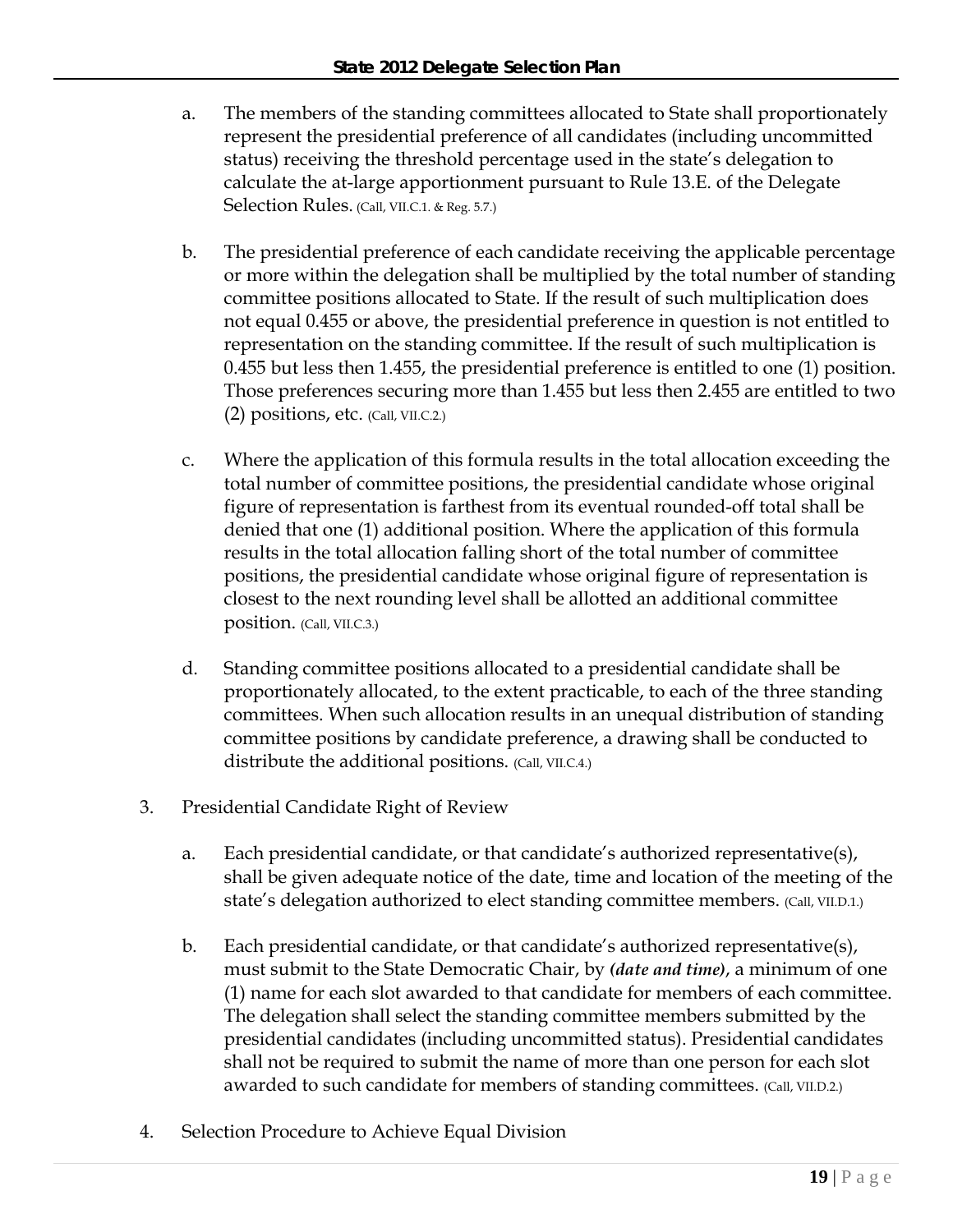- a. Presidential candidates (including uncommitted status) shall use their best efforts to ensure that their respective delegation of standing committee members shall achieve State's affirmative action goals and that their respective members are equally divided between men and women. (Rule 6.I. & Reg. 4.9.)
- b. *[Include the specific provisions the state will use to achieve equal division of its standing committee members. The following is an example:]*

Each position on each standing committee shall be assigned by gender. For example, the first position on the Credentials Committee of the presidential candidate with the most standing committee positions shall be designated for a *[male]*, the second position for a *[female]*, and the remaining positions shall be designated in like fashion, alternating between males and females. Positions for presidential candidates on each committee shall be ranked according to the total number of standing positions allocated to each such candidate. After positions on the Credentials Committee are designated by sex, the designation shall continue with the Platform Committee, then the Rules Committee.

- (1) A separate election shall be conducted for membership on each standing committee.
- (2) The membership of the standing committees shall be as equally divided as possible under the state allocation; if the number is even, the membership shall be equally divided between men and women; if the number is odd, the variance between men and women may not exceed one (1), and the advantaged gender must not remain constant for the three standing committees. (Call, VII.E.1.)
- (3) The positions allocated to each presidential candidate on each committee shall be voted on separately, and the winners shall be the highest votegetter(s) of the appropriate sex.
- 5. Certification and Substitution
	- a. The State Democratic Chair shall certify the standing committee members in writing to the Secretary of the Democratic National Committee within three (3) days after their selection. (Call, VII.B.3.)
	- b. No substitutions will be permitted in the case of standing committee members, except in the case of resignation or death. Substitutions must be made in accordance with the rules and the election procedures specified in this section, and must be certified in writing to the Secretary of the Democratic National Committee within three (3) days after the substitute member is selected. (Call, VII.B.4.)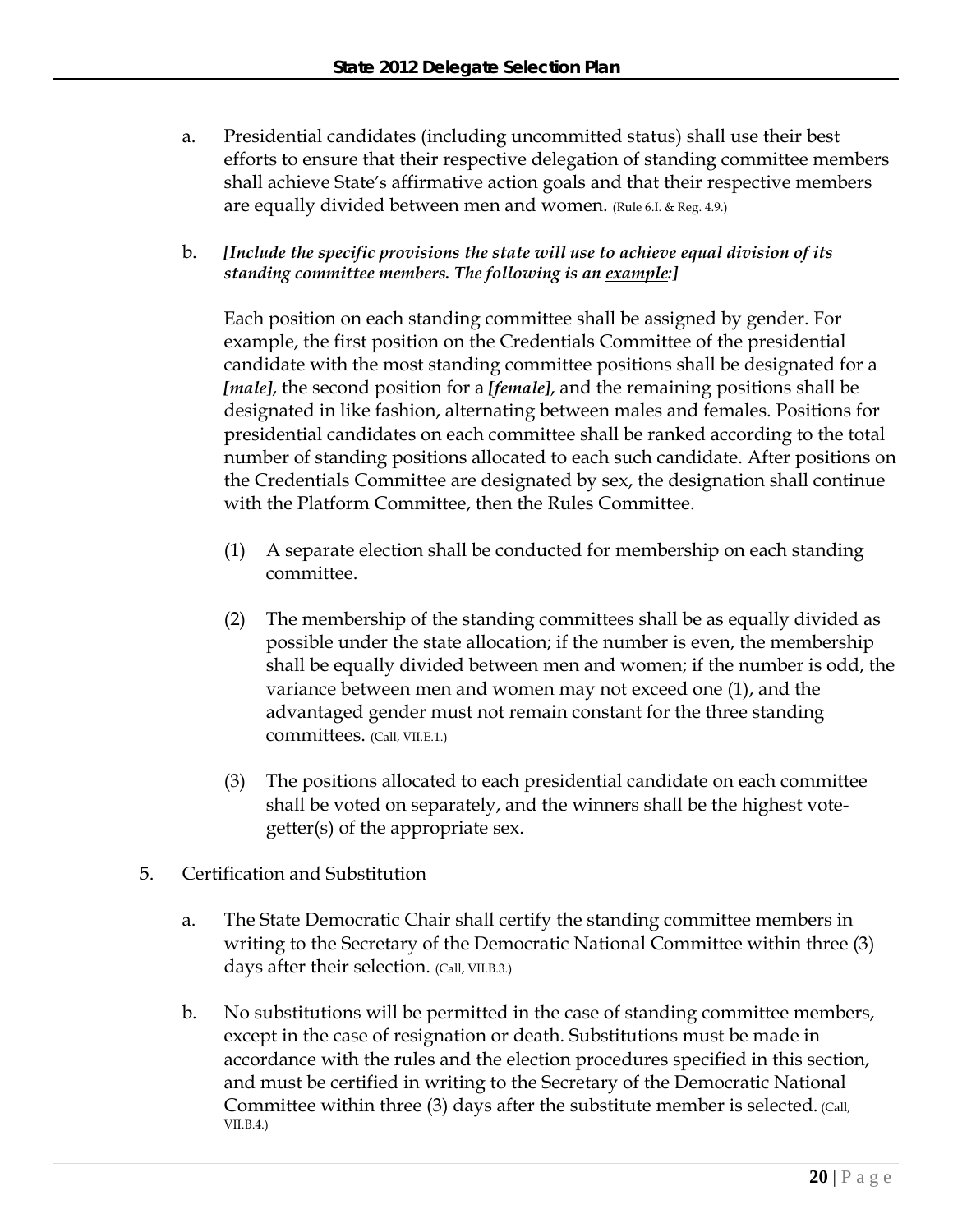# **Section V The Delegation**

A. STATE will select one (1) person to serve as Delegation Chair and ## to serve as Convention Pages. (Call, IV.E., F.1. & Appendix C.)

# **B. Delegation Chair**

- 1. Selection Meeting
	- a. The Delegation Chair shall be selected by a quorum of the state's National Convention Delegates, at a meeting to be held on *(date)*. *[Selection of the Delegation Chair should be made at the same time the standing committee members are chosen, or no later than seven days after the at-large delegates have been selected.*] (Call, IV.E.)
	- b. All members of the delegation shall receive timely notice of the time, date and place of the meeting to select the Delegation Chair. (Rule 3.C.)
- 2. The State Democratic Chair shall certify the Delegation Chair in writing to the Secretary of the Democratic National Committee within three (3) days after his or her selection. (Call, IV.E.)

# **C. Convention Pages**

- 1. ## individuals will be selected to serve as State's Convention Pages by the State Democratic Chair in consultation with the members of the Democratic National Committee from the state. This selection will take place *[indicate a date that is not later than the date by which the state selects its standing committee members]*. (Call, IV.F.3., Appendix C & Reg. 5.6.)
- 2. The Convention Pages shall be as evenly divided between men and women as possible under the state allocation and shall reflect as much as possible, the Affirmative Action guidelines in the Affirmative Action Plan. (Reg. 5.6.A.)
- 3. The State Democratic Chair shall certify the individuals to serve as State's Convention Pages in writing to the Secretary of the Democratic National Committee within three (3) days after the selection. *[This certification shall be made not later than the time the state certifies its standing committee members.]* (Call, IV.F.3. & Reg. 5.6.B.)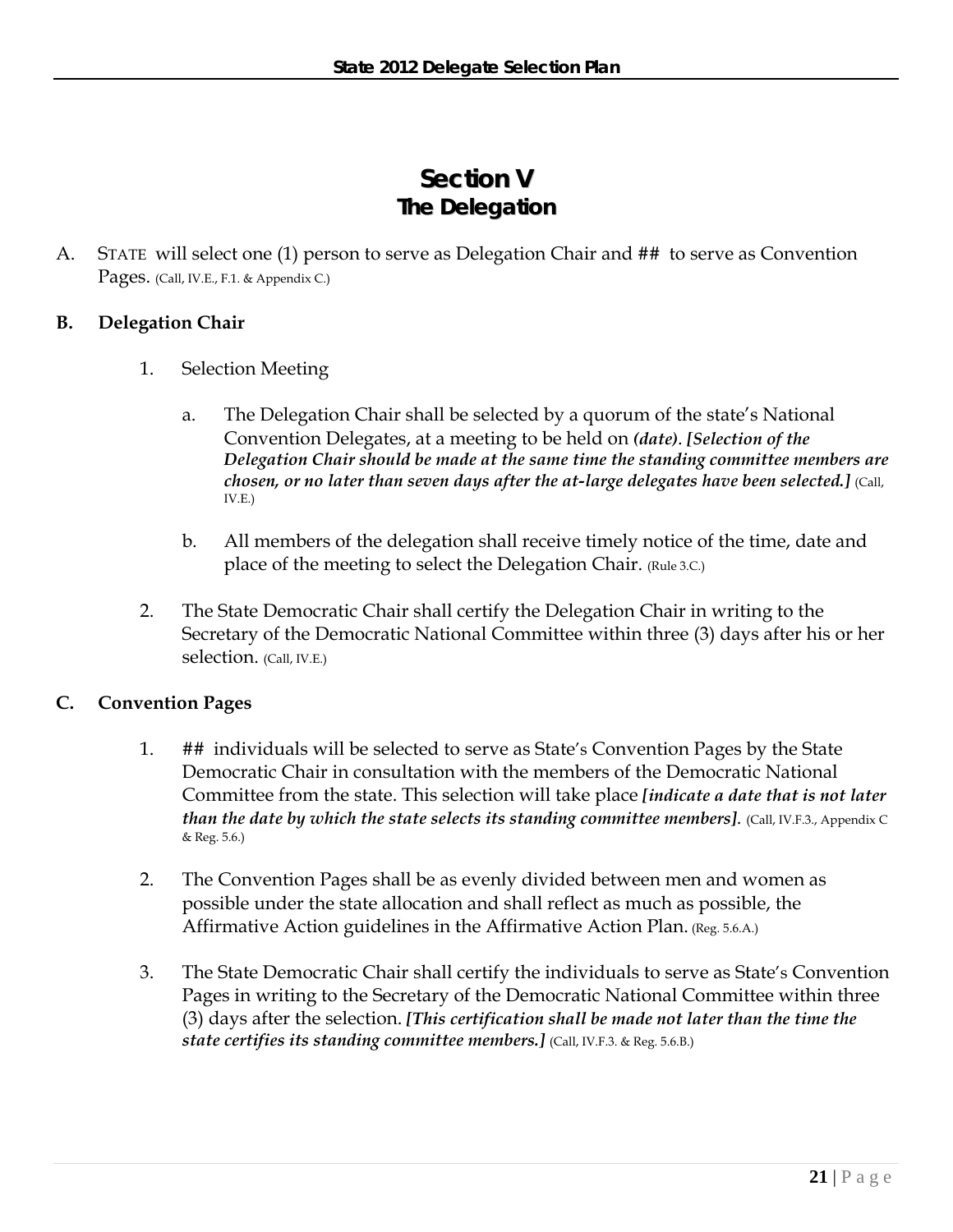# **Section VI General Provisions and Procedural Guarantees**

- A. The STATE Democratic Party reaffirms its commitment to an open party by incorporating the 'six basic elements' as listed below. These provisions demonstrate the intention of the Democratic Party to ensure a full opportunity for all minority group members to participate in the delegate selection process. (Rules 4.A. & C.)
	- 1. All public meetings at all levels of the Democratic Party in State should be open to all members of the Democratic Party regardless of race, sex, age, color, creed, national origin, religion, ethnic identity, sexual orientation, economic status or physical disability (hereinafter collectively referred to as "status"). (Rule 4.B.(1))
	- 2. No test for membership in, nor any oaths of loyalty to the Democratic Party in State should be required or used which has the effect of requiring prospective or current members of the Democratic Party to acquiesce in, condone or support discrimination based on "status." (Rule 4.B.(2))
	- 3. The time and place for all public meetings of the Democratic Party in State on all levels should be publicized fully and in such manner as to assure timely notice to all interested persons. Such meetings must be held in places accessible to all Party members and large enough to accommodate all interested persons. (Rule 4.B.(3))
	- 4. The Democratic Party in State, on all levels, should support the broadest possible registration without discrimination based on "status." (Rule 4.B.(4))
	- 5. The Democratic Party in State should publicize fully and in such a manner as to assure notice to all interested parties a full description of the legal and practical procedures for selection of Democratic Party officers and representatives on all levels. Publication of these procedures should be done in such fashion that all prospective and current members of each State Democratic Party will be fully and adequately informed of the pertinent procedures in time to participate in each selection procedure at all levels of the Democratic Party organization. (Rule 4.B.(5))
	- 6. The Democratic Party in State should publicize fully and in such a manner as to assure notice to all interested parties, a complete description of the legal and practical qualifications of all positions as officers and representatives of the State Democratic Party. Such publication should be done in timely fashion so that all prospective candidates or applicants for any elected of appointed position within each State Democratic Party will have full and adequate opportunity to compete for office. (Rule 4.B.(6))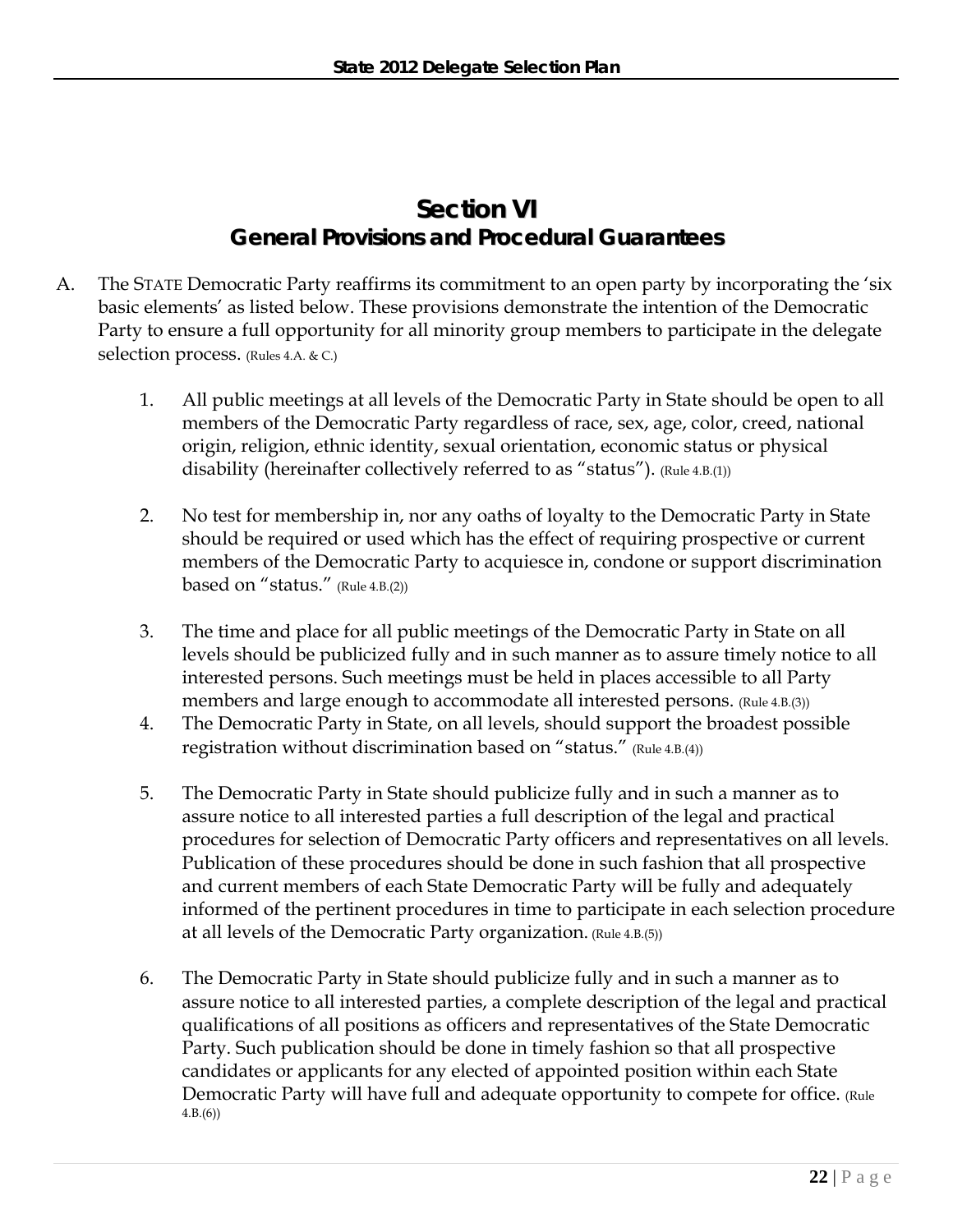- B. Discrimination on the basis of 'status' in the conduct of Democratic Party affairs is prohibited. (Rule 5.B.)
- C. STATE's delegation shall be equally divided between delegate men and delegate women, and alternate men and alternate women. Such goal applies to the entire delegation, which includes all pledged delegates and alternates and all unpledged delegates. Delegates and alternates shall be considered separate groups for purposes of achieving equal division. (Rule 6.C.)
- D. All delegate and alternate candidates must be identified as to presidential preference or uncommitted status at all levels which determine presidential preference. (Rule 12.A.)
- E. No delegate at any level of the delegate selection process shall be mandated by law or Party rules to vote contrary to that person's presidential choice as expressed at the time the delegate is elected. (Rule 12.I.)
- F. Delegates elected to the national convention pledged to a presidential candidate shall in all good conscience reflect the sentiments of those who elected them. (Rule 12.J.)
- G. All delegates, alternates and standing committee members must be bona fide Democrats who have the interests, welfare and success of the Democratic Party of the United States at heart, who subscribe to the substance, intent and principles of the Charter and Bylaws of the Democratic Party of the United States, and who will participate in the Convention in good faith. (Rule 12.H. & Reg. 4.24.)
- H. *[Specify an amount no less then 40% (forty percent)]* of the members of any Party body above the first level of the delegate selection process shall constitute a quorum for any business pertaining to the selection of National Convention delegates, alternates, standing committee members, and other official Convention participants. (Rule 15)
- I. An accredited participant in a caucus, convention or committee meeting, after having appeared at such meeting and having established credentials, may register a non-transferable proxy with another duly accredited participant at that meeting (except where an accredited alternate is present and eligible to serve as a replacement), provided that no individual may hold more than three (3) proxies at one time. *[This provision for proxy voting is discretionary. Alternatively, a Plan may prohibit proxy voting.]* (Rule 16 & Reg. 4.28.)
- J. The unit rule, or any rule or practice whereby all members of a Party unit or delegation may be required to cast their votes in accordance with the will of a majority of the body, shall not be used at any stage of the delegate selection process. (Rule 17.A.)
- K. Any individual or group of Democrats may sponsor or endorse a slate of candidates for convention delegates. But no slate may, by virtue of such endorsement, receive a preferential place on a delegate selection ballot or be publicly identified on the ballot as the official Democratic Party organization slate, and all slates must meet identical qualifying requirements for appearing on a ballot at all levels of the delegate selection process. (Rule 17.B.)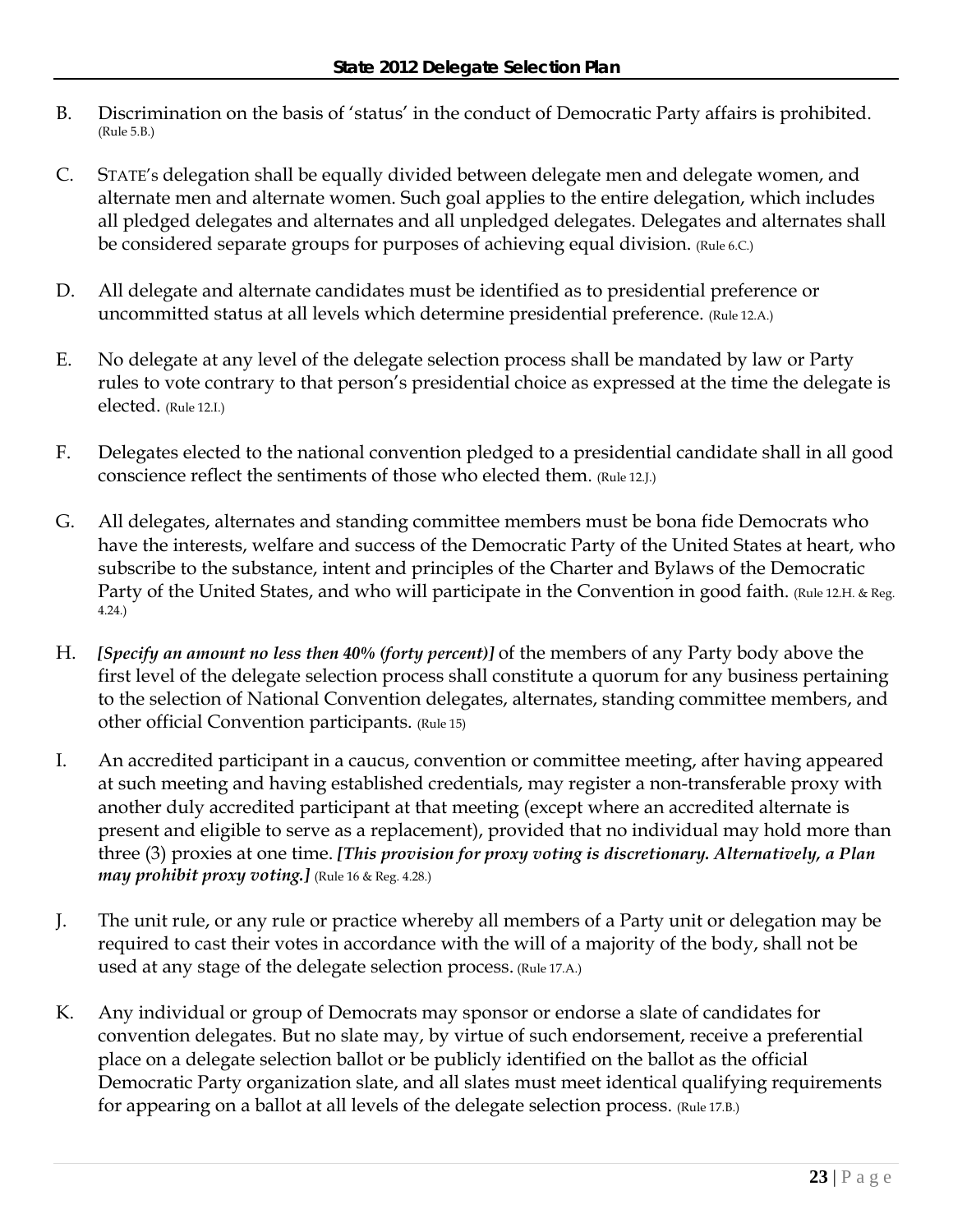- L. All steps in the delegate selection process, including the filing of presidential candidates, must take place within the calendar year of the Democratic National Convention, except with respect to the implementation of the Affirmative Action Plan. (Rules 1.F. & 11.B.)
- M. In electing and certifying delegates and alternates to the 2012 Democratic National Convention, STATE thereby undertakes to assure all Democratic voters in the state full, timely and equal opportunity to participate in the delegate selection process and in all Party affairs and to implement affirmative action programs toward that end, and that the delegates and alternates to the Convention shall be selected in accordance with the Delegate Selection Rules for the 2012 Democratic National Convention, and that the voters in the state will have the opportunity to cast their election ballots for the Presidential and Vice Presidential nominees selected by said Convention, and for electors pledged formally and in good conscience to the election of these Presidential and Vice Presidential nominees, under the label and designation of the Democratic Party of the United States, and that the delegates certified will not publicly support or campaign for any candidate for President or Vice President other than the nominees for the Democratic National Convention. (Call, II.B.)

# **Section VII Affirmative Action, Outreach and Inclusion Plan**

*[NOTE: This Affirmative Action, Outreach and Inclusion Plan (hereinafter referred to as the "Affirmative Action Plan") is provided for illustrative purposes only. Each state is unique and its own circumstances should dictate the approach that needs to be taken to conduct outreach to all Democratic voters in the state, to encourage their full participation in the delegate selection process, and to achieve broad representation by all of the Party's constituencies within the delegation. While compliance with certain specific Rules must be reflected in the state's Affirmative Action Plan (see citations), these rules can also provide a general framework around which the state may develop its own outreach program. State Party Affirmative Action Committees should be involved in the design of an Affirmative Action Plan targeted to the state.]* 

# **A. Statement of Purpose and Organization**

- 1. Purpose and Objectives
	- a. In order that the Democratic Party at all levels be an open Party which includes rather than excludes people from participation, a program of effective affirmative action is hereby adopted by State. (Rule 5.A.)
	- b. Discrimination on the basis of "status" in the conduct of Democratic Party affairs is prohibited. (Rule 5.B.)
	- c. All public meetings at all levels of the Democratic Party in State should be open to all members of the Democratic Party regardless of race, sex, age, color, creed, national origin, religion, ethnic identity, sexual orientation, economic status or physical disability (hereinafter collectively referred to as "status"). (Rule 4.B.(1))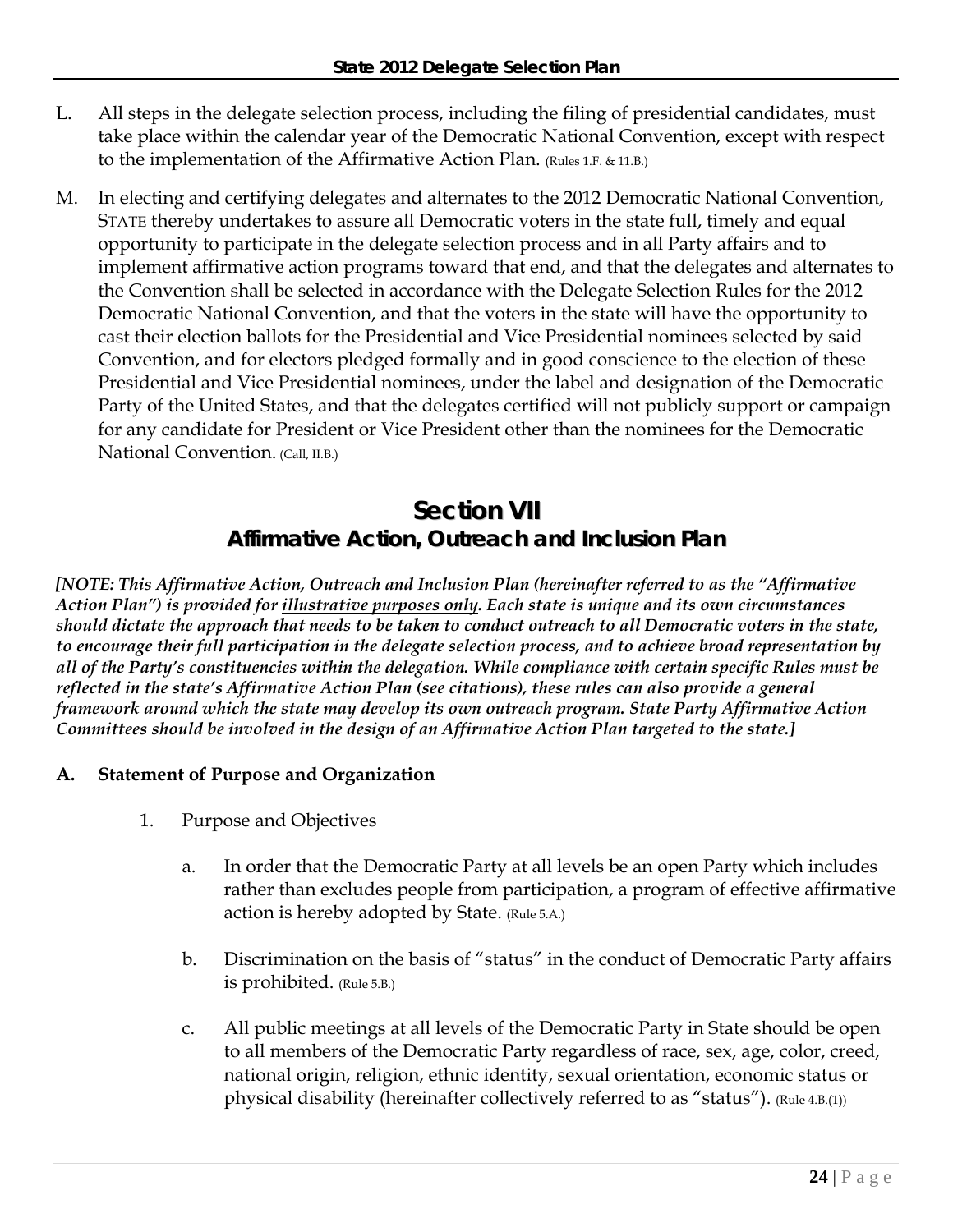d. Consistent with the Democratic Party's commitment to including groups historically under-represented in the Democratic Party's affairs, by virtue of race/ethnicity, age, sexual orientation, or disability, State has developed Party outreach programs. Such programs include recruitment, education and training, in order to achieve full participation by such groups and diversity in the delegate selection process and at all levels of Party affairs for 2012. (Rule 5.C & Reg. 4.7.)

*[States should design these programs to pro-actively reach out to the state's various Democratic constituencies including groups such as African Americans, Hispanics, Native Americans, Asian Americans and Pacific Islanders, women, ethnics, youth, persons over 65 years of age, lesbians and gay men, workers, persons with disabilities,, to heighten the awareness of these groups and the Democratic Party's desire to have them fully participate.]*

- e. In order to encourage full participation by all Democrats in the delegate selection process and in all Party affairs, the State Democratic Party has adopted and will implement programs with specific goals and timetables for African Americans, Hispanics, Native Americans, Asian Americans and Pacific Islanders and women. (Rule 6.A.)
	- (1) The goal of the programs shall be to encourage participation in the delegate selection process and in Party organizations at all levels by the aforementioned groups as indicated by their presence in the Democratic electorate. (Rule 6.A.(1))
	- (2) This goal shall not be accomplished either directly or indirectly by the Party's imposition of mandatory quotas at any level of the delegate selection process or in any other Party affairs. (Rule 6.A.(2))
- f. In order to achieve full participation of other groups that may be underrepresented in Party affairs, including members of the LGBT community, people with disabilities and youth, the State Democratic Party has adopted and will implement Inclusion Programs. *[State Parties may designate other groups that may be under-represented.]* (Rule 7)
- 2. Organizational Structure
	- a. An Affirmative Action Committee shall be appointed by the State Democratic Chair on *[Specify a date that is not later than March 1, 2011.]*. (Rule 6.F.)
	- b. The State Democratic Chair shall certify in writing to the Rules and Bylaws Committee of the Democratic National Committee the compliance of the State's Affirmative Action Committee with Rules 5.C, 6.A and 7, and submit the names, demographic data and contact information no later than 15 days after their appointment. (Reg. 2.2.K)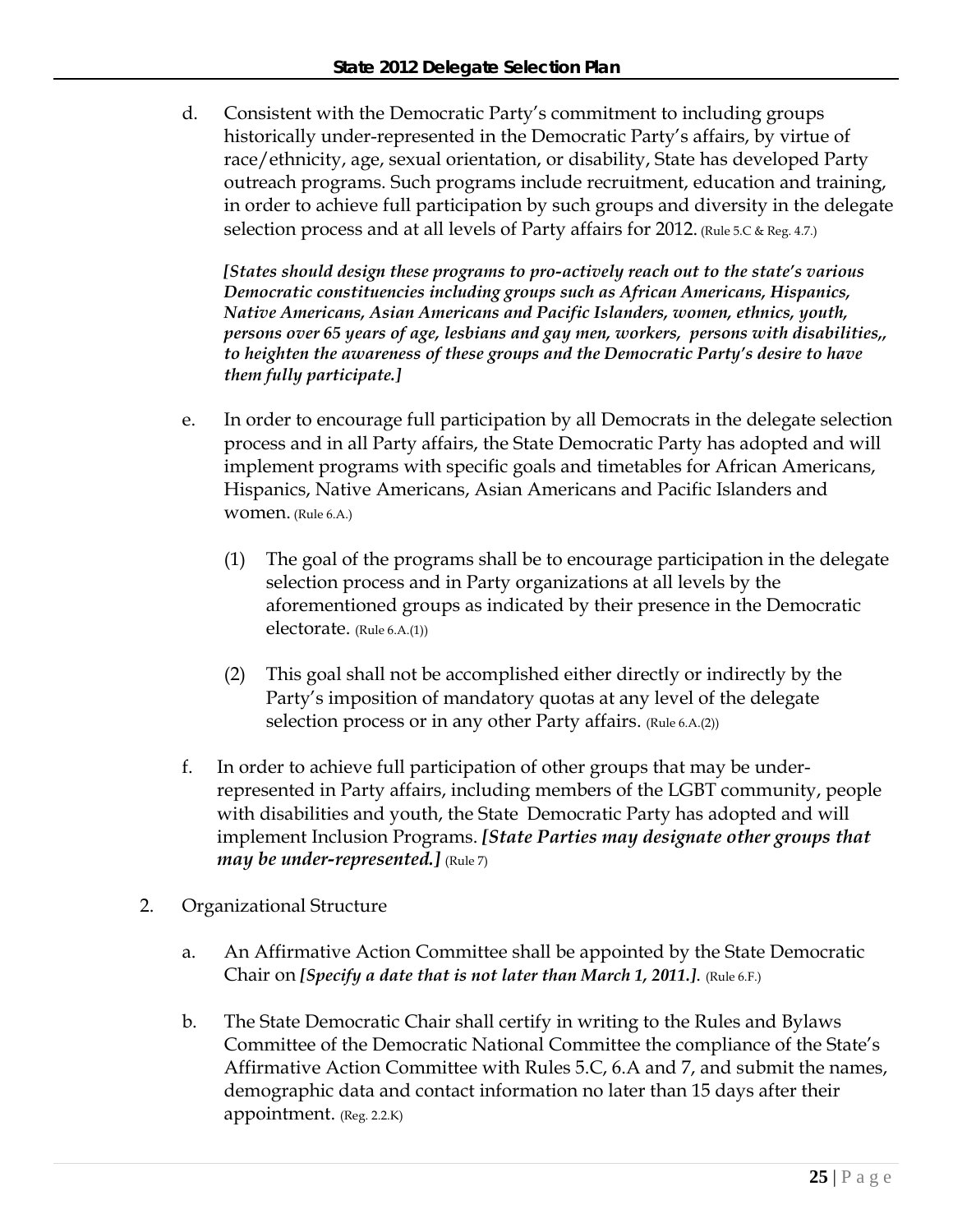- c. The Committee shall consist of members from each delegate district representing the Democratic constituency groups set forth in the Introduction to the Affirmative Action Plan. *[Attach "Exhibit #1"- listing the members of the Affirmative Action Committee and identifying each member's relevant demographic ("status") information.]*
- d. The Affirmative Action Committee shall be responsible for:
	- (1) Reviewing the proposed Delegate Selection and Affirmative Action Plans and making recommendations to the State Democratic Chair.
	- (2) Reviewing the proposed Inclusion Programs and making recommendations to the State Democratic Chair.
	- (3) Directing the implementation of all requirements of the Affirmative Action section of this Plan.
	- (4) Implementing a financial assistance program for delegates and alternates. (Rule 6.G.)
	- (5) Ensuring, on behalf of the State Party Committee, that district lines used in the delegate selection process are not gerrymandered to discriminate against African Americans, Hispanics, Native Americans, Asian Americans and Pacific Islanders and women. (Rule 6.E.)
- e. Financial and staff support for the Affirmative Action Committee shall be provided by the State Party Committee to the greatest extent feasible, including, but not limited to, making available on a priority basis, the State Party staff and volunteers and covering all reasonable costs incurred in carrying out this Plan.
- 3. Implementation of the Affirmative Action Plan shall begin on *[specify a date that is not later than September 16, 2011]*, with the distribution of the press kits, and will continue through the end of the delegate selection process. (Rule 1.F.)

# **B. Efforts to Educate on the Delegate Selection Process**

1. Well publicized educational workshops will be conducted in each of the delegate districts beginning in September 2011. These workshops will be designed to encourage participation in the delegate selection process, including apprising potential delegate candidates of the availability of financial assistance. These workshops will be held in places which are easily accessible to persons with physical disabilities. The times, dates, places and rules for the conduct of all education workshops, meetings and other events involved in the delegate selection process shall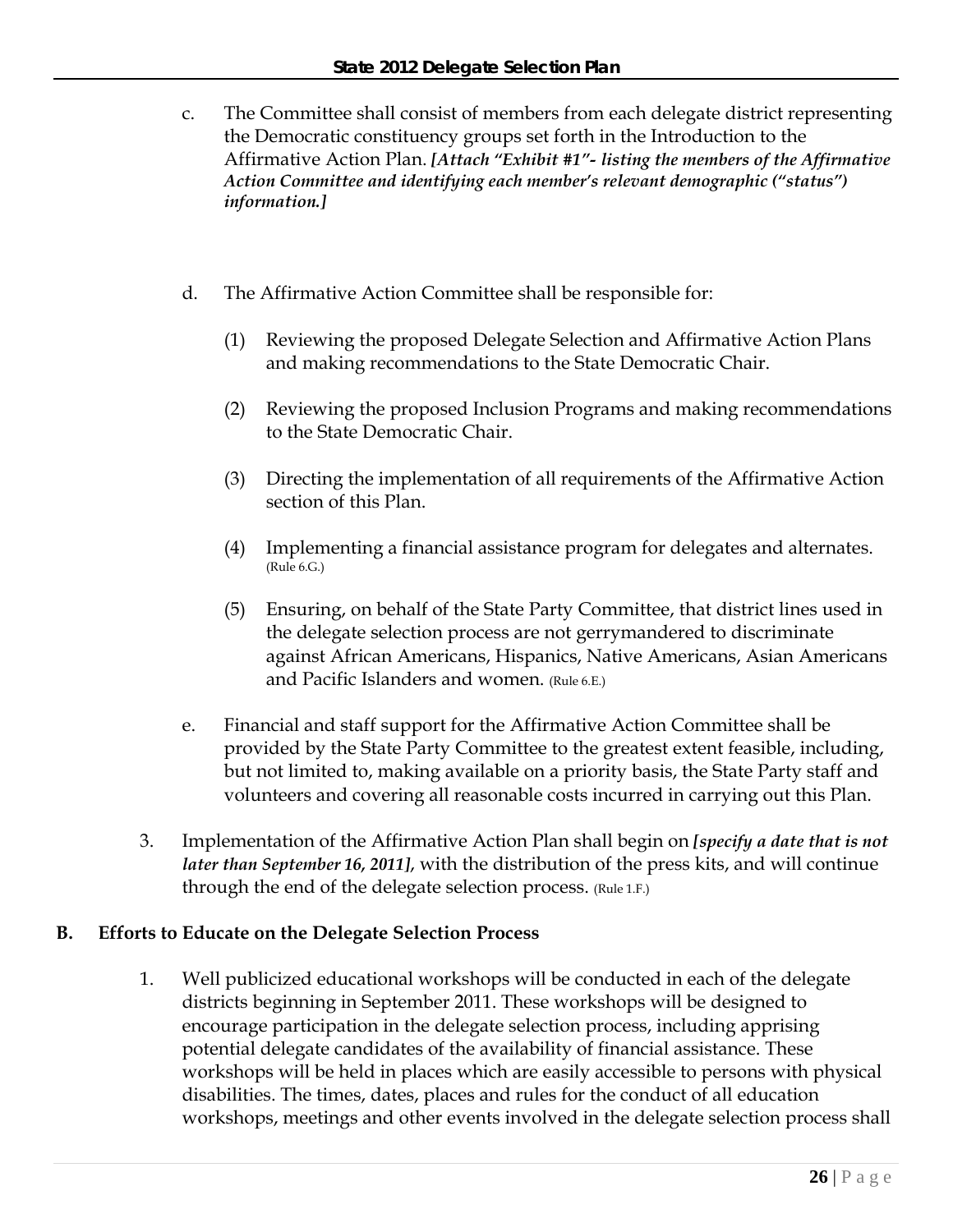be effectively publicized by the party organization and include mailings to various organizations representative of the Democratic voting populace. (Rules 3.A., 3.C. & 3.D.)

- 2. A speakers bureau of volunteers from the Affirmative Action Committee comprised of individuals who are fully familiar with the process, will be organized to appear before groups, as needed, to provide information concerning the process.
- 3. The State Party's education efforts will include outreach to community leaders within the Democratic Party's constituencies and making sure that information about the delegate selection process is available to Democratic clubs and Party caucuses representing specific constituencies.
- 4. The State Party will publish and make available at no cost: a clear and concise explanation of how Democratic voters can participate in the delegate selection process; an explanation of how, where and when persons can register to vote; and delegate district maps. As well, the State Party shall also make available copies of the State Party Rules, the Delegate Selection Plan (and its attachments), the Affirmative Action Plan, and relevant state statutes at no cost. Copies of documents related to the state's delegate selection process will be prepared and the Affirmative Action Committee will distribute them in the various delegate districts not later than *[Specify a date which is at least 90 days prior to the first step in the process.]*. (Rule 1.H.)
- 5. The State Party shall take all feasible steps to encourage persons to register and to vote as Democrats and will seek to ensure simple and easy registration procedures. (Rule 2.C.)

# **C. Efforts to Publicize the Delegate Selection Process**

- 1. Special attention shall be directed at publicizing the delegate selection process in the state. Such publicity shall include information on eligibility to vote and how to become a candidate for delegate, the time and location of each stage of the delegate selection process and where to get additional information. The foregoing information will also be published in the State Party newspaper. The Party organization, official, candidate, or member calling a meeting or scheduling an event, shall effectively publicize the role that such meeting or event plays in the selection of delegates and alternates to the Democratic National Convention. (Rules 3.C. and 3.D.)
- 2. Newspapers, radio and television will be utilized to inform the general public how, when and where to participate in the delegate selection process. Specifically, this information should provide details as to how to qualify to run as a delegate candidate. Special effort shall be directed to the major daily newspapers, radio and television stations by the State Democratic Chair, Affirmative Action Committee members and staff. Regular releases during the delegate selection process to all other media sources, weekly newspapers, and wire services should complete timely coverage. *[Attach "Exhibit #2"- a listing of the media outlets to receive this information, either as a whole or as part "A" ("Major Daily Newspapers, Radio and Television Stations") and part "B"- ("Other 'Non-Minority' Media Outlets.")]* (Rules 4.B.(3) & 6.D.)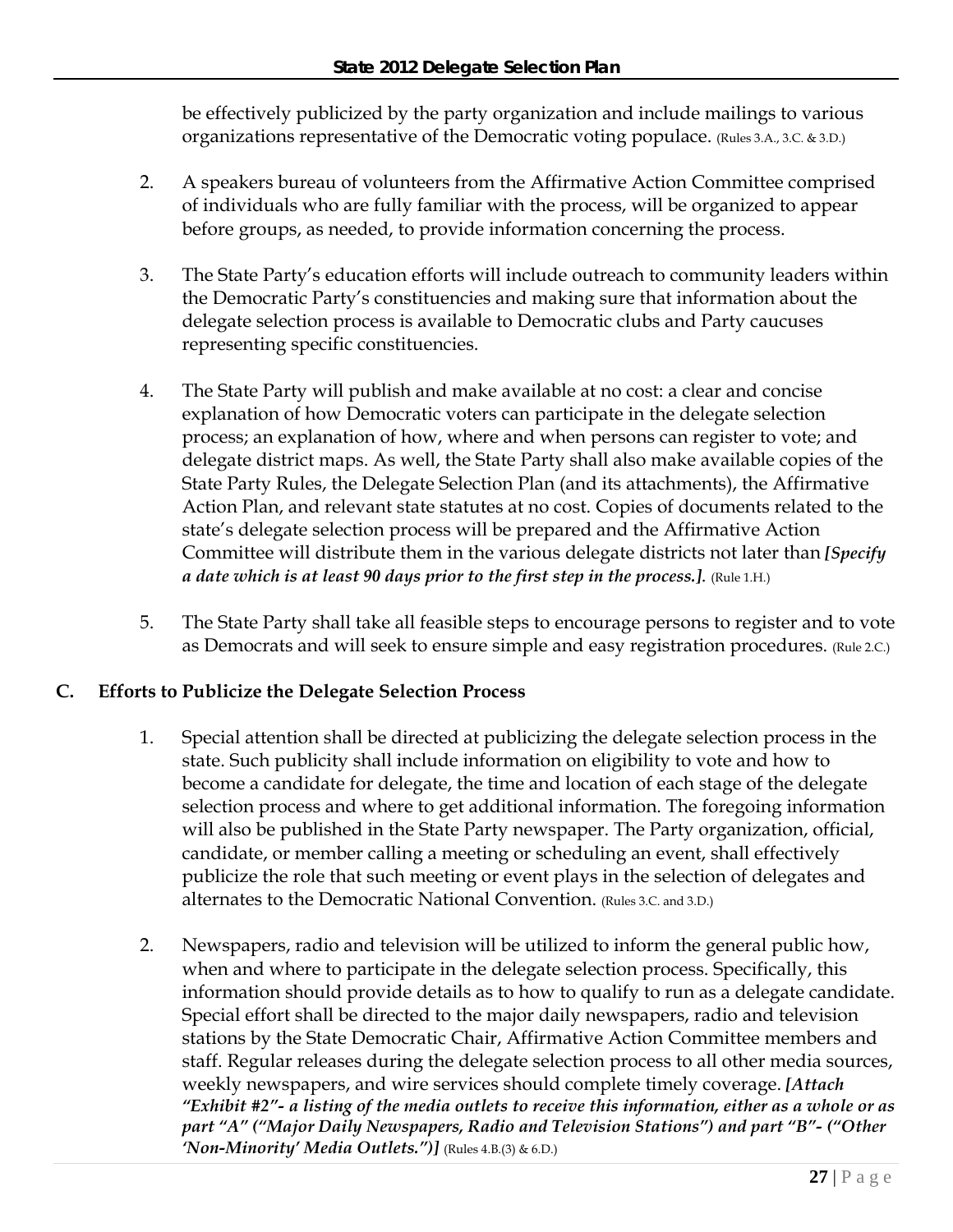- 3. A priority effort shall be directed at publicity among the Democratic Party's constituencies.
	- a. Information about the delegate selection process will be provided to minority newspapers and radio stations, ethnic press, Native American, Asian Americans and Pacific Islanders, Spanish-speaking and other non-English press, radio stations and publications, and women's organizations, student newspapers, gay and lesbian press, disability press, and any other speciality media in the state that is likely to reach the Democratic constituency groups set forth in the Introduction of this Affirmative Action Plan.
	- b. The State Party shall be responsible for the implementation of this publicity effort. *[Attach the list of "Constituency and Speciality Media Outlets and Targeted Groups" as part "C" of "Exhibit #2"]* For purposes of providing adequate notice of the delegate selection process, the times, dates, places and rules for the conduct of *[specify type(s) of event(s) involved in the delegate selection process, i.e. caucuses, conventions, meetings, etc.]* shall be effectively publicized, multilingually where necessary, to encourage the participation of minority groups. (Rule 6.D.)
- 4. Not later than *[specify a date consistent with the date for implementation of this Plan, as specified in section VII.A.3. above]*, a press kit shall be made and provided to each daily and weekly newspaper as well as to the electronic media. The press kit will include:
	- a. a summary of all pertinent rules related to the state's delegate selection process;
	- b. a map of delegate districts and how many delegates will be elected within each district;
	- c. a summary explaining the operation and importance of the 2012 Convention; and
	- d. materials designed to encourage participation by prospective delegate candidates.

# **D. Representation Goals**

- 1. The State Party has determined the demographic composition of African Americans, Hispanics, Native Americans, and Asian Americans and Pacific Islanders in the state's Democratic electorate. These constituency percentages shall be established as goals for representation in the state's convention delegation. (Rule 6.A.)
- 2. The State Party has determined the demographic composition of members of the LGBT community, people with disabilities, and youth in the state's Democratic electorate and furthermore, the State Party has chosen to establish these percentages as goals for representation in the state's convention delegation.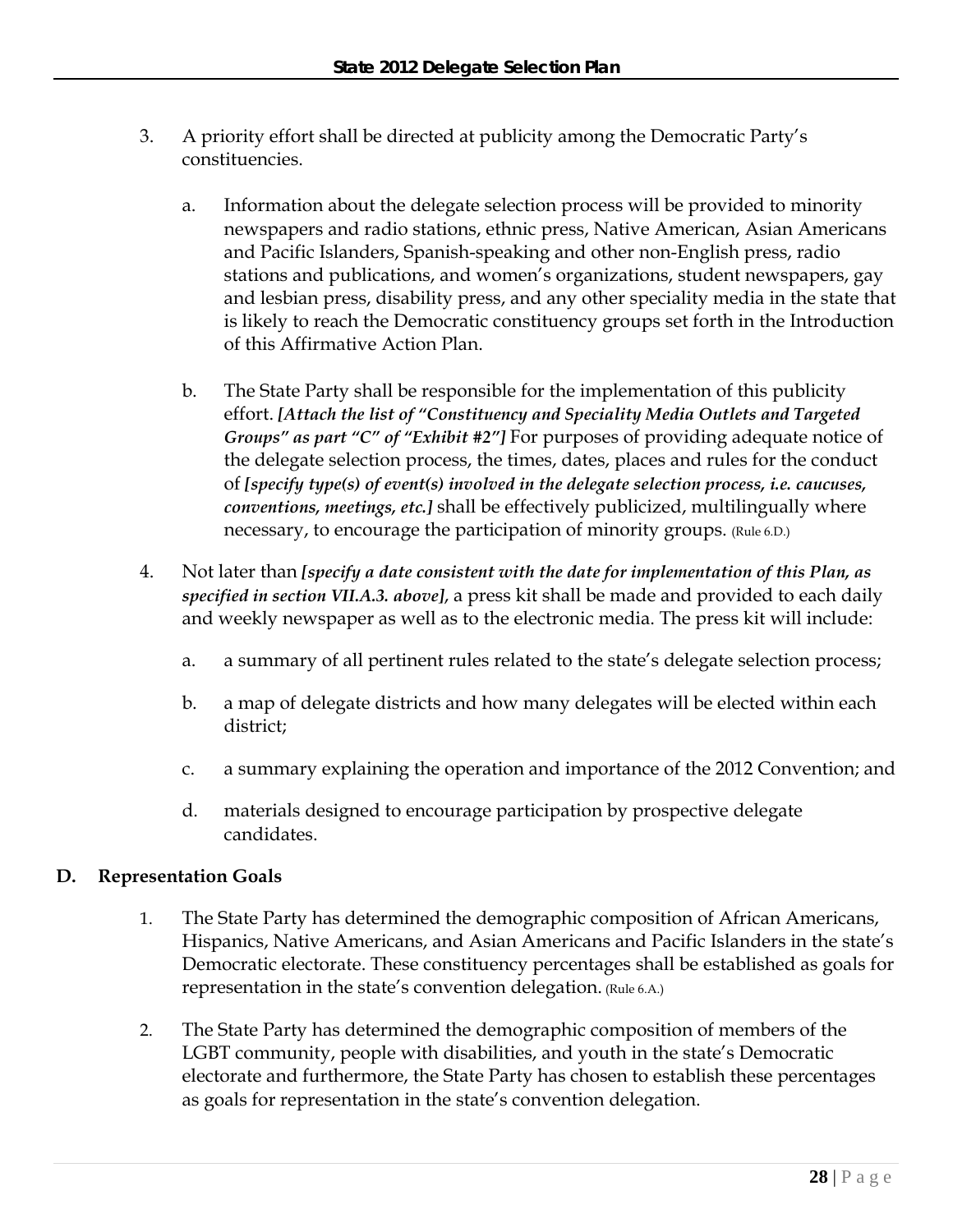*[Indicate the method used for conducting the study of the demographic composition of the state's Democratic electorate. List the results of the study showing the constituency percentages and specify the numeric goals for each constituency's representation in the convention delegation.]* 

*[If a state has chosen not to determine percentages and goals for members of the LBGT community, people with disabilities, and youth, contract the size of the chart below.]* 

|                                 | African<br>Americans | <b>Hispanics</b> | Native<br>Americans | Asian<br>Americans and<br>Pacific Islanders | LGBT<br>Americans | People with<br>Disabilities | Youth |
|---------------------------------|----------------------|------------------|---------------------|---------------------------------------------|-------------------|-----------------------------|-------|
| % in Demo-<br>cratic Electorate |                      |                  |                     |                                             |                   |                             |       |
| Numeric Goals<br>for Delegation |                      |                  |                     |                                             |                   |                             |       |

- 3. When selecting the at-large portion of the delegation, the demographic composition of the other delegates (district-level, pledged PLEO, and unpledged) shall be compared with the State Party's goals in order to achieve an at-large selection process which helps to bring about a representative balance.
- 4. Use of the at-large delegation to achieve the affirmative action goals established by this Plan does not obviate the need for the State Party to conduct outreach activities such as recruitment, education and training. (Rule 6.A.(3))

## **E. Obligations of Presidential Candidates to Maximize Participation**

- 1. Presidential candidates shall assist the State Democratic Party in meeting the demographic representation goals reflected in the Affirmative Action Plan. *[State parties may impose reasonable specific affirmative action obligations on presidential candidates consistent with the delegate selection system employed by the state.]* (Rule 6.H.)
- 2. Each presidential candidate must submit a written statement to the State Democratic Chair by *(date)* which indicates the specific steps he or she will take to encourage full participation in State's delegate selection process, including, but not limited to, procedures by which persons may file as candidates for delegate or alternate. (Rule  $6.H.(1)$
- 3. Each presidential candidate must submit demographic information with respect to all candidates for delegate and alternate pledged to them. Such information shall be submitted in conjunction with the list of names approved for consideration as delegate and alternate candidates pledged to the presidential candidate. (Rule 6.H.(2))
- 4. Presidential candidates (including uncommitted status) shall use their best effort to ensure that their respective delegations within the state's delegate, alternate and standing committee delegations shall achieve the affirmative action goals reflected in the Affirmative Action Plan and that the respective delegations of each presidential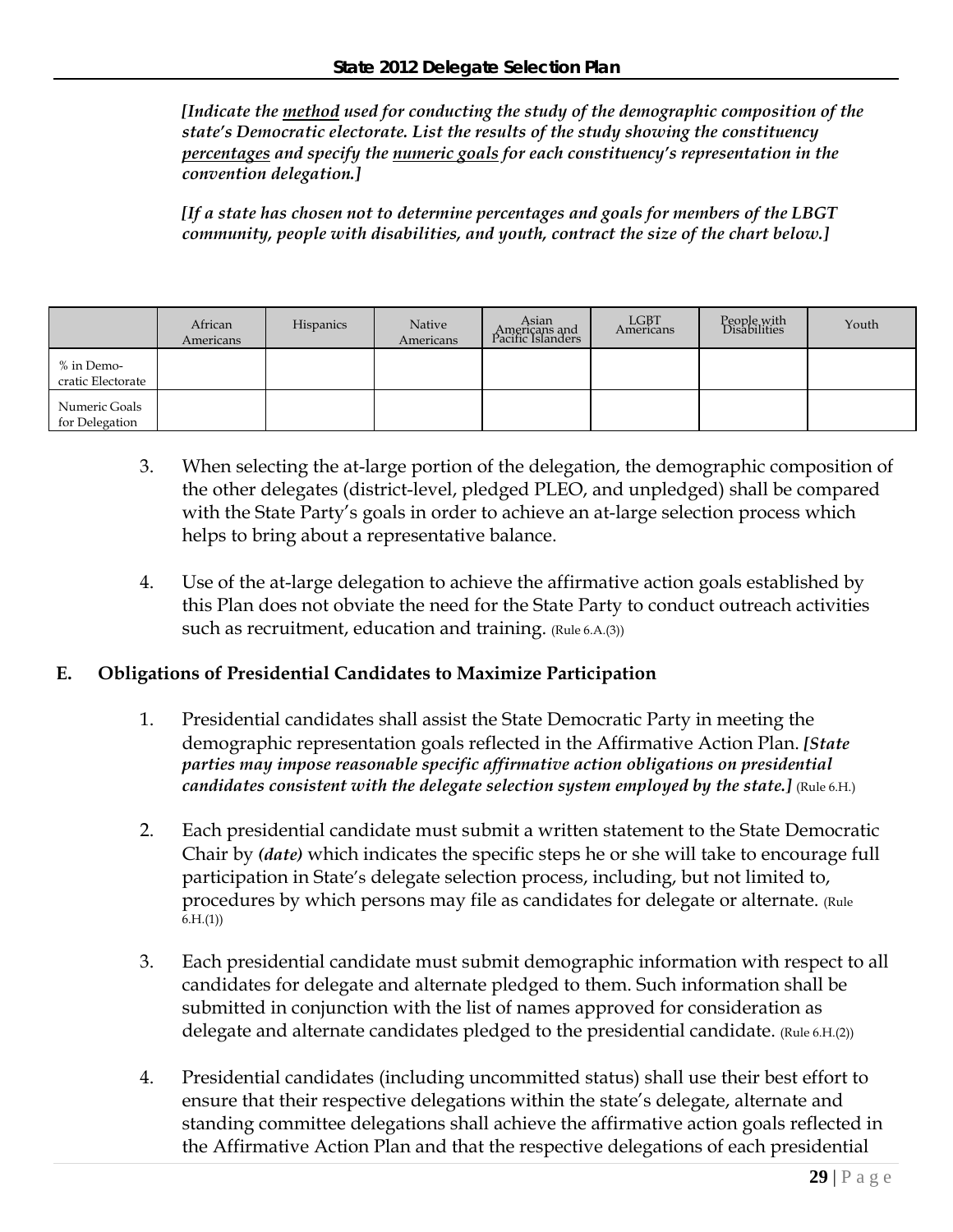candidate shall be equally divided between men and women. Furthermore, presidential candidates shall use their best efforts at the district level to approve delegate and alternate candidates who meet applicable equal division and affirmative action considerations in order to achieve the affirmative action goals and equal division for their respective delegations. (Rule 6.I. & Reg. 4.9.)

# **F. Inclusion Programs [Optional]**

*[NOTE: This section is included for informational purposes for a State Party that DOES NOT establish goals and timetables for members of the LGBT community, people with disabilities and youth as provided in Rule 7. This Rule requires State Parties to develop a plan intended to secure the full participation in the delegate selection process of LGBT Americans, people with disabilities, youth, and other groups the State Party may choose, commensurate with each group's participation in the state's Democratic electorate. In lieu of this separate Inclusion Program section, a State Party may determine constituency percentages and goals for LGBT Americans and people with disabilities as indicated in Section D – Representation Goals – above.]* 

- 1. In order to achieve full participation of other groups that may be under-represented in Party affairs, including members of the LGBT community, people with disabilities and youth, the State Democratic Party has adopted and will implement Inclusion Programs.
- 2. The State Party has taken reasonable steps to determine the composition of members of the LGBT community, people with disabilities, and youth in the state's Democratic electorate. *[Section should further indicate the "reasonable steps" the State Party took.]*
- 3. In securing this level of full participation, the State Party will conduct the education and publicity outreach efforts outlined in Sections B and C of this Section respectively.
- 4. The State Party will make accommodations to facilitate greater participation by people with disabilities. *[Section should specify what those accommodations would consist of.]*

# **Section VIII Challenges**

# **A. Jurisdiction & Standing**

1. Challenges related to the delegate selection process are governed by the *Regulations of the DNC Rules and Bylaws Committee for the 2012 Democratic National Convention* (Regs., Sec.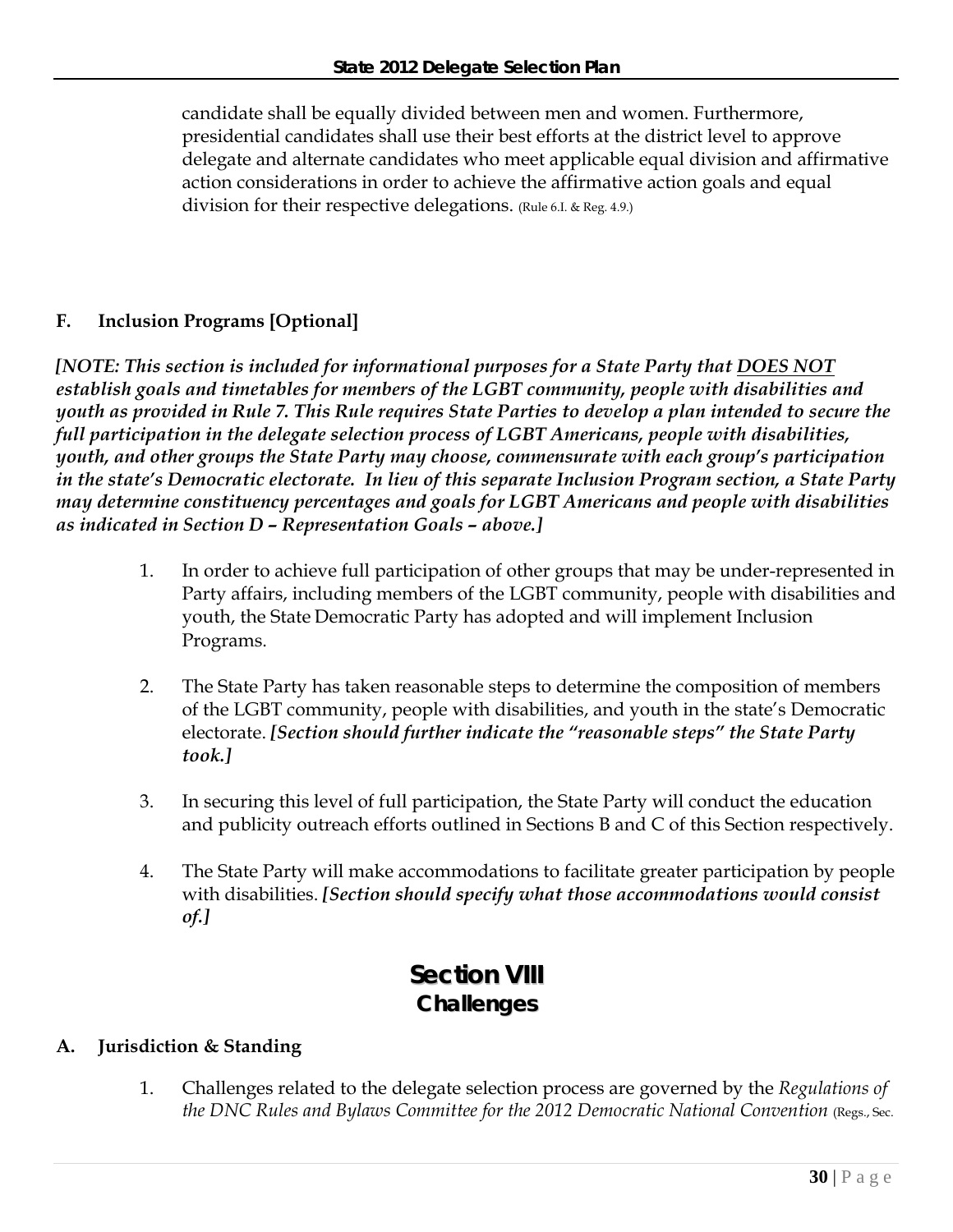3.), and the "Rules of Procedure of the Credentials Committee of the 2012 Democratic National Convention." (Call, Appendix A.)

- 2. Under Rule 20.B. of the *2012 Delegate Selection Rules,* the DNC Rules and Bylaws Committee has jurisdiction over challenges pertaining to the submission, nonimplementation and violation of state Delegate Selection and Affirmative Action Plans. (Rule 20.B. & Call Appendix A.)
- 3. The Rules and Bylaws Committee has jurisdiction to hear and decide any challenge provided it is initiated before the 56th day preceding the date of the commencement of the 2012 Democratic National Convention. (Call, Appendix A. & Reg., 3.1.)
- 4. Challenges to the credentials of delegates and alternates to the 2012 Democratic National Convention initiated on or after the 56th day preceding the date of commencement of the Democratic National Convention shall be processed in accordance with the "Rules of Procedure of the Credentials Committee of the 2012 Democratic National Convention." (Call, Appendix A)
- 5. Any challenge to the credentials of a standing committee member shall be considered and resolved by the affected standing committee in accordance with Appendix A of the *Call for the 2012 Democratic National Convention*. The Rules and Bylaws Committee shall have jurisdiction over challenges brought before the 56th day preceding the date of the commencement of the Democratic National Convention. (Call, VII.B.5.)
- 6. Copies of the Regulations of the Rules and Bylaws Committee and/or the Call for the 2012 Democratic National Convention, including the Rules of Procedure of the Credentials Committee (Appendix A), shall be made available by the State Party upon reasonable request.
- 7. Any group of fifteen Democrats with standing to challenge as defined in Reg. 3.2 or the Call (Appendix A, Sec. 2.A.), may bring a challenge to this Plan or to the implementation of this Plan, including its Affirmative Action provisions.

# **B. Challenges to the Status of the State Party and Challenges to the Plan**

- 1. A challenge to the status of the State Party Committee as the body entitled to sponsor a delegation from that state shall be filed with the Rules and Bylaws Committee not later than thirty (30) calendar days prior to the initiation of the state's delegate selection process. (Rule 20.A. & Reg. 3.4.A.)
- 2. A challenge to the state's Delegate Selection Plan shall be filed with the Chair of the State Democratic Party and the Co-Chairs of the Rules and Bylaws Committee within fifteen (15) calendar days after the adoption of the Plan by the State Party. (Reg. 3.4.B.)
- 3. A challenge to a Plan must be brought in conformity with the Rules and the Regs., which should be consulted for a detailed explanation of challenge procedures.

# **C. Challenges to Implementation**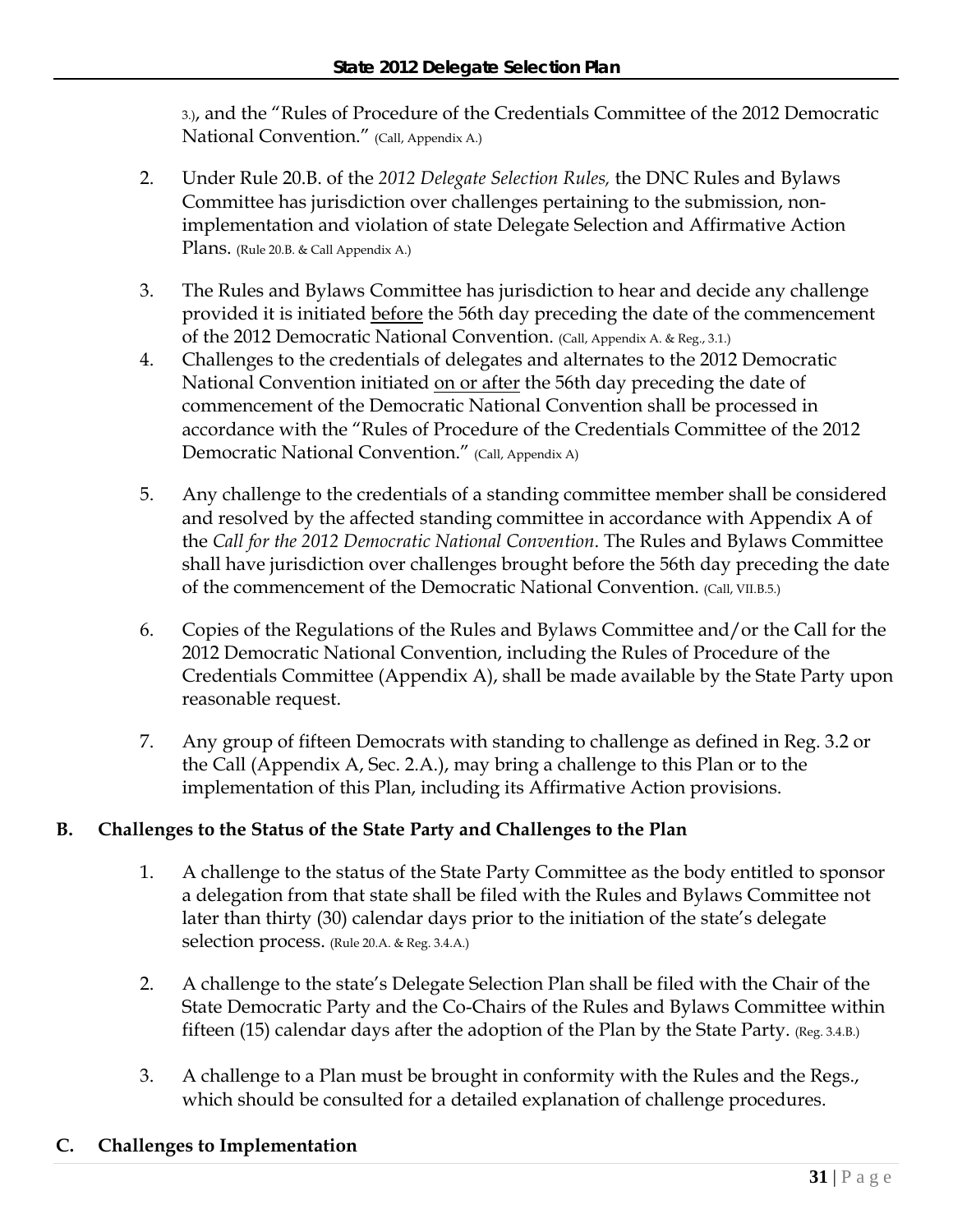- 1. A challenge may be brought alleging that a specific requirement of an approved Plan has not been properly implemented. Jurisdiction over all challenges initiated in a timely fashion shall reside with either the Rules and Bylaws Committee or the Credentials Committee of the National Convention (See Section VII.A. above). However, the Rules and Bylaws Committee may provide advice, assistance or interpretations of the Delegate Selection Rules at any stage of the delegate selection process. (Reg. 3.1.C.)
- 2. An implementation challenge brought before the Rules and Bylaws Committee is initiated by filing a written challenge with the State Party Committee and with the Rules and Bylaws Committee not later then fifteen (15) days after the alleged violation occurred. The State Party has twenty-one (21) days to render a decision. Within ten (10) days of the decision, any party to the challenge may appeal it to the Rules and Bylaws Committee. If in fact, the State Party renders no decision, any party to the challenge may request the Rules and Bylaws Committee to process it. The request must be made within ten (10) days after expiration of the above twenty-one (21) day period. (Regs. 3.4.C., E., & H.)
- 3. Performance under an approved Affirmative Action Plan and composition of the convention delegation shall be considered relevant evidence in the challenge to any state delegation. If a State Party has adopted and implemented an approved affirmative action program, the State Party shall not be subject to challenge based solely on delegation composition or primary results. (Rule 6.B.) The procedures are the same for challenges alleging failure to properly implement the Affirmative Action section of a Plan, except that such challenges must be filed not later than thirty (30) days prior to the initiation of the state's delegate selection process. (Reg. 3.4.C.)
- 4. Depending on the appropriate jurisdiction (see Section VIII.A. above), implementation challenges must be brought in conformity with the Regulations of the Rules and Bylaws Committee or the Rules of Procedure of the Credentials Committee, which should be consulted for a detailed explanation of challenge procedures.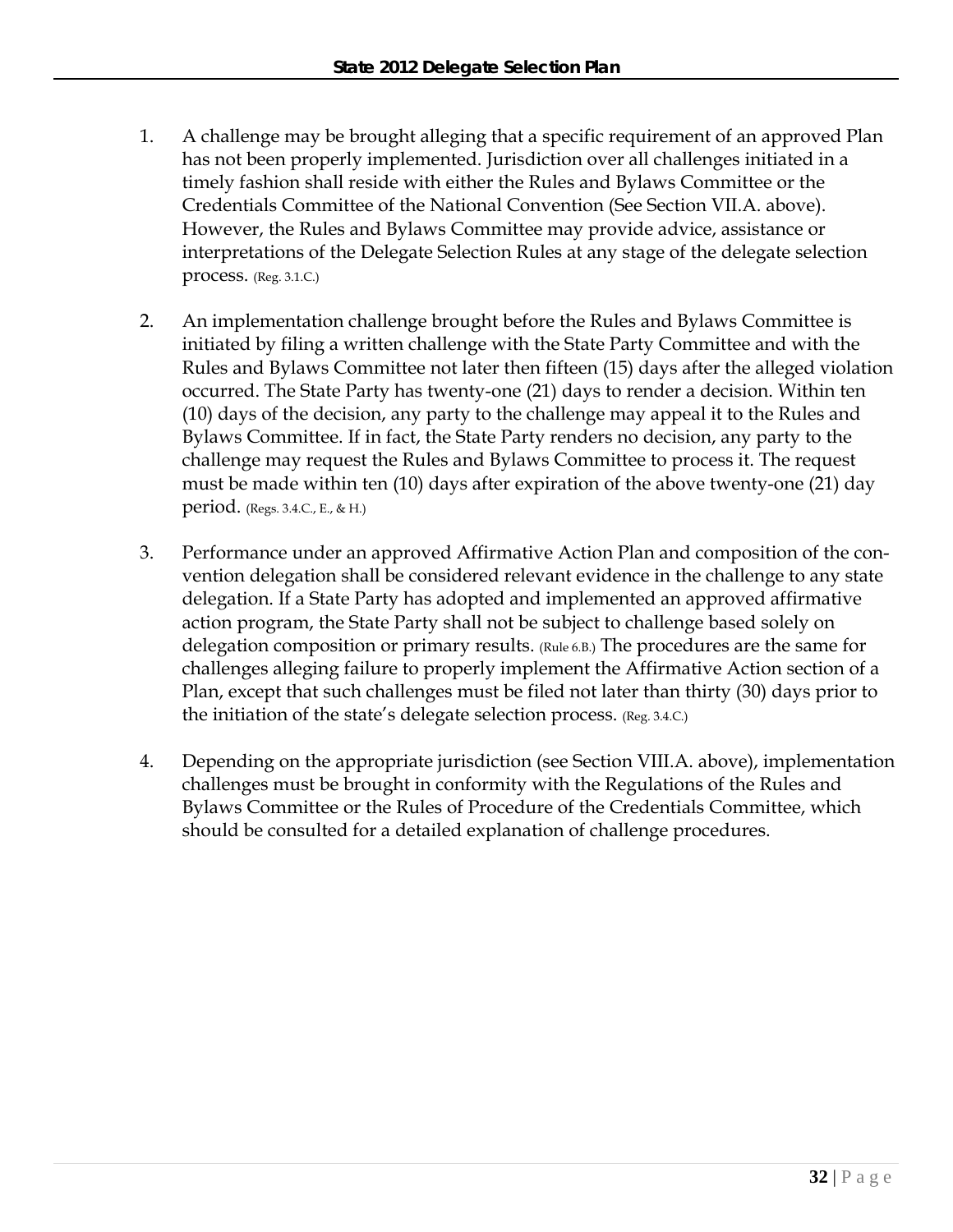# **Section IX Summary of Plan**

# **A. Selection of Delegates and Alternates**

State will use a proportional representation system based on the results of the (Select One) apportioning its delegates to the 2012 Democratic National Convention.

The "first determining step" of State's delegate selection process will occur on *(date)*, with a (Select One).

| <b>Type</b>                                               | Dele- | Alter- | Date of          | <b>Selecting Body</b>                                                                                                      |
|-----------------------------------------------------------|-------|--------|------------------|----------------------------------------------------------------------------------------------------------------------------|
|                                                           | gates | nates  | <b>Selection</b> | <b>Filing Requirements and Deadlines</b>                                                                                   |
| District-Level Delegates                                  | ##    | ##     | 1/1/11           | Selecting Body: [Specify the selecting body]                                                                               |
| District-Level Alternates                                 |       |        | 1/1/11           | [Summarize the basic filing requirements and deadlines]                                                                    |
| Unpledged Party Leader and<br>Elected Official Delegates* | ##    | n/a    | n/a              | Automatic by virtue of respective public or Party office as provided in<br>Rule 8.A. of the 2012 Delegate Selection Rules. |
| Pledged Party Leaders and                                 | ##    | **     | 1/1/11           | Selecting Body: [Specify the selecting body]                                                                               |
| Elected Officials (PLEOs)                                 |       |        |                  | [Summarize the basic filing requirements and deadlines]                                                                    |
| At-Large Delegates                                        | ##    | ##     | 1/1/11           | Selecting Body: [Specify the selecting body]                                                                               |
| At-Large Alternates                                       |       |        | 1/1/11           | [Summarize the basic filing requirements and deadlines]                                                                    |
| <b>TOTAL Delegates and</b><br><b>Alternates</b>           | ##    | ##     |                  |                                                                                                                            |

Delegates and alternates will be selected as summarized on the following chart:

- \* Unpledged Party Leader and Elected Official (PLEO) delegates includes the following categories, if applicable, who legally reside in the state: the Democratic National Committee Members, the Democratic President, the Democratic Vice President, all Democratic Members of Congress, the Democratic Governor, and any other Distinguished Party Leader as specified in Rule 9.A. of the *2012 Delegate Selection Rules*. The exact number of Unpledged PLEO Delegates is subject to change due to possible deaths, resignations, elections or special elections.
- \*\* Pledged Party Leader and Elected Official (PLEO) alternates are selected with the At-Large alternates. [Applicable to most states.]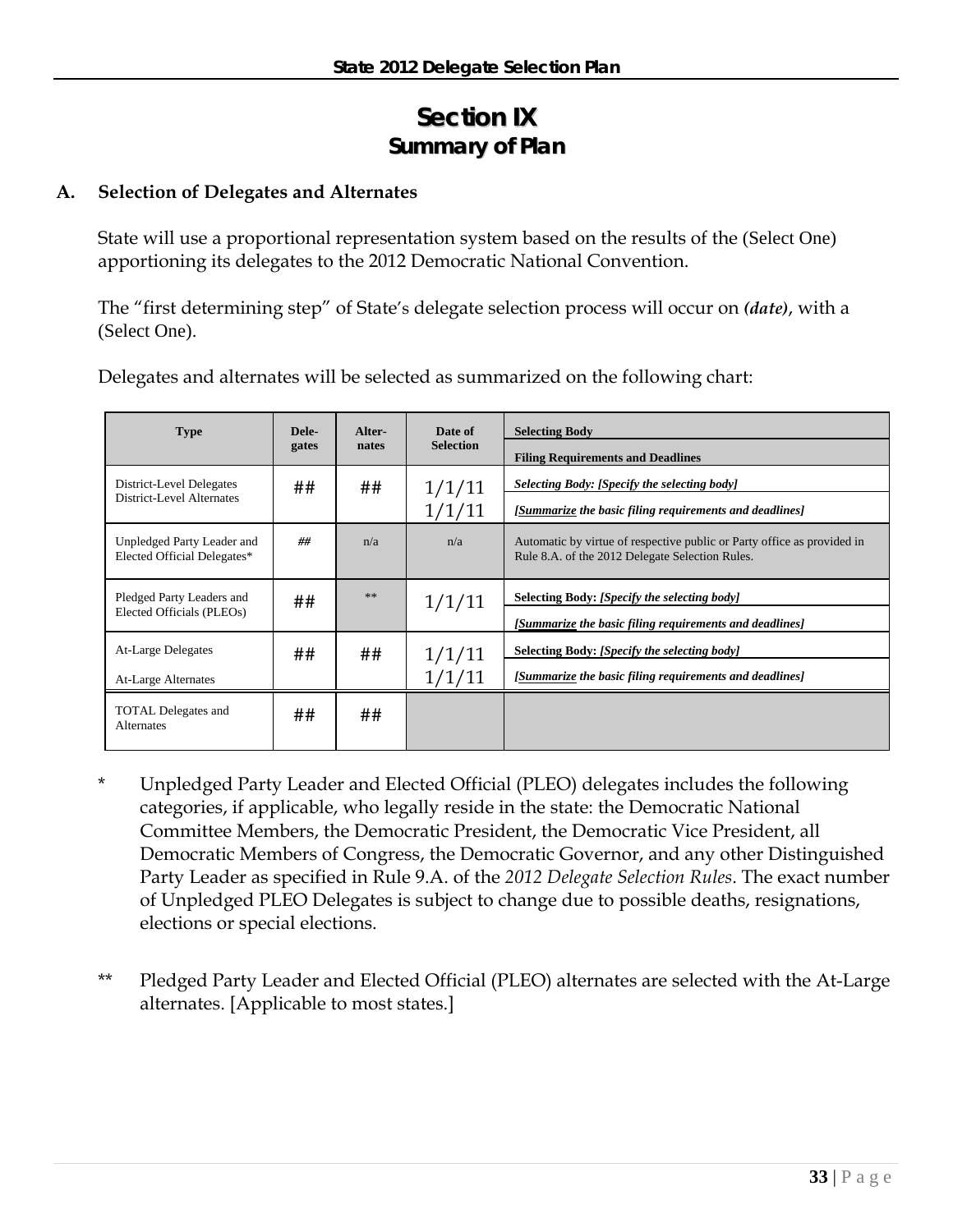# **B. Selection of Standing Committee Members (For the Credentials, Platform and Rules Committees)**

Standing committee members will be selected by the state's National Convention delegates as summarized below:

| <b>Members Per Committee</b> | <b>Total Members</b> | <b>Selection Date</b> | <b>Filing Requirements and Deadlines</b>                |
|------------------------------|----------------------|-----------------------|---------------------------------------------------------|
| ##                           | ##                   | (data)                | [Summarize the basic filing requirements and deadlines] |

## **C. Selection of Delegation Chair and Convention Pages**

The Delegation Chair will be selected by the National Convention Delegates on *(date)*.

## Convention Pages will be selected by the State Democratic Chair on *(date)*.

## **D. Presidential Candidate Filing Deadline**

*[Specify the deadline, if any, by which presidential candidates must file in order to participate in the primary or caucus, and with whom the candidate must file. Note: Filing deadline must be within the calendar year of the convention.]* (Rule 11.B. & 14.E.)

Presidential candidates must certify the name of their authorized representative(s) to the State Democratic Chair by *(date)*.

## **E. Timetable**

*[The following example is for provided ILLUSTRATIVE PURPOSES ONLY, and should be adjusted and expanded to reflect each specific step in the state's process.*] (Reg. 2.2.B.)

| Date        | <b>Activity</b>                                                                                                                                                                                                                         |
|-------------|-----------------------------------------------------------------------------------------------------------------------------------------------------------------------------------------------------------------------------------------|
| 2011        |                                                                                                                                                                                                                                         |
| February 1  | Delegate Selection Affirmative Action Committee members are appointed by the State Chair. [Note: This<br>appointment is required to be made by March 1, 2011.]                                                                          |
| February 13 | Affirmative Action Committee meets to draft proposed Delegate Selection and Affirmative Action Plans.                                                                                                                                   |
| February 15 | Delegate Selection Affirmative Action Committee members must be submitted to the Rules and Bylaws Committee including names, contact information and demographic data.                                                                  |
| February 27 | Proposed Delegate Selection and Affirmative Action Plans are tentatively approved for public comment by State<br>Party Committee.                                                                                                       |
| March 1     | Public comments are solicited on the proposed Delegate Selection and Affirmative Action Plans. Press releases are<br>mailed announcing the public comment period.                                                                       |
| April 2     | Period for public comment on state Plan is concluded. Responses are compiled for review by the State Party<br>Committee.                                                                                                                |
| April 10    | State Party Committee reviews public comments and adopts revised Delegate Selection and Affirmative Action<br>Plans for submission to DNC Rules and Bylaws Committee. Press releases are mailed announcing the approval of<br>the Plan. |
| April 28    | Delegate Selection and Affirmative Action Plans are forwarded to the DNC Rules and Bylaws Committee.                                                                                                                                    |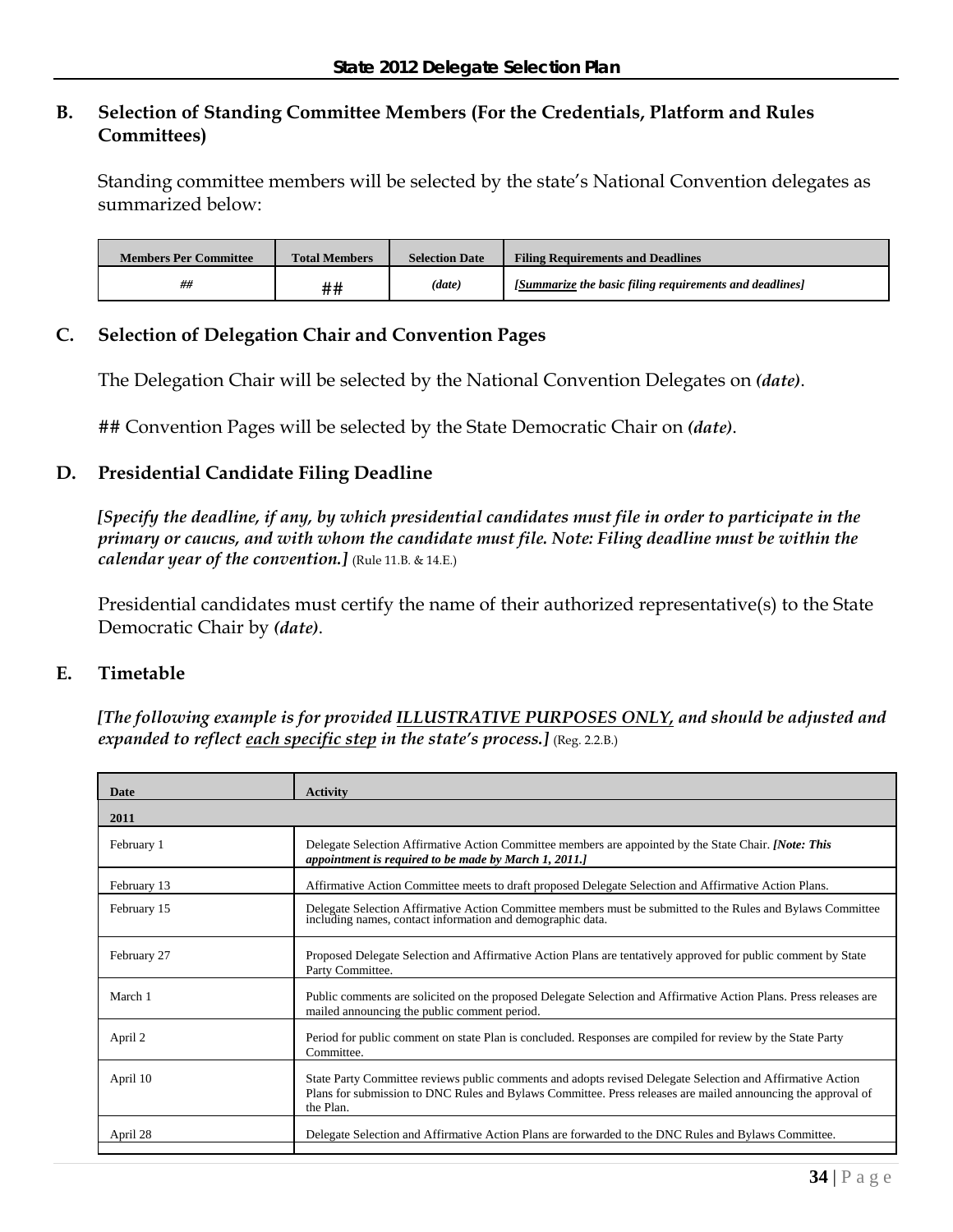# **State 2012 Delegate Selection Plan**

| Date         | <b>Activity</b>                                                                                                                                                                                                                                                                                                                                                                       |
|--------------|---------------------------------------------------------------------------------------------------------------------------------------------------------------------------------------------------------------------------------------------------------------------------------------------------------------------------------------------------------------------------------------|
| September 16 | State Party begins implementation of the Affirmative Action Plan. Press kits, as described in the Affirmative Action<br>Plan, are sent to all state media. [Note: This is the deadline by which implementation of the affirmative action<br>program must begin.]                                                                                                                      |
| October 1    | Deadline for each announced presidential candidate to submit a statement specifying steps the candidate will take to<br>encourage full participation in the delegate selection process. (Individuals who announce their candidacy after this<br>date must provide this full participation statement to the State Party not later than 30 days after their<br>announcement.)           |
| December 3   | Presidential candidate petition forms are available from the State Party Committee Headquarters.                                                                                                                                                                                                                                                                                      |
| 2012         |                                                                                                                                                                                                                                                                                                                                                                                       |
| January 4    | Delegate and alternate candidates may obtain the statement of candidacy and pledge of support forms and filing<br>instructions from State Party Committee Headquarters, in person, by mail, or from State Party's web site at<br>[www.democrats.org].                                                                                                                                 |
| January 7    | Presidential candidate deadline for certifying the name(s) of their authorized representative(s) to the State Party.                                                                                                                                                                                                                                                                  |
| January 14   | Presidential candidate deadline for filing the petition of candidacy with the Secretary of State and a copy to the<br>State Party.                                                                                                                                                                                                                                                    |
| February 4   | District-level delegate and alternate deadline for filing the statement of candidacy and pledge of support forms with<br>State Party.                                                                                                                                                                                                                                                 |
| February 8   | State Party provides list of district-level delegate and alternate candidates to the respective Presidential candidates.                                                                                                                                                                                                                                                              |
| February 14  | Presidential candidates provide list of approved district-level delegate and alternate candidates to State Party.                                                                                                                                                                                                                                                                     |
| February 18  | Pre-primary congressional district caucuses slate district-level delegate and alternate candidates.                                                                                                                                                                                                                                                                                   |
| March 14     | Presidential preference primary.                                                                                                                                                                                                                                                                                                                                                      |
| April 14     | Secretary of State certifies results of primary; pre-slated district-level delegates and alternates are allocated<br>according to presidential preference.                                                                                                                                                                                                                            |
| April 24     | State Party certifies elected district-level delegates and alternates to the Secretary of the Democratic National<br>Committee.                                                                                                                                                                                                                                                       |
| May 1        | Pledged PLEO and at-large delegate or alternate candidate deadline for filing the statement of candidacy and pledge<br>of support forms with State Party.                                                                                                                                                                                                                             |
| May 4        | State Party provides list of PLEO and at-large delegate and alternate candidates to the respective Presidential<br>candidates.                                                                                                                                                                                                                                                        |
| May 8        | Presidential candidates provide approved list of pledged PLEO delegate candidates to State Party.                                                                                                                                                                                                                                                                                     |
| May 27       | State Convention convenes. Pledged PLEO delegates selected. Following selection of PLEO delegates, presidential<br>candidates provide approved list of at-large delegate and alternate candidates to State Party. State Convention<br>selects at-large delegates and alternates. Presidential candidates submit lists of candidates for standing committee<br>members to State Party. |
| May 28       | National Convention delegation meeting. Delegates select National Convention Standing Committee Members and<br>Delegation Chair. State Chair names convention pages.                                                                                                                                                                                                                  |
| May 29       | State Party certifies remainder of elected delegates and alternates (PLEOs and at-large), along with standing<br>committee members, delegation chair, and convention pages.                                                                                                                                                                                                           |
| May 31       | State Chair certifies in writing to the Secretary of the DNC the State's Delegation Chair, Convention Pages and Standing Committee Members.                                                                                                                                                                                                                                           |
| June 6       | State Party certifies in writing to the Secretary of the DNC the presidential preference of Pledged PLEOs and At-<br>Large Delegates and Alternates.                                                                                                                                                                                                                                  |
| June 7       | State Party certifies in writing to the Secretary of the DNC the presidential preference (including uncommitted) of<br>the state's Unpledged Delegates.                                                                                                                                                                                                                               |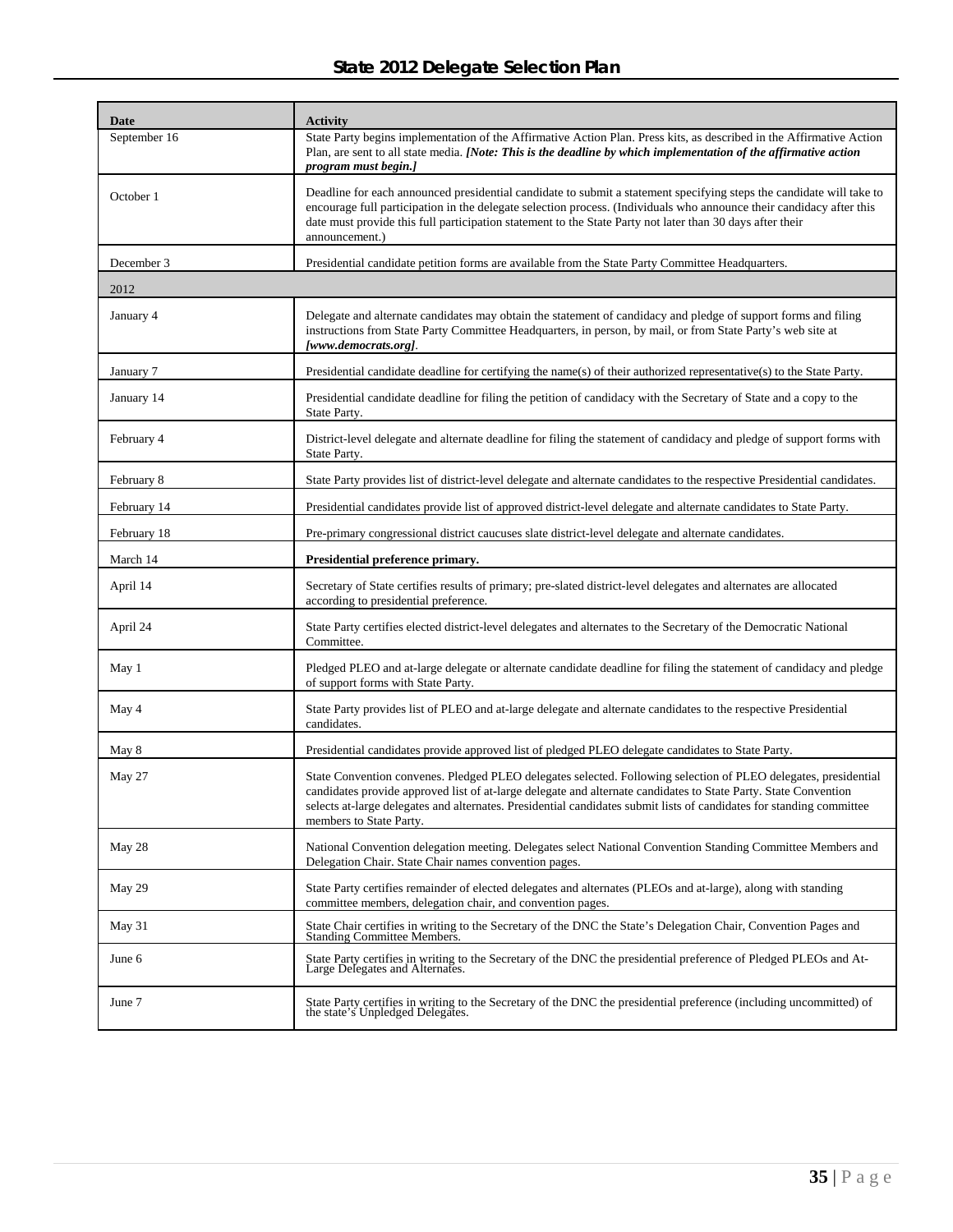# **Exhibits to the Affirmative Action Plan**

# **A. Members of the Affirmative Action Committee**

*[List each member of the Affirmative Action Committee and indicate relevant demographic data about each member (i.e. African American, Hispanic, Native American, Asian Americans and Pacific Islanders or White, Female or Male, and any other applicable Democratic constituency group as set forth in the Introduction to the Affirmative Action Plan).]* 

## **B. Media Outlets to be Contacted Regarding the Delegate Selection Process**

1. Major Daily Newspapers, Radio and Television Stations

*[List the other non-minority media sources, weekly newspapers, and wire services that will receive regular releases during the delegate selection process as part of the State Party's outreach efforts.]* 

2. Other "Non-Minority" Media Outlets

*[List the other non-minority media sources, weekly newspapers, and wire services that will receive regular releases during the delegate selection process as part of the State Party's outreach efforts.]* 

3. Constituency and Speciality Media Outlets and Targeted Groups

*[List minority newspapers and radio stations, ethnic press, Native American, Asian Americans and Pacific Islanders, Spanish-speaking and other non-English press, radio stations and publications, women's organizations, student newspapers, gay and lesbian press, disability press, and any other speciality media and community organizations in the state that is likely to reach the Democratic constituencies set forth in the Introduction to the Affirmative Action Plan. This list should also specify the constituencies these media outlets will target as a priority effort to effectively publicize (bilingually where necessary) information about the delegate selection process.]*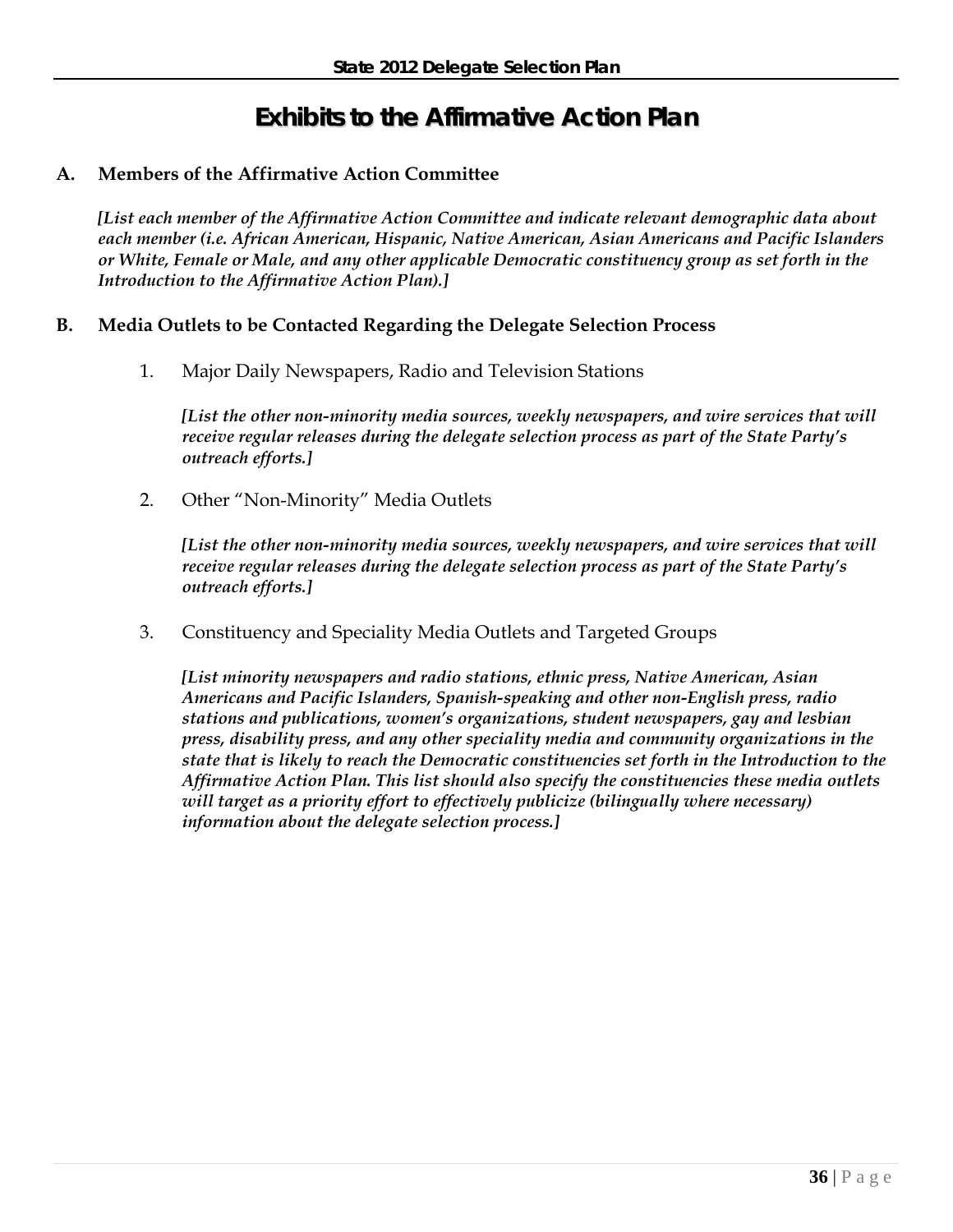# **ATTACHMENTS TO THE DELEGATE SELECTION PLAN**

*[As specified in Reg. 2.2, the following documentation must accompany the state's Delegate Selection Plan at the time it is formally submitted to the Rules and Bylaws Committee.]* 

- 1. **A summary** of the process for selecting delegates, alternates, standing committee members, the delegation chair and convention pages, along with related deadlines. *[It is recommended that this information be incorporated as part of the state's Delegate Selection Plan - see Section IX. of the Model Plan.]* (Reg. 2.2.A.)
- 2. **A timetable** reflecting all significant dates in the state's delegate selection process. *[It is recommended that this information be incorporated as part of the state's Delegate Selection Plan - see*  Section I. of the Model Plan.] (Reg. 2.2.B.)
- 3. **A statement from the State Democratic Chair certifying the Plan** as submitted to the RBC was approved by the State Party Committee. (Reg. 2.2.C.)
- 4. **A copy of the press release** distributed by the State Party Committee announcing its adoption of the Plan and summarizing the major components of the Plan. (Reg. 2.2.D.)
- 5. A **statement from the State Democratic Chair certifying that the proposed Plan**, including all attachments and appendices, was placed on the State Party website during the 30-day public comment period. (Reg. 2.2.E.)
- 6. **A statement from the State Democratic Chair certifying compliance with Rule 1.C**. which requires a 30 day public comment period prior to the adoption of the Plan by the State Party Committee, provided that the State Party has published specific guidance for the submission of public comments. (Reg. 2.2.F.)
- 7. **A copy of all written public and online comments** submitted through the process provided above on the Plan. *[Include information identifying each person and/or organization making the comment and where appropriate, a description of the person or group so represented, if such information has been provided or is available to the State Party.]* (Reg. 2.2.G.)
- 8. **A blank copy of forms to be filed with the state or the State Party by delegate candidates**. (Reg. 2.2.H.)
- 9. **A statement from the Chair of the Affirmative Action Committee certifying compliance with Rule 6.F.,** which requires that the Affirmative Action Committee has reviewed the proposed Affirmative Action outreach plan, including any numerical goals established. (Reg. 2.2.I.)
- 10. **A statement from State Democratic Chair outlining the reliable data** and source used for numerical goals established under Rules 5.C., 6.A., and 7. (Reg. 2.2.J.)
- 11. **A statement from the State Democratic Chair certifying that the State Affirmative Action Committee composition complies with Rules 5.C, 6.A., and 7** and that the names, demographic data and contact information of members was submitted to the RBC 15 days after their appointment. (Reg. 2.2.K.)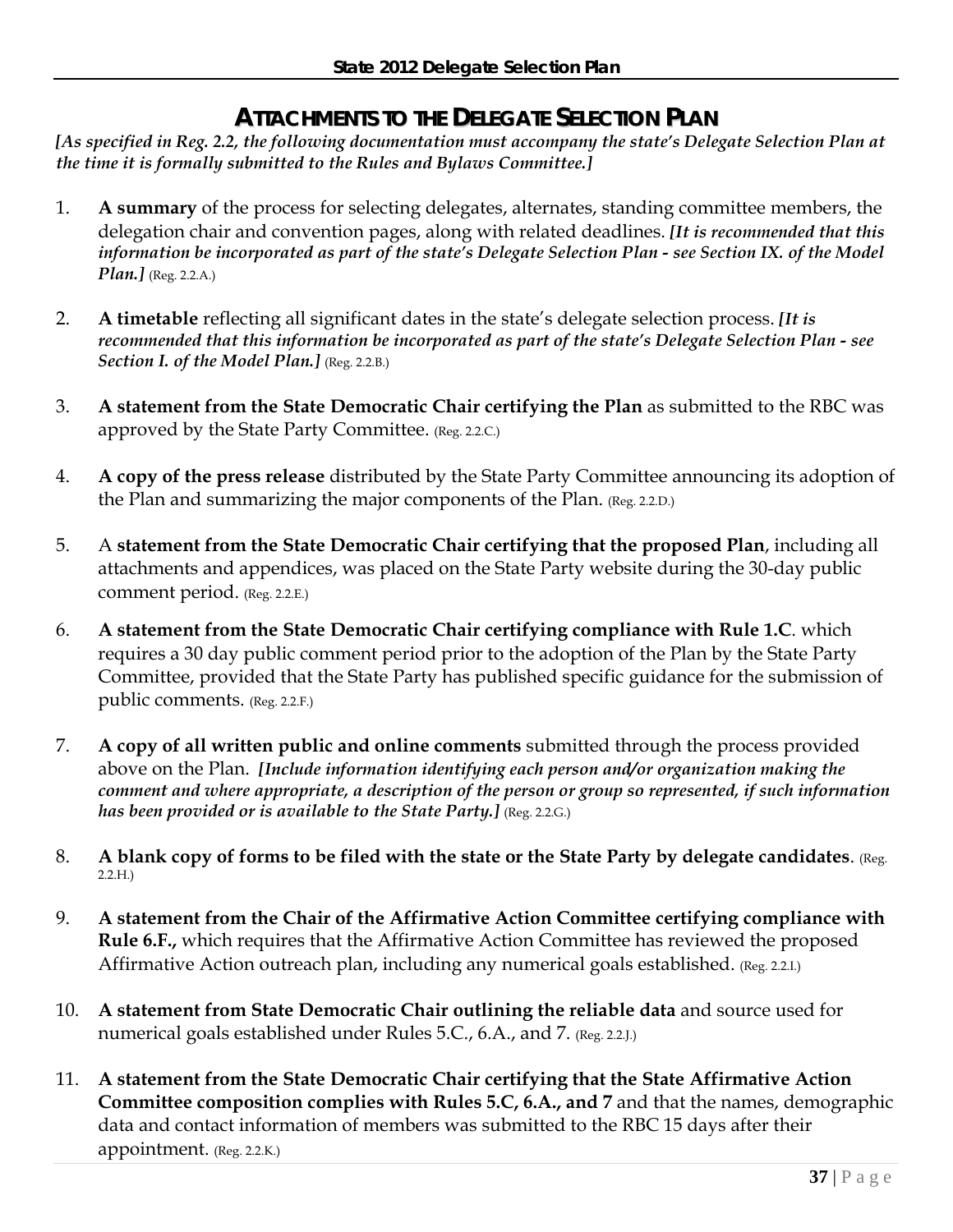- 12. **Copies of all state statutes reasonably related to the Delegate Selection Process** *[For example, include any and all state statutory requirements related to: ballot access for presidential candidates; filing requirements for delegate and alternate candidates; timing of the presidential primary, caucuses, and/or the state convention; participation in the state's presidential primary or caucuses, including Party registration or enrollment provisions; and any other stipulations made by the state regarding the selection process or the role of National Convention delegates.]* (Reg. 2.2.L.)
- 13. **A copy of all qualifying forms to be filed with the state or the State Party by presidential candidates.** (Reg. 2.2.M.)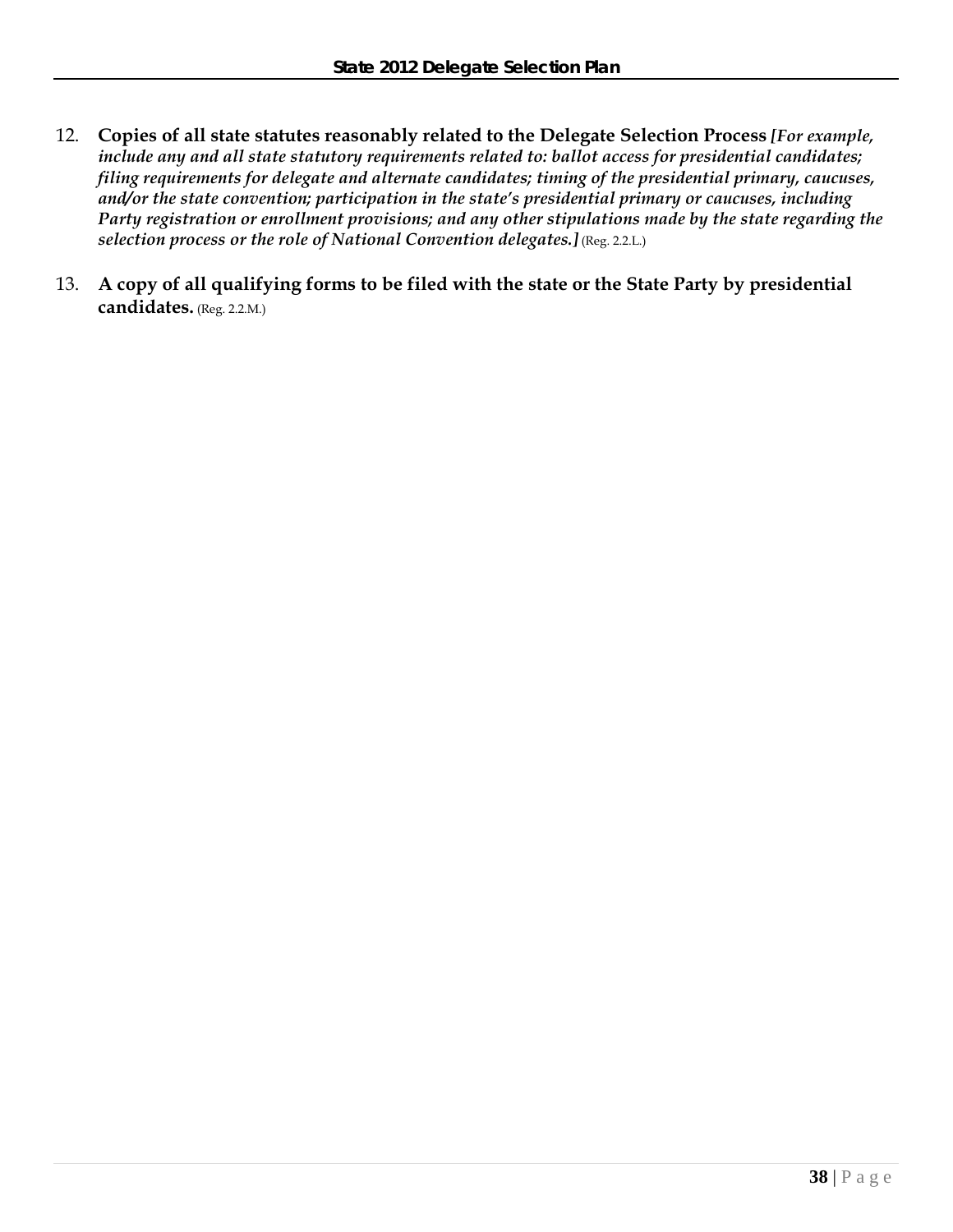# **CHECKLIST FOR STATE DELEGATE SELECTION PLANS**  For the 2012 Democratic National Convention

**DATE: \_\_\_\_\_\_\_\_\_\_\_\_\_\_** 

## $STATE:$

(*Check if complete and include page number for reference)*

## **I. INTRODUCTION & DESCRIPTION OF DELEGATE SELECTION PROCESS**

- □ 1. Is the total number of delegates and alternates to be selected indicated?
- 2. Does the Plan indicate that the process is governed by National Party rules, State Party rules, state laws and the Delegate Selection Plan? *(Call II.A.)*

#### 3. **First Determining Step**

- $\square$  a. What is the first determining step and when will it be held?
- b. Is the first determining step scheduled on or after March 6, 2012, and not later than June 12, 2012? *(Rule 11.A.)*
- 4. Does the Plan include a statement of who can participate in the delegate selection process and an explanation of the registration or enrollment process and how individuals are identified as Democrats? *(Rule 2.A. & 2.C.; Reg. 4.3)*
- $\square$  5. For states using state government-run primaries, does the Plan specify the provable positive steps a State Party has taken to promote the acquisition of precinct based optical scan systems and ensure that direct recording electronic systems include a voter verified paper trail and other recognized security measures? *(Rule 2.H.)*
- 6. Prohibition of fees? *(Rule 2.D.)*
- 7. Prohibition of cross-over participation? *(Rule 2.E.)*
- 8. Prohibition of double-voting in the first tier? *(Rule 3.E.)*

#### **II. PRESIDENTIAL CANDIDATES**

- 1. If applicable, is the presidential candidate filing deadline within the calendar year of the convention? *(Rule 11.B.)*
- 2. If applicable, are filing requirements for presidential candidates detailed, including the filing deadline and the name and address of the entity with whom papers must be filed?
	- $\Box$  (1) If a petition is required, is it the sole method of ballot access? If so, how many signatures are required, and is the requirement less than 5,000? *(Rule 14.A.)* \_\_\_\_\_\_\_\_\_\_\_\_\_\_\_\_\_\_\_\_\_\_\_\_\_\_\_\_\_\_\_\_
	- (2) If a fee is required for ballot access, is it \$2,500 or less? *(Rule 14.B.)*

 $\_$ 

- $\Box$  (3) If petition signatures and/or a fee is required for ballot access, is it less than or equal to the requirement in effect on 1/1/94? *(Rule 14.D.)*
- $\Box$  (4) In primary states, is the filing deadline for presidential candidates between 30 and 75 days before the primary? How many days? *(Rules 14.E.)*
- $\Box$  3. Is the date indicated by which the presidential candidate must certify his/her authorized representative in writing to the State Chair? *(Rule 12.D.(1))*
- 4. Does the Plan require presidential candidates to use their best efforts to ensure their respective delegation achieves the state's affirmative action goals and equal division?

## **III. SELECTION OF DELEGATES AND ALTERNATES**

\_\_\_\_\_\_\_\_\_\_\_\_\_\_\_\_\_\_\_\_\_\_\_\_\_\_\_

#### **A. District-Level Delegates and Alternates**

 $\Box$  1. Does the Plan indicate how many district-level delegates and alternates will be elected?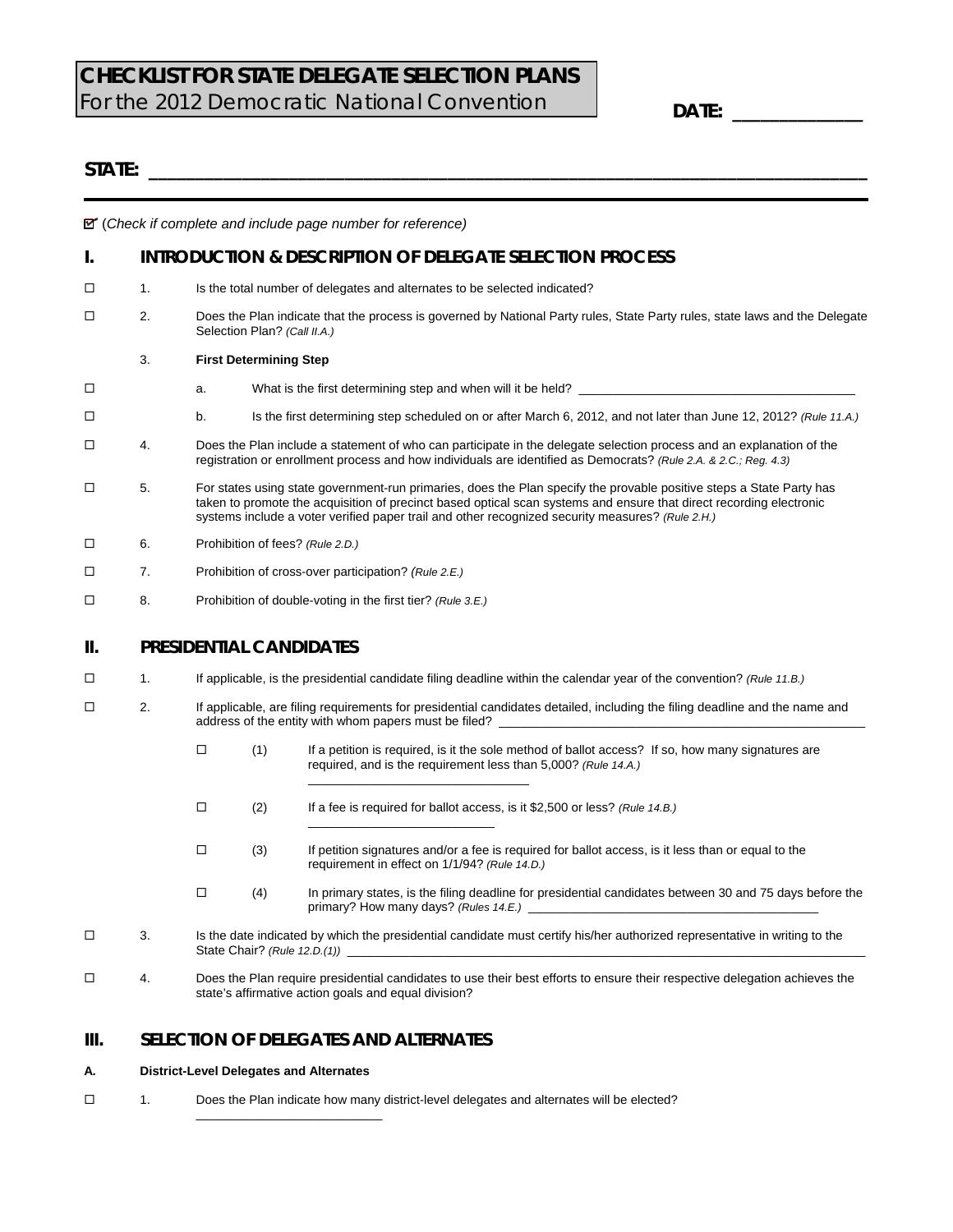|   | 2. |        |                           |       | <b>Election of District-Level Delegates and Alternates</b>                                                                                                                                                                                                                                                                                                                                                                                                     |
|---|----|--------|---------------------------|-------|----------------------------------------------------------------------------------------------------------------------------------------------------------------------------------------------------------------------------------------------------------------------------------------------------------------------------------------------------------------------------------------------------------------------------------------------------------------|
| □ |    |        | included for the process? |       | What is the method the state uses to elect its district-level delegates and alternates and are specific details and dates                                                                                                                                                                                                                                                                                                                                      |
|   |    | $\Box$ | (1)                       |       | If the state uses a caucus system, are the first-tier caucuses scheduled for the same time and date<br>throughout the state? (Rule 3.B.)                                                                                                                                                                                                                                                                                                                       |
|   |    | $\Box$ | (2)                       |       | Are the dates, times and locations for each tier of caucuses indicated in the Plan? (Rule 3.A.)                                                                                                                                                                                                                                                                                                                                                                |
|   |    | □      | (3)                       |       | Are rules of procedure set forth for each level of the delegate selection process? (Do the rules of<br>procedure address such issues as: Where a delegate elected at one level is unable to attend the<br>next-level caucus, is the delegate allowed to run for the next level? Can the delegate appoint an<br>alternate and can that alternate be "temporary"?)                                                                                               |
|   | 3. |        |                           |       | Apportionment of District-Level Delegates and Alternates                                                                                                                                                                                                                                                                                                                                                                                                       |
| □ |    | a.     | 8.A.)                     |       | Does the Plan indicate which one of the four formulas was used to apportion delegates among districts? (Rule                                                                                                                                                                                                                                                                                                                                                   |
|   |    |        | $\Box$                    | (i)   | Equal weight to total population and to the average vote for the Democratic candidates in<br>the 2004 and 2008 presidential elections;                                                                                                                                                                                                                                                                                                                         |
|   |    |        | □                         | (ii)  | Equal weight to the vote for the Democratic candidates in the 2008 presidential and the<br>most recent gubernatorial elections;                                                                                                                                                                                                                                                                                                                                |
|   |    |        | □                         | (iii) | Equal weight to the average of the vote for the Democratic candidates in the 2004 and<br>2008 presidential elections and to the Democratic Party registration or enrollment as of<br>January 1, 2012;                                                                                                                                                                                                                                                          |
|   |    |        | $\Box$                    | (iv)  | One-third (1/3) weight to each of the above formulas.                                                                                                                                                                                                                                                                                                                                                                                                          |
| □ |    | b.     |                           |       | Does the Plan provide for equal division of the district-level delegates and alternates? (Rule 6.C.(1))                                                                                                                                                                                                                                                                                                                                                        |
| □ |    | C.     |                           |       | Does the Plan specify how many delegates and alternates are allocated to each district?                                                                                                                                                                                                                                                                                                                                                                        |
| □ |    |        | (1)                       |       | Is the math correct for the number of delegates and alternates to be allocated?                                                                                                                                                                                                                                                                                                                                                                                |
| □ |    |        | (2)                       |       | Are all districts smaller than a Congressional district? (Rule 8.C.)                                                                                                                                                                                                                                                                                                                                                                                           |
| □ |    |        | (3)                       |       | Are all districts large enough to have at least two district-level delegates? (Rule 13.G.)                                                                                                                                                                                                                                                                                                                                                                     |
| □ |    | d.     |                           |       | If applicable, does the Plan specify how the apportionment of delegates to be elected from each tier to the next<br>tier in a caucus/convention system (e.g. precincts and counties) is based upon population and/or some measure<br>of Democratic strength? (Rule 8.B.)                                                                                                                                                                                       |
|   | 4. |        |                           |       | District-Level Delegate and Alternate Filing Requirements                                                                                                                                                                                                                                                                                                                                                                                                      |
| □ |    | a.     |                           |       | Does the Plan specify that district-level delegate and alternate candidates may run for election only within the<br>district in which they are registered to vote? (Rule 12.H.)                                                                                                                                                                                                                                                                                |
| □ |    | b.     |                           |       | Does the Plan specify exactly how an individual files to run for district-level delegate or alternate? (Rule 12.B.)                                                                                                                                                                                                                                                                                                                                            |
| □ |    | c.     |                           |       | Does the Plan require a statement of candidacy and signed pledge of support to be filed? (Rule 12.B.)                                                                                                                                                                                                                                                                                                                                                          |
|   |    |        | $\Box$                    | (i)   | If petitions are used, does the Plan comply with the rule that limits the number of signatures<br>required to one half of one percent (.5%) of the registered/enrolled Democrats in the<br>district, or one half of one percent (.5%) of the total votes in the district for all Democratic<br>presidential candidates cast during the 2008 presidential nominating process, whichever is<br>lower, but in no event exceeds 500 valid signatures? (Rule 14.C.) |
|   |    |        | $\Box$                    | (ii)  | If petitions are used, and if fees are required to be paid by a delegate/alternate candidate in<br>order to get on the ballot, does the Plan indicate that the signature requirements and the<br>fees do not exceed those in effect as of 1/1/94? (Rule 14.D.)                                                                                                                                                                                                 |
| □ |    | d.     |                           |       | Is the deadline for a person to file to run for district-level delegate specified and is it no more than 30 days<br>before the date district-level delegates are to be selected? (Rules 12.B. and 14.F.)                                                                                                                                                                                                                                                       |
|   |    |        |                           |       | □ In states holding a presidential primary where individual district-level delegates or alternates are voted upon<br>on the ballot, is the deadline by which delegate and alternate candidates file a statement of candidacy or a<br>pledge of support no more than 90 days before the primary? (Rules 12.B. and 14.F.)                                                                                                                                        |

\_\_\_\_\_\_\_\_\_\_\_\_\_\_\_\_\_\_\_\_\_\_\_\_\_\_\_\_\_\_\_\_\_\_\_\_\_\_\_\_\_\_\_\_\_\_\_\_\_\_\_\_\_\_\_\_\_\_\_\_\_\_\_\_\_\_\_\_\_\_\_\_\_\_\_\_\_\_\_\_\_\_\_\_\_\_\_\_\_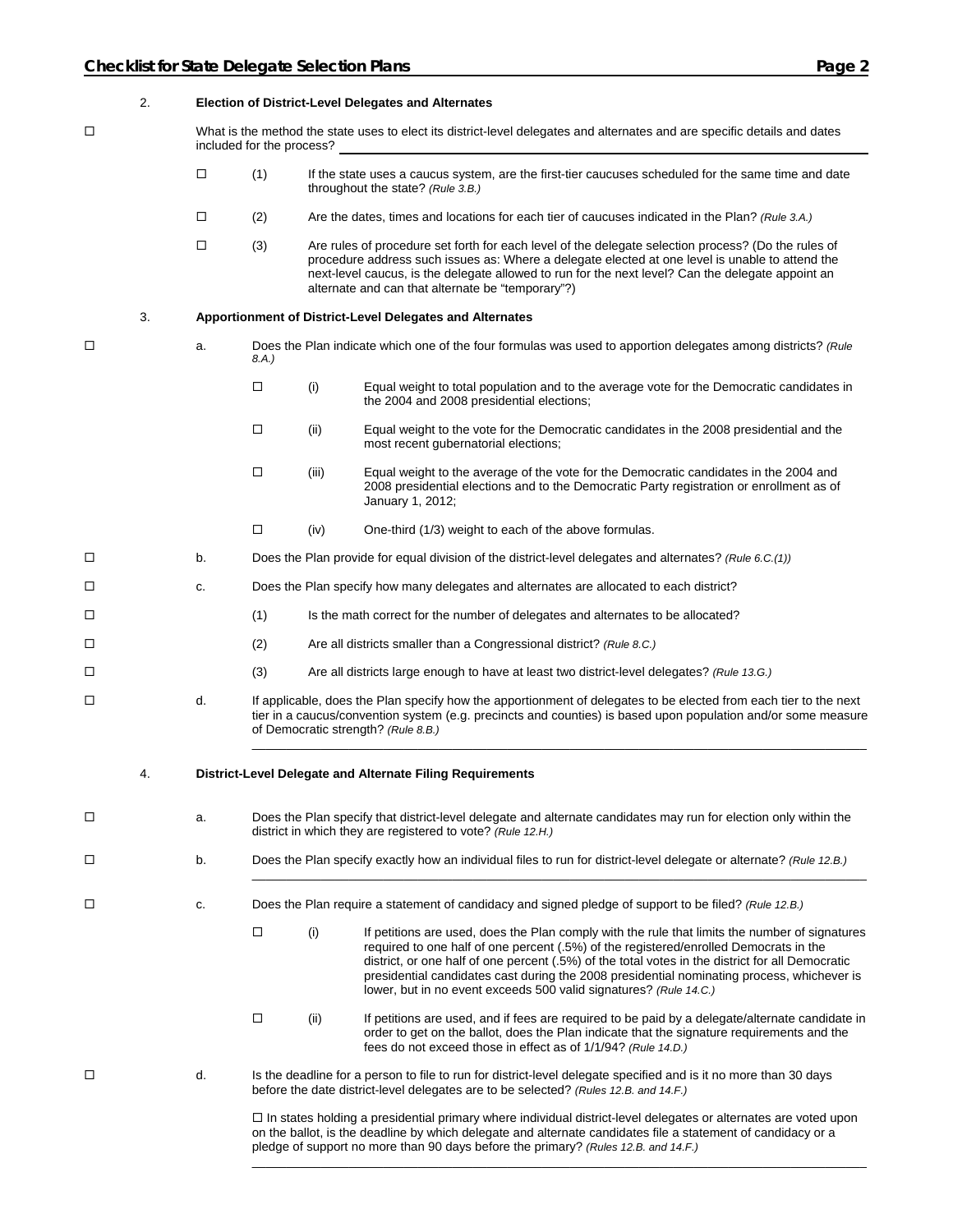| □      |    | е. |        |                             | Does the Plan provide that district-level alternate candidates meet the same requirements as district-level<br>delegate candidates? (Rule 12.C.)                                                                                                                                                                          |
|--------|----|----|--------|-----------------------------|---------------------------------------------------------------------------------------------------------------------------------------------------------------------------------------------------------------------------------------------------------------------------------------------------------------------------|
| □      |    | f. |        | (optional)? (Rule $12.C.$ ) | Does the state allow candidates not chosen at the delegate level to be considered at the alternate level                                                                                                                                                                                                                  |
|        | 5. |    |        |                             | Presidential Candidate Right of Approval for District-Level Delegates and Alternates                                                                                                                                                                                                                                      |
| □      |    | a. |        |                             | When does the state give the list of delegate and alternate candidates to the presidential candidate? (Rules 12.D.                                                                                                                                                                                                        |
|        |    |    |        |                             | $\Box$ In states using pre-primary caucuses to slate delegates, does the Plan allow the presidential candidates to<br>review the list of their respective delegate and alternate candidates before the caucuses? (Reg. 4.22.)                                                                                             |
| □      |    | b. |        |                             | When does the presidential candidate have to return a list of approved delegate and alternate candidates to the                                                                                                                                                                                                           |
| □      |    | c. |        | 12.D. and $12.E.(1)$ )      | Does the Plan specify that the presidential candidate must approve at least three times the number of names for<br>each delegate man and delegate woman and each alternate man and alternate woman to be elected? (Rules                                                                                                  |
|        |    |    |        |                             | $\Box$ In states where individual delegates and alternates are voted upon on the ballot, does the Plan indicate that<br>presidential candidates may approve a number of delegate and alternate candidates equal to or greater than<br>the number of delegates and alternates to be elected? (Rules 12.D.(2) and 12.E.(1)) |
| □      |    | d. |        |                             | Does the Plan state that district-level delegate and alternate candidates removed from the list of bona fide<br>supporters by the presidential candidate may not be elected at that level as a delegate or alternate pledged to<br>that presidential candidate? (Rule 12.E.)                                              |
| □      |    | е. |        |                             | Does the Plan specify that the state party must certify to the RBC whether a presidential candidate has used<br>their best efforts to submit a list of delegate candidates that meets the affirmative action considerations within<br>three (3) days of receiving the list of approved delegate candidates? (Rule 6.I.)   |
|        | 6. |    |        |                             | <b>Fair Reflection of Presidential Preference</b>                                                                                                                                                                                                                                                                         |
| $\Box$ |    | a. |        |                             | Does the Plan specify the method for allocating district-level delegate positions proportionately among<br>presidential preferences? (Rules 13.A. and 13.D.)                                                                                                                                                              |
| □      |    | b. | 13.B.) |                             | If the state uses a caucus system, at which level are the presidential preference percentages determined? (Rule                                                                                                                                                                                                           |
| □      |    | c. |        |                             | Does the Plan specifically indicate that a threshold of 15% will be used? (Rule 13.B.)                                                                                                                                                                                                                                    |
| □      |    | d. |        |                             | Does the Plan indicate that if no preference reaches the 15% threshold, the threshold will be the percentage<br>received by the front runner, minus 10%. (Rule 13.F.)                                                                                                                                                     |
|        |    | е. |        |                             | If delegates and alternates are not elected on the ballot:                                                                                                                                                                                                                                                                |
|        |    |    | $\Box$ | (i)                         | Does the Plan indicate how the delegates and alternates will be selected or nominated by a<br>caucus of persons from the unit who sign statements of support for that presidential<br>candidate? (Rule 12.G.)                                                                                                             |
|        |    |    | $\Box$ | (ii)                        | Does the Plan specify the date and time of the meeting to elect the district-level delegates<br>and alternates and the procedural requirements for the election? If more than one tier is<br>used, are details about each of the tiers provided?                                                                          |
| □      |    | f. |        |                             | In a state where a presidential candidate could qualify to receive more delegates/alternates than he/she slated<br>(applicable to pre-primary and two-part primary systems):                                                                                                                                              |
|        |    |    | □      | (i)                         | Does the Plan describe how additional delegates will be selected in a post-primary<br>procedure? (Rule 13.C.)                                                                                                                                                                                                             |
|        |    |    | □      | (ii)                        | Does the procedure include a description of the type of meeting, the delegate candidate<br>filing deadline, the presidential review deadline and other procedural rules? (Rule 13.C.)                                                                                                                                     |
|        |    |    |        |                             |                                                                                                                                                                                                                                                                                                                           |

7. **Equal Division of District-Level Delegates and Alternates**

- 
- a. Does the Plan clearly specify how equal division between men and women will be achieved for district-level delegates and alternates? *(Rule 6.C.(1))*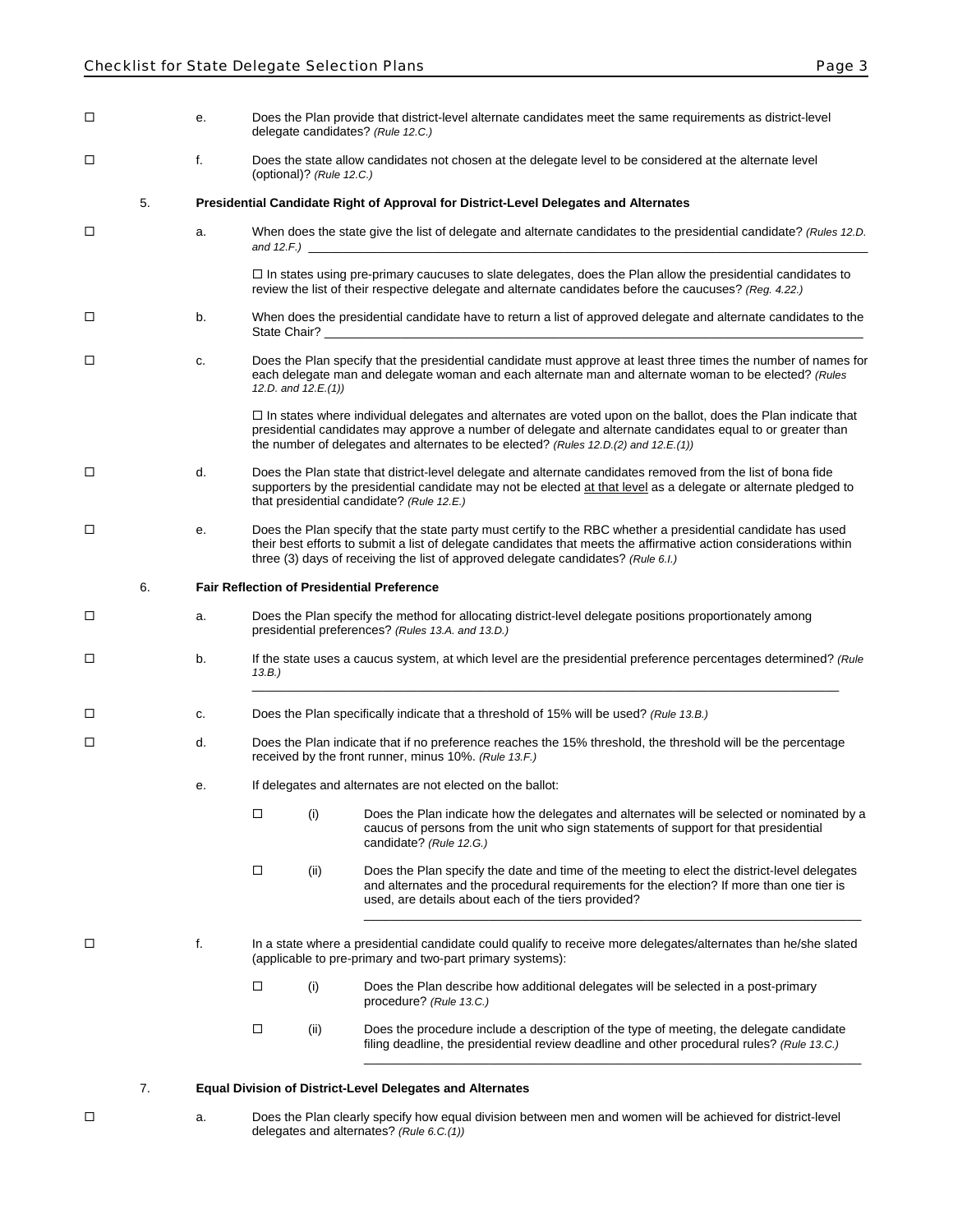- b. Does the Plan explain how district-level delegates and alternates will be allotted to presidential candidates in such a way as to ensure equal division of the respective candidates' delegation? *(Rule 6.C. and Reg. 4.8.)*
- 8. Does the Plan provide that the State Chair certifies, in writing to the DNC Secretary, the district-level delegates and alternates within 10 days of their election? *(Rule 8.C. and Call, IV.A.)*

 $\Box$  If the primary results need to be certified by the state, does the Plan indicate when the results will be official and when the delegates and alternates will be certified? *(Regs. 5.3.B. & C.)*

#### **B. Unpledged Delegates**

#### 1. **Unpledged Party Leaders and Elected Official Delegates**

- a. Does the Plan indicate that the DNC Members, the Democratic President and Vice President (if applicable), Democratic Members of Congress, the Democratic Governor (if any), and the Distinguished Party Leaders (if any) who legally reside in the state will be recognized to serve as unpledged delegates to the National Convention? *(Rule 9.A.)*
- b. Does the Plan indicate that the DNC Secretary will confirm the names of these delegates who legally reside in the state to the State Chair by March 1, 2012? *(Rule 9.A.)*
	- c. Does the plan state that the State Democratic Chair shall certify in writing to the Secretary of the DNC the presidential preference of the State's Unpledged Delegates ten (10) days after the completion of State's Delegate Selection Process? (*Rule 9.A., Call IV.C. & Reg. 5.4.)*

#### **C. Pledged Party Leader and Elected Official Delegates (PLEOs)**

\_\_\_\_\_\_\_\_\_\_\_\_\_\_\_\_\_\_\_\_\_\_\_\_\_\_\_\_\_\_\_\_\_\_

□ 1. Is the number of pledged PLEO delegates to be selected specified in the Plan?

#### 2. **Pledged PLEO Filing Requirements**

- a. Does the Plan indicate who is eligible to be selected as pledged PLEO delegates and the priority of consideration? *(Rule 9.B.(1))*
- $\Box$  b. Are the filing deadline and the requirements specified for persons who want to be considered for these positions?

Do these requirements indicate:

- (1) The requirements for filing a statement of candidacy and a pledge of support for a presidential or uncommitted preference? *(Rule 9.B.(3))*
- (2) Is the filing deadline within 30 days of the date of the selection? *(Rule 9.B.(3))*
	- $(3)$   $\Box$  Is the filing deadline after the selection of district-level delegates?

If not, then does the Plan:

- $\Box$  (i) provide an alternative filing procedure with a deadline after the selection of the district-level delegates? *(Rule 9.B.(3))*
- $\Box$  (ii) provide an opportunity for disapproval of the delegate candidates by the presidential candidates? *(Rule 9.B.(3))*

#### 3. **Presidential Candidate Right of Approval**

- a. Does the Plan specify the date by which the state must give the list of delegate candidates to the presidential candidate to whom they have filed a pledge of support? *(Rule 12.D. and 12.F.)*
- D b Does the Plan indicate the date by which the presidential candidate must return his/her list of approved delegate candidates to the State Chair?
- c. Does the Plan specify that the presidential candidate must approve at least one name for each delegate position to which the presidential candidate is entitled? *(Rule 12.E.(2))*

**-OR-**

 Does the Plan provide that a presidential candidate must approve at least two names for each position to which he or she is entitled?

 $\Box$  (Check to make sure the same minimum requirement is reflected for the add-ons and at-large delegates.) *(Rule 12.E.(2))*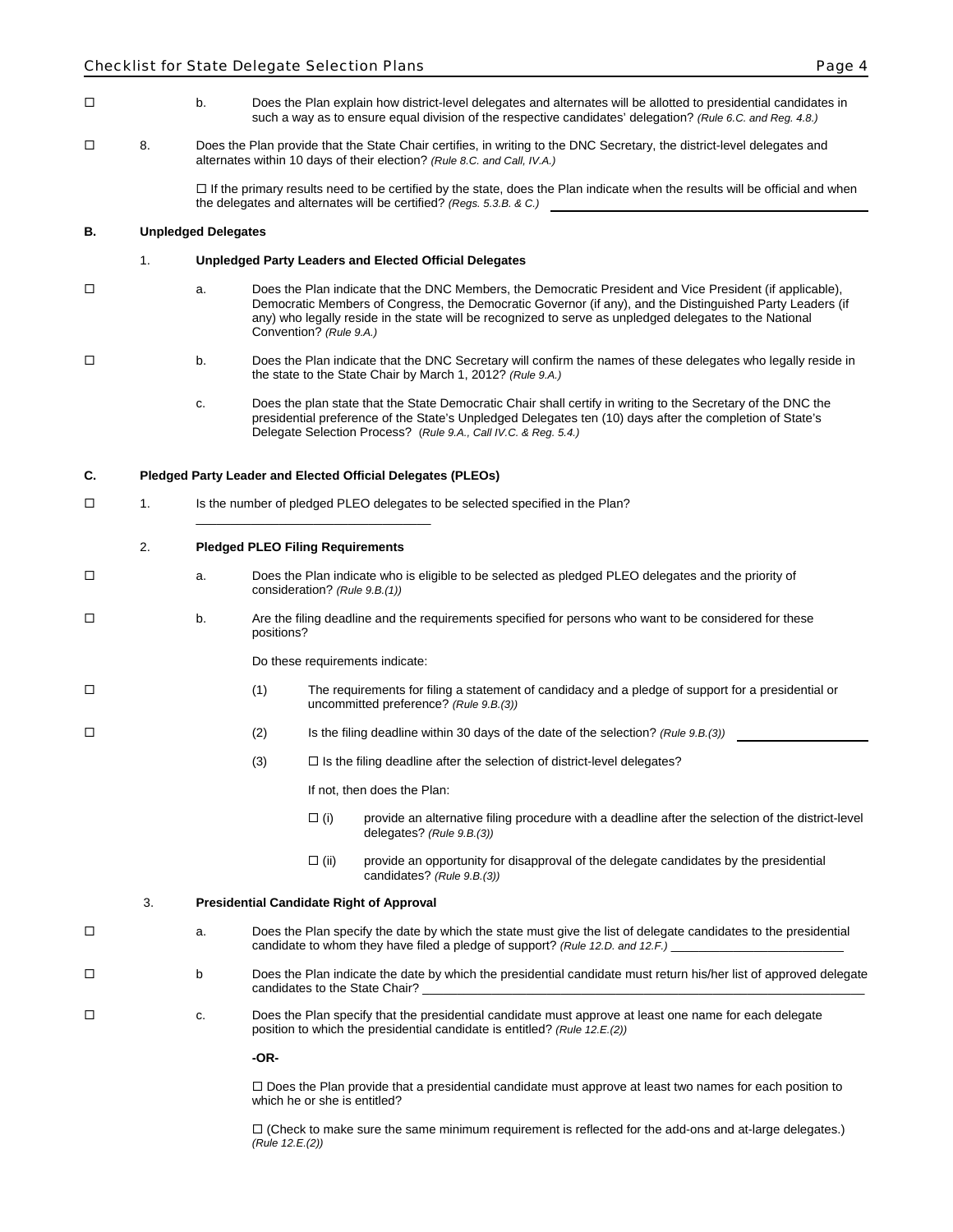d. Does the Plan specify that the state party must certify to the RBC whether a presidential candidate has used their best efforts to submit a list of delegate candidates that meets the affirmative action considerations within three (3) days of receiving the list of approved delegate candidates? *(Rule 6.I)*

#### 4. **Selection of Pledged PLEOs**

- a. Is the method for allocating delegate positions to presidential preferences described and is it the same basis used for allocating the at-large delegates? *(Rule 9.B.(2), 13.E. & 13.F.)*
- b. Does the Plan indicate the date on which the PLEO delegates will be selected, and is it after the election of the district-level and the unpledged add-on delegates and prior to the at-large? *(Rule 9.C.)*
- c. Are the time, date, place, election procedures and other details of the selecting meeting specified?
	- d. Is the body selecting the PLEO delegates indicated as the *(Rule 9.C.)*:
		- □ State convention?
		- □ Committee of a quorum district level delegates?
		- □ State committee? If the state committee will select the PLEOs, is there a description of how the committee complies with the following criteria? *(Rule 9.C.(1-5))*
			- $\Box$  (i) Membership on the Committee is apportioned on the basis of population and/or some measure of Democratic voting strength.
			- $\Box$  (ii) Members of the Committee have been elected through open processes in conformity with the basic procedural guarantees utilized for delegate selection.
			- $\square$  (iii) Such delegates are elected at a public meeting subsequent to the election of district level delegates.
			- $\Box$  (iv) Members of the State Party Committee shall have been elected no earlier than the date of the previous presidential election.
			- $\Box$  (v) Members of the Committee are equally divided as required by the Charter.

 $\mathcal{L}_\mathcal{L} = \{ \mathcal{L}_\mathcal{L} = \{ \mathcal{L}_\mathcal{L} = \{ \mathcal{L}_\mathcal{L} = \{ \mathcal{L}_\mathcal{L} = \{ \mathcal{L}_\mathcal{L} = \{ \mathcal{L}_\mathcal{L} = \{ \mathcal{L}_\mathcal{L} = \{ \mathcal{L}_\mathcal{L} = \{ \mathcal{L}_\mathcal{L} = \{ \mathcal{L}_\mathcal{L} = \{ \mathcal{L}_\mathcal{L} = \{ \mathcal{L}_\mathcal{L} = \{ \mathcal{L}_\mathcal{L} = \{ \mathcal{L}_\mathcal{$ 

- e. Does the Plan provide for alternates at this level to be selected with the at-large alternates?
- $\Box$  3. Does the Plan provide that the State Chair certifies, in writing to the DNC Secretary, the pledged PLEO delegates within ten days of their selection? *(Rule 8.D. & Call IV.A.)*

#### **D. At-Large Delegates and Alternates**

□ 1. Is the number of at-large delegates and alternates to be selected specified in the Plan?

2. **At-Large Delegate and Alternate Filing Requirements**

\_\_\_\_\_\_\_\_\_\_\_\_\_\_\_\_\_\_\_\_\_\_\_\_\_\_\_\_

- a. Does the Plan explain exactly how an individual files to run for an at-large delegate or alternate position?
- b. Do filing requirements include a statement of candidacy and signed pledge of support? *(Rule 12.B.)*
- c. Is the filing deadline specified and is it no earlier than 30 days before the date of the selecting meeting and at the same time or after the selection of the PLEOs? *(Rule 14.G. and Reg. 4.27)* 
	- 3. **Presidential Candidate Right of Approval**
- a. Does the Plan specify the date by which the State Chair must submit the list of at-large delegate and alternate candidates to the presidential candidate? (Rule 12.D.)
- $\square$  b. Does the Plan specify the date by which the presidential candidate must file the list of approved at-large delegate and alternate candidates with the State Chair and is the deadline after the selection of the PLEOs? *(Rule 12.D. & Reg. 4.22)* \_\_\_\_\_\_\_\_\_\_\_\_\_\_\_\_\_\_\_\_\_\_\_\_\_\_\_\_\_\_\_\_\_\_\_\_\_\_\_\_\_\_\_\_\_\_\_\_\_\_\_\_\_\_\_\_\_\_\_\_\_\_\_\_\_\_\_\_\_\_\_
	- $c.$   $\Box$  Does the Plan specify that a presidential candidate must approve at least one name for each delegate position to which the presidential candidate is entitled? *(Rule 12.E.(2))*

**-OR-**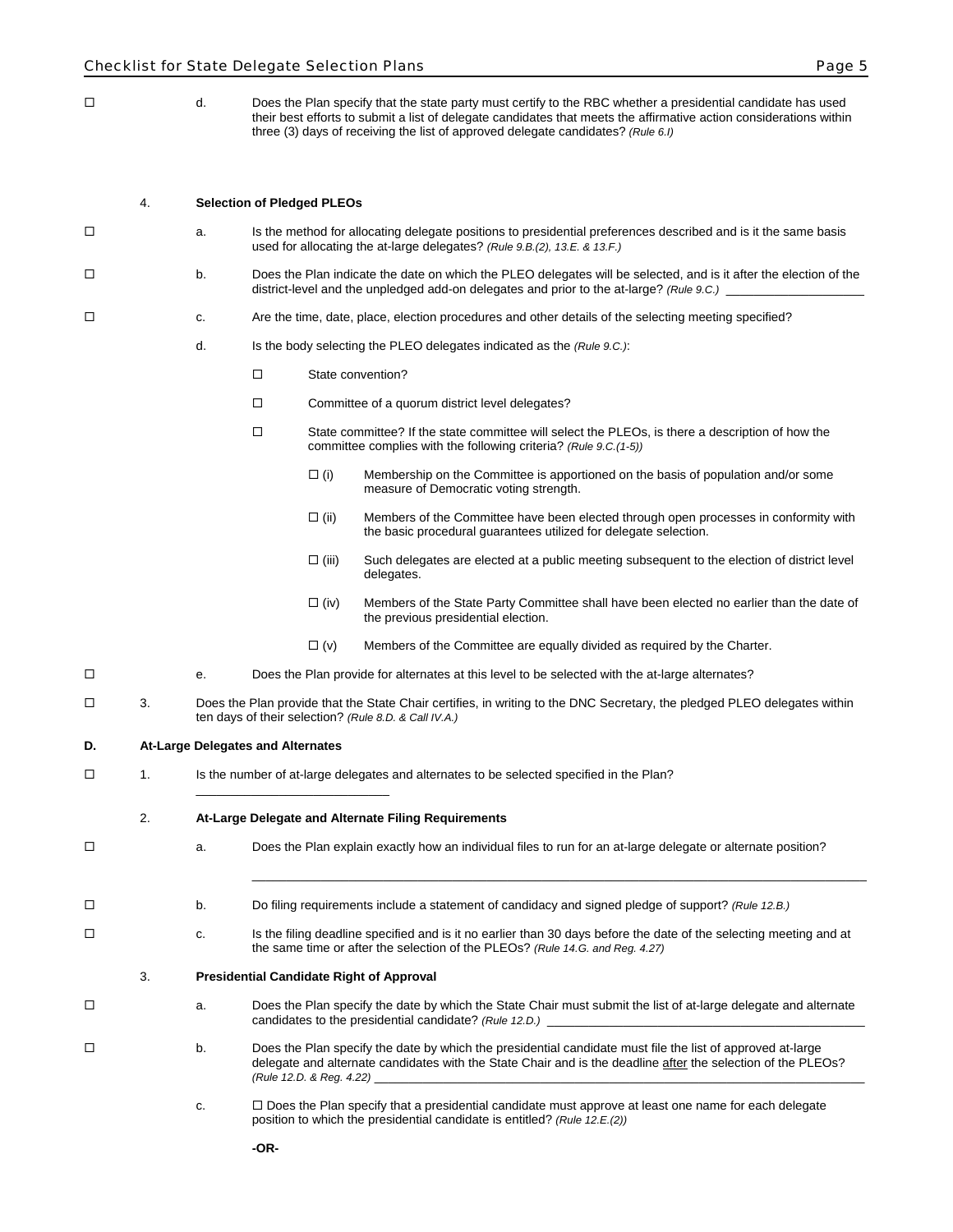$\Box$  Does the Plan provide that a presidential candidate must approve at least two names for each position to which he or she is entitled?

 (Check to make sure the same minimum requirement is reflected for the add-ons and PLEO delegates.) *(Rule 12.E.(2))* 

 d. Does the Plan specify that the state party must certify to the RBC whether a presidential candidate has used their best efforts to submit a list of delegate candidates that meets the affirmative action considerations within three (3) days of receiving the list of approved delegate candidates? *(Rule 6.I.)*

4. **Fair Reflection of Presidential Preference**

- a. Does the Plan specify the method that will be used to determine how delegate and alternate positions will be allocated among presidential preferences? *(Rule 10.C.)* Is it:
	- $\Box$  (i) according to the state-wide primary vote? (For primary states.)
	- $\Box$  (ii) according to the division of preferences among district-level delegates at the time of districtlevel selection? (For non-primary states which do not hold state conventions authorized to elect delegates.)
	- (iii) according to the division of preferences among convention participants? (for convention and caucus states.) If a state convention is used, is there assurance that their automatic delegates are not involved in the allocation process? *(Rule 9.D & Reg. 4.18)*
- D b. Does the Plan specify that in order to receive delegates, preferences must have a 15% threshold on a statewide basis. *(Rule 13.E.)*
- c. Does the Plan specify that if no candidate attains a 15% threshold, then the threshold will be the percentage of the vote received by the front-runner minus 10%. *(Rule 13.F.)*
- d. Does the Plan provide that if a presidential candidate is no longer a candidate at the time at-large delegates are selected, his/her allocation will be proportionately divided among the other preferences entitled to an allocation? *(Rule 10.C.)*
- □ e. Does the Plan provide that, if a presidential preference is entitled to at least one delegate position but would not be entitled to an alternate position, that preference will be allotted one at-large alternate position? *(Rule 18.B., Call, I.I., and Reg. 4.29.)*

#### 5. **Selection of At-Large Delegates and Alternates**

- a. Does the Plan specify the date on which the at-large delegates and alternate will be selected and is it after the PLEOs have been selected? *(Rule 8.D.)*
- b. Is the delegate selection process completed no later than June 23, 2012? *(Call III)*
- c. In states with one Congressional District, does the Plan provide for the selection of all delegates at the same meeting? If so, does the Plan ensure that the affirmative action guidelines will be met, the state chair makes the certifications required by Rule 8.D., and the presidential candidates have sufficient time to review their respective lists of delegate and alternate candidates? *(Rule 8.E. & Reg. 4.12)*
	- d. What body selects the at-large delegates and alternates? *(Rule 10.C. & 10.B.)*
		- State convention;
		- $\square$  Committee of a quorum of district level delegates; or,
		- $\square$  State committee? If this is the same body that selects the PLEOs, and the Plan described how the committee complies with the following requirements in that section, it does not need to be repeated below.
			- $\Box$  (i) Membership on the Committee is apportioned on the basis of population and/or some measure of Democratic voting strength.
			- $\Box$  (ii) Members of the Committee have been elected through open processes in conformity with the basic procedural guarantees utilized for delegate selection.
			- $\Box$  (iii) Such delegates are elected at a public meeting subsequent to the election of district-level delegates.
			- $\square$  (iv) Members of the State Party Committee exercising such authority shall have been elected no earlier than the date of the previous presidential election.
			- $\Box$  (v) Members of the Committee are equally divided, between men and women, as required by the Charter.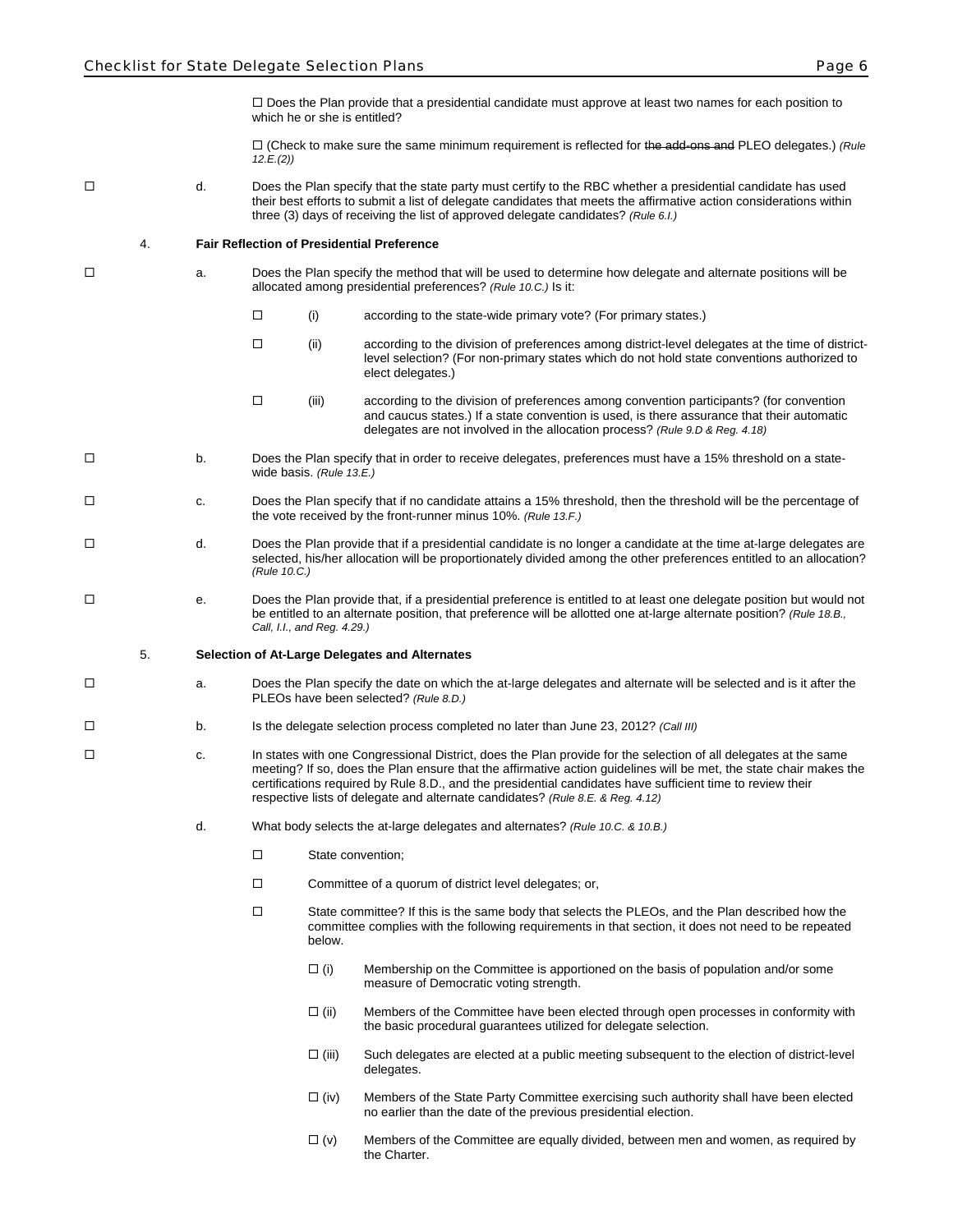- $\Box$  (vi) Is there a brief explanation of how the Committee complies with the points listed above?
- e. Does the Plan include the rules of procedure for the selection of the at-large delegates and alternates?

\_\_\_\_\_\_\_\_\_\_\_\_\_\_\_\_\_\_\_\_\_\_\_\_\_\_\_\_\_\_\_\_\_\_\_\_\_\_\_\_\_\_\_\_\_\_\_\_\_\_\_\_\_\_\_\_\_\_\_\_\_\_\_\_\_\_\_\_\_\_\_\_\_\_\_\_\_\_\_\_\_\_\_\_\_\_\_\_\_

- f. Does the Plan indicate that the selection of at-large delegates will be used to achieve equal division and that priority of consideration may be given to certain groups, if necessary, to achieve the Affirmative Action goals? *(Rules 5.C., 6.A.(3), 10.A. and Regs. 4.7. & 4.19.)*
- g. Does the Plan also provide for priority of consideration to the other groups as described in Rule 5.C. *(Reg. 4.7.)*
- 6. Does the Plan provide that the State Chair certifies, in writing to the DNC Secretary, the at-large delegates and alternates within ten days of their selection? *(Rule 8.C., Call IV.A.)*

#### **E. Replacement of Delegates and Alternates**

#### 1. **Pledged Delegates and Alternates**

- a. Permanent replacement of a delegate. Does the Plan include the following provisions related to the permanent replacement of a delegate? *(Rule 18.D.(1))*
- (1) A permanent replacement occurs when a delegate resigns or dies prior to or during the convention and an alternate replaces the delegate for the remainder of the convention.
	- (2) Any alternate permanently replacing a delegate shall be:
- (i) of the same presidential preference (including uncommitted status);
- (ii) of the same sex; and
- $\Box$ being replaced; except
- (iv) when there's only one alternate, that alternate shall become the delegate.
- (3) If, as the result of a permanent replacement of a delegate, the delegation is no longer equally divided between men and women, then the state shall use a subsequent permanent replacement to bring the delegation back into equal division. *(Reg. 4.32)*
- b. Temporary Replacement of a Delegate. Does the Plan include provisions for the temporary replacement of a delegate? *(Rule 18.D.(3))*
- (1) A temporary replacement occurs when a delegate is to be absent for a limited period of time during the convention and an alternate acts in the delegate's place.
	- (2) Any alternate temporarily replacing a delegate:
- (i) must be of the same presidential preference (including uncommitted status) as the delegate; and
- (ii) to the extent possible, shall be of the same sex as the delegate; and
- (iii) to the extent possible, shall be from the same political subdivision within the state as the delegate being replaced.
- c. Does the Plan indicate the system that will be used to select an alternate to replace a delegate on a temporary and permanent basis? *(Rule 18.D.(1))*
	- $(1)$   $\Box$  The delegate chooses the alternate.
	- $(2)$   $\Box$  The delegation chooses the alternate.
	- $(3)$   $\Box$  The alternate who receives the highest number of votes replaces the delegate.
	- $(4)$   $\square$  Such other process that protects the interests of presidential candidates, delegates and alternates – specifically: \_\_\_\_\_\_\_\_\_\_\_\_\_\_\_\_\_\_\_\_\_\_\_\_\_\_\_\_\_\_\_\_\_\_\_\_\_\_\_\_\_\_\_\_\_\_\_\_\_\_\_\_\_\_\_\_\_\_\_\_\_\_\_\_\_\_\_\_\_\_\_
	- d. Certification of Replacements
- (1) Does the Plan indicate that alternates permanently replacing a delegate and individuals selected to fill vacant alternate positions shall be certified within three days by the State Chair? *(Call, IV.D.1. & Rule 18.D.2.)*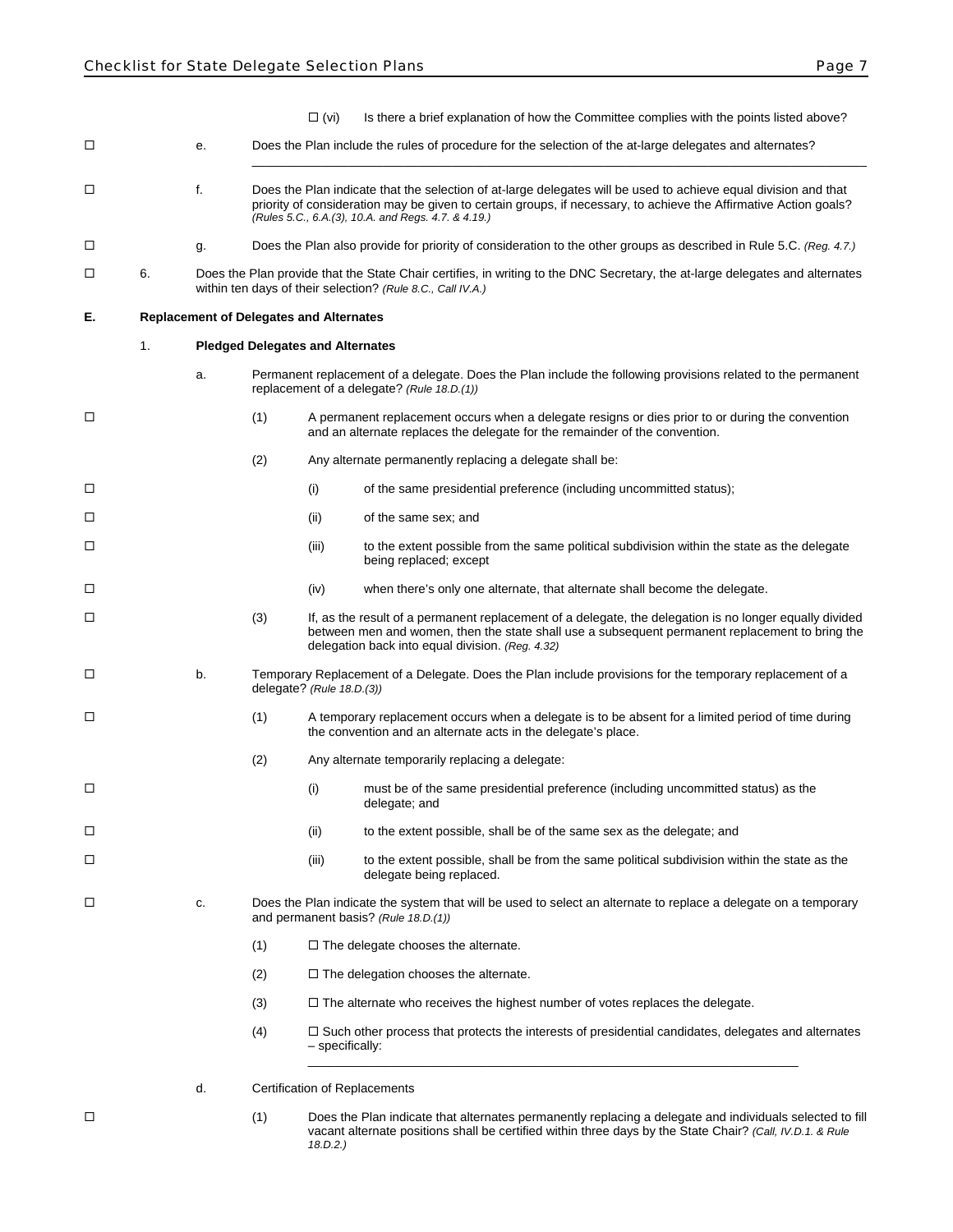| □      |                     |                 | (2)<br>Does the Plan also indicate that certification will be accepted up to 48 hours before the beginning of<br>the convention? (Call, IV.D.1)                                                                                                                                                                               |
|--------|---------------------|-----------------|-------------------------------------------------------------------------------------------------------------------------------------------------------------------------------------------------------------------------------------------------------------------------------------------------------------------------------|
| □      |                     |                 | (3)<br>Does the Plan indicate that if a replacement occurs after 48 hours before the beginning of the<br>convention, the Delegation Chair will indicate the name of the alternate casting the respective<br>delegate's vote on the tally sheet? (Cal, VIII.F.3.b. & 3.d.)                                                     |
| □      |                     | е.              | Does the Plan indicate how vacant alternate positions will be filled and does it specify that the replacement must<br>be:                                                                                                                                                                                                     |
| □      |                     |                 | (1)<br>of the same presidential preference;                                                                                                                                                                                                                                                                                   |
| □      |                     |                 | (2)<br>of the same sex; and                                                                                                                                                                                                                                                                                                   |
| $\Box$ |                     |                 | (3)<br>of the same political subdivision (to the extent possible) as the alternate being replaced? (Rule 18.E.)                                                                                                                                                                                                               |
|        | 2.                  |                 | <b>Unpledged Delegates</b>                                                                                                                                                                                                                                                                                                    |
| □      |                     | a.              | If applicable, does the Plan specify that Members of Congress and Democratic Governors are not entitled to<br>name a replacement? (The Plan may indicate that changes or vacancies in such offices will be those officially<br>recognized by the respective Democratic organization.) (Call, IV.D.2.a.)                       |
| □      |                     | b.              | Does the Plan specify that DNC Members shall not be entitled to a replacement and the state shall not be<br>entitled to a replacement, except in the case of death? (The Plan may indicate that DNC membership changes<br>and corresponding delegate changes will be as acknowledged by the DNC Secretary.) (Call, IV.C.2.b.) |
| □      |                     | c.              | If applicable, does the Plan specify that Distinguished Party Leaders shall not be entitled to name a<br>replacement, nor shall the state be entitled to name a replacement? (Call, IV.C.2.c.)                                                                                                                                |
| □      |                     | d.              | Does the Plan specify that in no case may an alternate cast a vote for an unpledged delegate? (Call, VIII.F.3.d.)                                                                                                                                                                                                             |
| IV.    |                     |                 | <b>SELECTION OF STANDING COMMITTEE MEMBERS</b>                                                                                                                                                                                                                                                                                |
| А.     | <b>Introduction</b> |                 |                                                                                                                                                                                                                                                                                                                               |
| □      | 1.                  |                 | Is the number of members to be selected for the three standing committees indicated?                                                                                                                                                                                                                                          |
| □      | 2.                  | (Call, VII.A.3) | Does the Plan indicate that standing committee members need not be delegates or alternates to the 2012 Convention?                                                                                                                                                                                                            |
| В.     |                     |                 | <b>Standing Committee Members</b>                                                                                                                                                                                                                                                                                             |
|        | 1.                  |                 | <b>Selection Meeting</b>                                                                                                                                                                                                                                                                                                      |
| □      |                     | a.              | Is the process for selecting the standing committee members fully described? (Call VII.B.(1))                                                                                                                                                                                                                                 |
| □      |                     | b.              | Is the date of the selection meeting specified, is it within fourteen days of the final selection of delegates, and is<br>it not later than June 23, 2012? (Call, $VII.B.1$ .)                                                                                                                                                |
| □      |                     | c.              | Is there provision for adequate notice of time and place for the selection meeting? (Call, VII.B.1.)                                                                                                                                                                                                                          |
|        | 2.                  |                 | <b>Allocation of Members</b>                                                                                                                                                                                                                                                                                                  |
| □      |                     | а.              | Does the Plan provide that standing committee members will be allocated on the same basis as the at-large<br>delegates? (Call VII.C.(1))                                                                                                                                                                                      |
| □      |                     | b.              | Is the formula for allocating the standing committee members to the presidential candidates described? (Call<br>VII.C.(2))                                                                                                                                                                                                    |
| □      |                     | c.              | Is the method for rounding the formula results described? (Call VII.C.(2))                                                                                                                                                                                                                                                    |
| □      |                     | d.              | Does the Plan indicate that committee positions will be allocated to presidential candidates proportionately, to<br>the extent practicable, among each committee? (Call VII.C.(4))                                                                                                                                            |
|        | 3.                  |                 | <b>Presidential Candidate Right of Approval</b>                                                                                                                                                                                                                                                                               |
| □      |                     | a.              | Does the Plan indicate that presidential candidates will receive adequate notice of the date, time and place of<br>the selection meeting? (Call VII.D.(1))                                                                                                                                                                    |
| □      |                     | b.              | Does the Plan require the presidential candidates to submit the name of one individual for each position the<br>candidate is to receive? (Call VII.D.(2))                                                                                                                                                                     |
| □      |                     | c.              | Is the deadline for making the submission specified?                                                                                                                                                                                                                                                                          |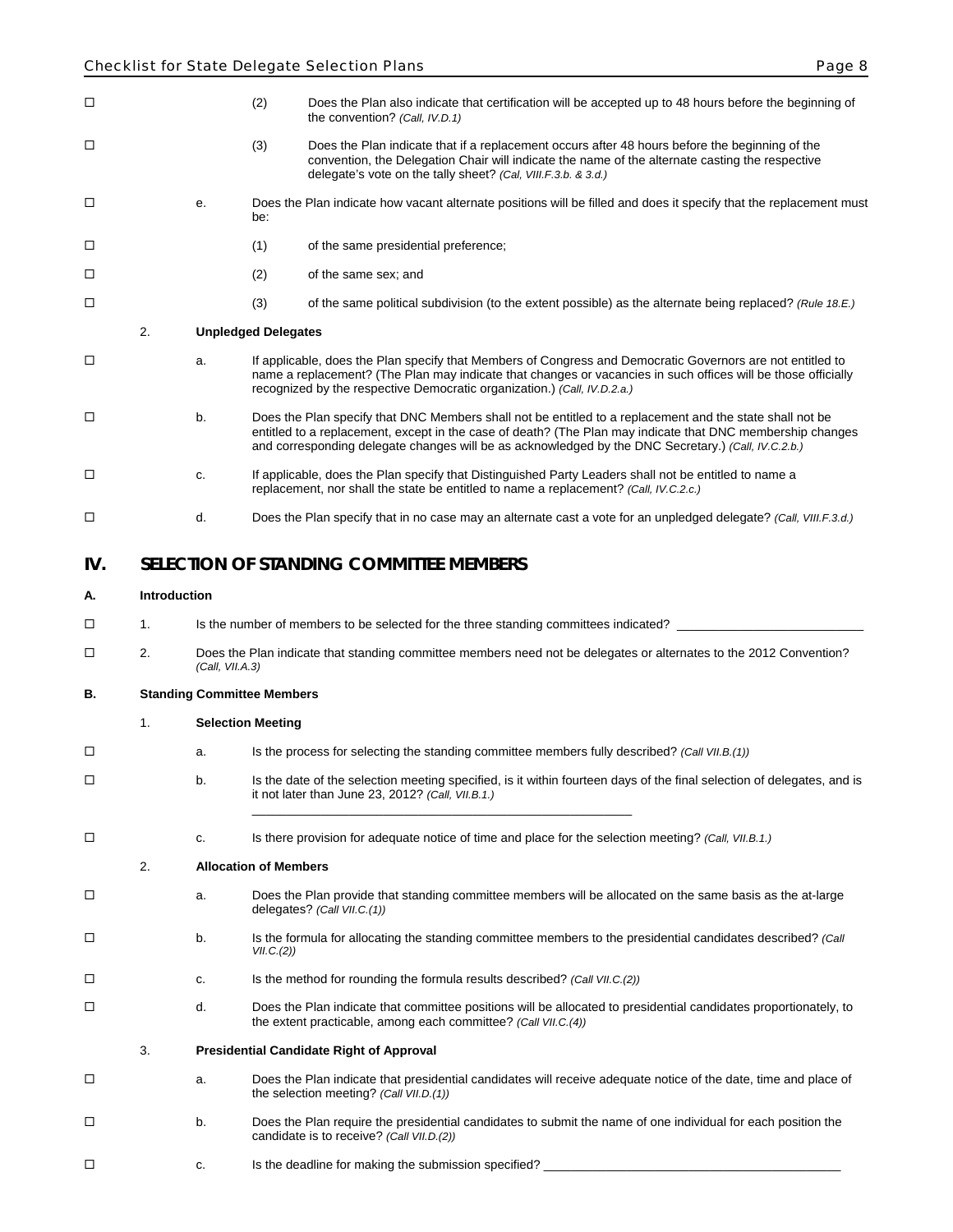#### 4. **Selection Procedure to Achieve Equal Division**

- a. Does the Plan specify a process for ensuring equal division of standing committee member positions among men and women for each committee? *(Call VII.E.(1)*
- b. Are presidential candidates required to use their best efforts to ensure their respective delegations are equally divided between men and women, and that the names they submit will help achieve the affirmative action goals established in the Delegate Selection Plan? *(Rule 6.I. and Reg. 4.9.)*

#### 5. **Certification and Substitution**

- a. Does the Plan provide that the State Chair certifies, in writing to the DNC Secretary, the standing committee members within three days of their selection? *(Call VII.B.(3))*
- b. Does the Plan indicate that substitution of standing committee members is not permitted except in the case of resignation or death? Does it indicate that substitute members must be selected in accordance with the Plan and certified to the DNC Secretary within three days? *(Call VII.B.(4))*

#### **V. THE DELEGATION**

#### **A. Introduction**

Does the Plan indicate that the state will select one Delegation Chair and its allocation of Convention Pages?

#### **B. Delegation Chair**

#### 1. **Selection Meeting**

- a. Is the date for selecting the Delegation Chair indicated and is it within fourteen days of the final selection of the state's delegates? *(Call, IV.E.)*
- b. Does it provide for the Chair to be selected at an open and well-publicized meeting of the state's National Convention delegation? *(Rule 3.C.)*
- 2. Does the Plan provide that the State Chair certifies, in writing to the DNC Secretary, the Delegation Chair within three days of his or her selection? *(Call IV.E.)*

#### **C. Convention Pages**

- $\Box$  1. Is the number of Convention Pages to be selected indicated?
- 2. Will the selection take place no later than when the standing committee members are selected? *(Call, IV.F.3.)*
- 3. Does the Plan indicate that the State Chair will select the Pages, in consultation with the state's DNC members? *(Reg. 5.6.A.)*
- 4. Does the Plan require that the Pages be equally divided between men and women and, as much as possible, reflect the Affirmative Action guidelines in the Delegate Selection Plan? *(Reg. 5.6.A.)*
- $\square$  5. Does the Plan provide that the State Chair certifies, in writing to the DNC Secretary, the Convention Pages within three days of their selection and no later than the time the standing committee members are certified? *(Call IV.F.3. and Reg. 5.6.B.)*

#### **VI. GENERAL PROVISIONS**

Does the Plan include the following points:

- 1. Six principles reaffirming the Party's commitment to an open party? Is "status" specified as "all members of the Democratic Party regardless of race, sex, age, color, creed, national origin, religion, ethnic identity, sexual orientation, economic status, or physical disability"? *(Rule 4)*
- 2. Prohibition of discrimination on the basis of "status"? *(Rule 5.B.)*
- 3. Provision calling for equal division of delegates (including all pledged and unpledged delegates) and alternates? *(Rule 6.C.)*
- 4. Does the Plan provide that all candidates for delegate and alternate will be identified as to presidential preference or uncommitted status? *(Rule 12.A)*
- 5. No mandated voting contrary to preference? *(Rule 12.I.)*
- 6. The "good conscience" rule? *(Rule 12.J.)*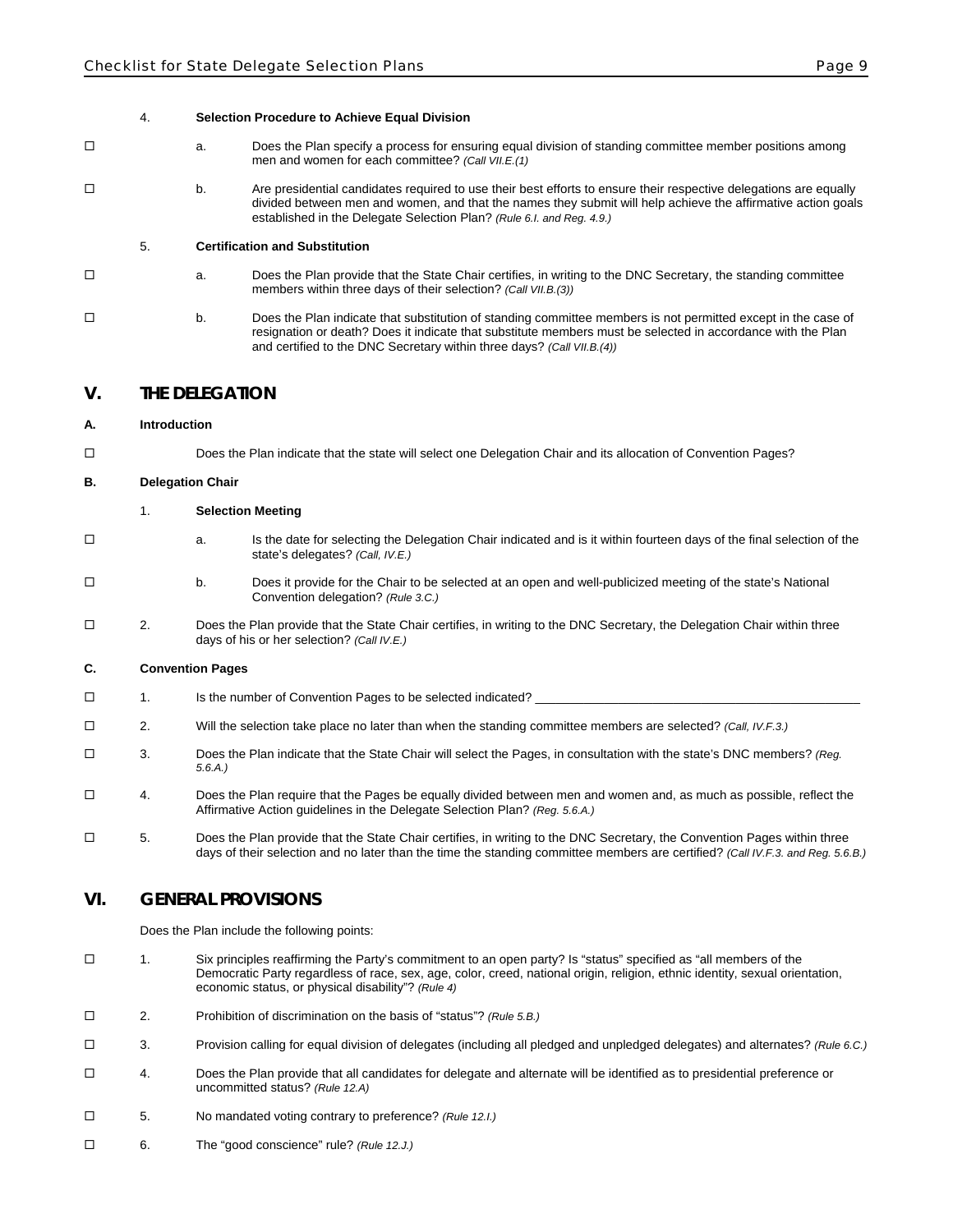#### Checklist for State Delegate Selection Plans **Page 10** and Page 10 and Page 10

- 7. All delegates, alternates and standing committee members must be *bona fide* Democrats? *(Rule 12.H. and Reg. 4.24)*
- 8. Quorum requirements of no less than 40%? *(Rule 15)*
- 9. Statement of proxy procedures, if proxy voting is permitted? *(Rule 16)*
- 10. Prohibition of the "unit rule"? *(Rule 17.A.)*
- 11. Slate-making limitations? *(Rule 17.B.)*
- 12. Confirmation that all steps of the delegate selection process take place during 2012, except those related to the implementation of the Affirmative Action Plan? *(Rules 1.F. and 11.B.)*
- 13. Assurances on behalf of the State Party to the provisions of the Call? *(Call, II.B.)*

#### **VII. AFFIRMATIVE ACTION**

#### **A. Statement of Purpose & Organization**

Does the Plan:

- 1. Indicate that the Party has developed outreach programs that include recruitment, education and training? *(Rule 5.C.)*
- 2. State that the Party has adopted and will implement affirmative action programs with specific goals and timetables for African Americans, Hispanics, Native Americans, Asian Americans and Pacific Islanders and women? *(Rule 6.A.)*
- $\square$  a. State that the goal of the affirmative action programs is to encourage participation in the process by the targeted groups? *(Rule 6.A.(1))*
- b. Prohibit the use of quotas? *(Rule 6.A.(2))*
- 3. State that the Party has adopted and will implement Inclusion Program for members of the LGBT community**,** and people with disabilities and youth. *(Rule 7)*
- $\square$  4. Indicate the date implementation of the Affirmative Action Plan will begin, which must be no later than September 16, 2011? *(Rule 1.F.)*
- 5. Is there provision for the appointment and operation of a representative Affirmative Action Committee not later than March 1, 2011? *(Rule 6.F.)*
- 6. Does the Plan provide for the State Chair to submit the names of Affirmative Action Committee members to the Rules and Bylaws Committee no later than 15 days after their appointment? *(Reg. 2.2.K)*
- 7. Does the Plan provide a specific program for making financial assistance available to delegates otherwise unable to go to the convention? *(Rule 6.G.)*
- 8. Does the Plan ensure that district lines will not discriminate against minorities and women? *(Rule 6.E.)*
- **B. Efforts to Educate on the Delegate Selection Process**
- 1. Does the Plan provide for effectively publicizing and explaining events in the delegate selection process through media and through specific meetings and workshops? *(Rules 3.C. & D.)*
- 2. Does the Plan provide for multilingual publication, where necessary, to encourage the participation of minority groups? *(Rule 6.D.)*

#### **C. Representation Goals**

- 1. Has a demographic study been conducted and goals established for representation of constituencies in the state's convention delegation? What are the specific percentages and numeric goals? *(Rule 6.A.)*
- 2. Is the methodology used for creating percentages and goals provided? *(Reg.4.7.C. )*

|                                 | African<br>Americans | <b>Hispanics</b> | <b>Native</b><br>Americans | Asian<br>Americans and<br>Pacific<br>Islanders | <b>LGBT</b><br>Americans | People with<br>Disabilities | Youth |
|---------------------------------|----------------------|------------------|----------------------------|------------------------------------------------|--------------------------|-----------------------------|-------|
| % in Demo-<br>cratic Electorate |                      |                  |                            |                                                |                          |                             |       |
| Numeric Goals<br>for Delegation |                      |                  |                            |                                                |                          |                             |       |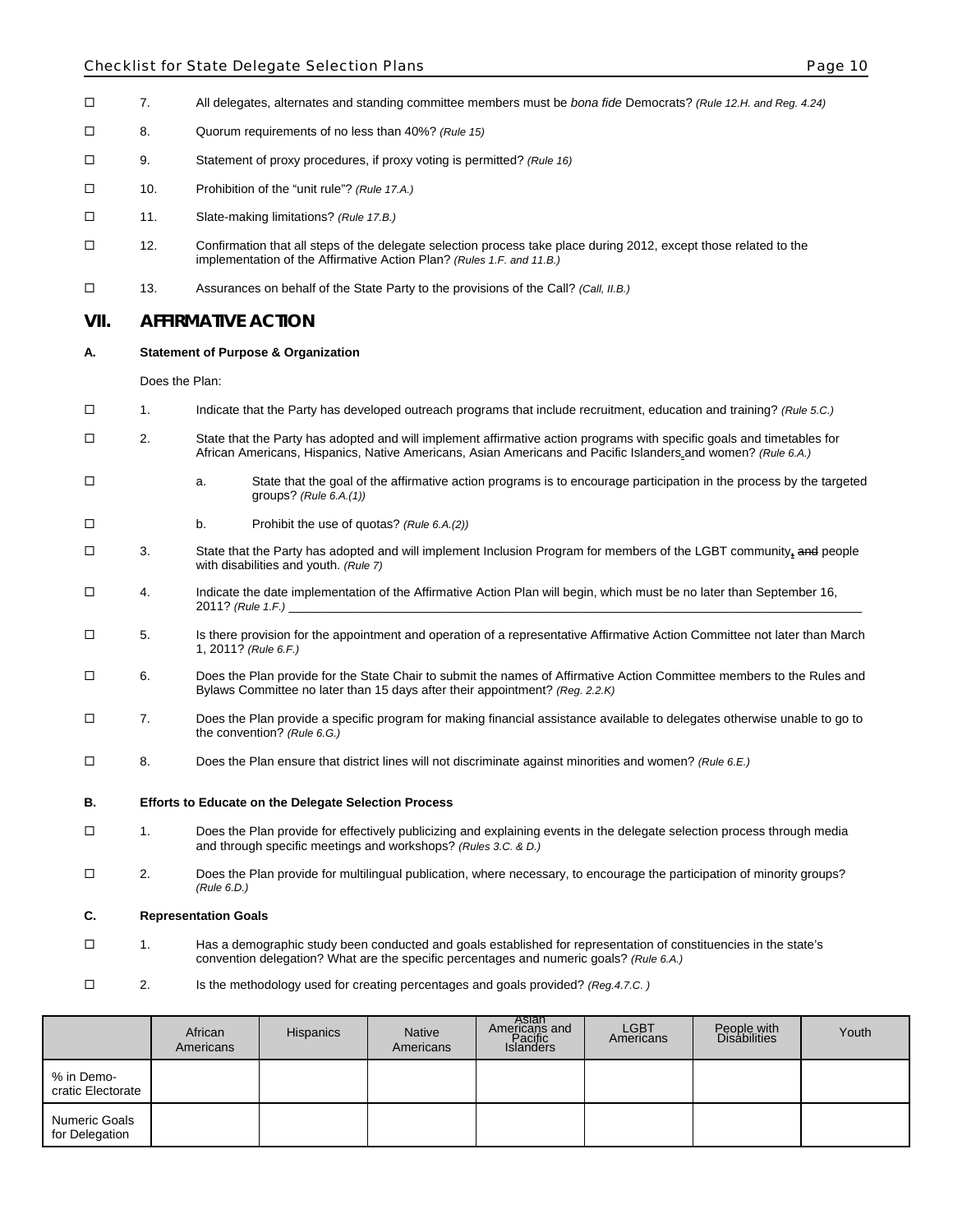- 2. Does the Plan include goals and timetables for other groups such as LGBT, people with disabilities and youth (optional)? If so, is the methodology used to set these included? *(Rule 7)*
- □ 3. Does the Plan state that the use of the at-large delegation to meet the affirmative action goals does not obviate the need for outreach activities by the State Party? *(Rule 6.A.(3))*

#### **D. Obligations of Presidential Candidates to Maximize Participation**

- 1. Does the Plan require presidential candidates to assist the state in meeting its demographic representation goals? *(Rule 6.H.(1)*
- 2. Do presidential candidates have to submit a written statement indicating steps and procedures to encourage full participation? Does the Plan specify a date? *(Rule 6.H.(1))* \_\_\_\_\_\_\_\_\_\_\_\_\_\_\_\_\_\_\_\_\_\_\_\_\_\_\_\_\_\_\_\_\_\_\_\_\_\_\_\_\_\_\_\_\_\_\_\_\_\_\_\_
- $\Box$  3. Do presidential candidates have to submit demographic information on all delegate and alternate candidates pledged to them? *(Rule 6.H.(2))*
- 4. Require presidential candidates to use their best efforts to ensure their respective delegations of delegates, alternates and standing committee members are equally divided and reflect the state's affirmative action goals; and, require presidential candidates to use their best efforts to approve delegate and alternate candidates at the district level who meet applicable equal division and affirmative action considerations in order to achieve the affirmative action goals and equal division for their respective delegations? *(Rule 6.I. & Reg. 4.9)*

#### **VIII. CHALLENGES**

1. Does the Plan track the provisions on challenges from the Model Plan (check the Model Plan)?

#### **IX. SUMMARY OF PLAN**

#### **A. Selection of Delegates and Alternates**

1. Does the summary indicate the system the state uses for allocating delegates to presidential candidates?

System Type: \_\_\_\_\_\_\_\_\_\_\_\_\_\_\_\_\_\_\_\_\_\_ Date of 1st Step: \_\_\_\_\_\_\_\_\_\_\_\_\_\_\_\_\_\_\_\_\_\_\_\_\_\_

 $\square$  2. Does the summary briefly describe the number of delegates and alternates to be selected, the selecting body and the filing requirements?

| <b>Type</b>                                      | <b>Delegates</b> | <b>Alternates</b> | <b>Selection Date</b> | <b>Selecting Body &amp;</b><br><b>Filing Requirements</b> |
|--------------------------------------------------|------------------|-------------------|-----------------------|-----------------------------------------------------------|
| District-Level Delegates<br>& Alternates         |                  |                   |                       |                                                           |
|                                                  |                  |                   |                       |                                                           |
| Unpledged Delegates                              |                  |                   |                       |                                                           |
| Unpledged Add-ons                                |                  |                   |                       |                                                           |
|                                                  |                  |                   |                       |                                                           |
| Pledged PLEOs                                    |                  |                   |                       |                                                           |
|                                                  |                  |                   |                       |                                                           |
| At-Large Delegates &<br>Alternates               |                  |                   |                       |                                                           |
|                                                  |                  |                   |                       |                                                           |
| <b>TOTAL</b><br>(check 2012 allocation<br>chart) |                  |                   |                       |                                                           |

#### **B. Selection of Standing Committee Members**

Does the summary indicate how many standing committee members will be selected and does it include a brief description of the filing requirements and deadlines?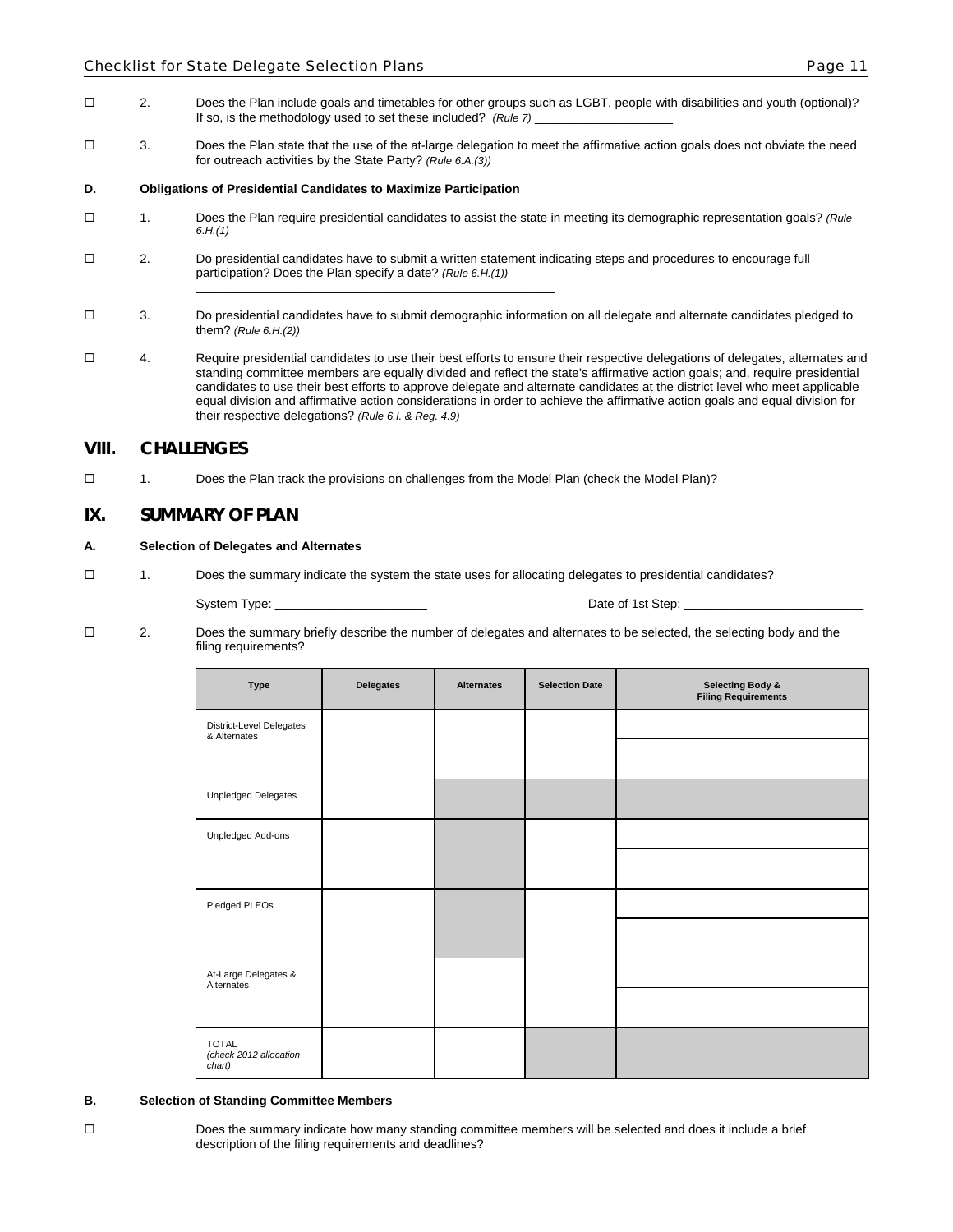| <b>Members per</b><br><b>Committee</b><br>(check 2012 allocation<br>chart) | <b>Total Members</b><br>(Members per Committee x 3) | <b>Selection Date</b><br>(After selection of all<br>delegates) | <b>Filing Requirements &amp; Deadlines</b> |
|----------------------------------------------------------------------------|-----------------------------------------------------|----------------------------------------------------------------|--------------------------------------------|
|                                                                            |                                                     |                                                                |                                            |

#### **C. Selection of Delegation Chair and Convention Pages**

Does the summary indicate how and when the Delegation Chair and Convention Pages are selected?

| <b>Type</b>             | <b>Number</b> | <b>Selection Date</b> | <b>Selecting Body</b> |
|-------------------------|---------------|-----------------------|-----------------------|
| Delegation Chair        |               |                       | $\Box$ Delegation     |
| <b>Convention Pages</b> |               |                       | □ State Chair         |

#### **D. Presidential Candidate Filing Deadline**

- 1. If applicable, does the Plan summarize the state's presidential candidate filing requirements and deadline (after 1/1/2012)?
- \_\_\_\_\_\_\_\_\_\_\_\_\_\_\_\_\_\_\_\_\_\_\_\_\_\_\_\_\_\_\_\_\_\_\_\_\_\_\_\_\_\_\_\_\_\_\_\_\_\_\_\_\_\_\_\_\_\_\_\_\_\_\_\_\_\_\_\_\_\_\_\_\_\_\_\_\_\_\_\_\_\_\_\_\_\_\_\_\_\_\_\_\_\_\_\_\_ 2. Is the date specified by which a presidential candidate must certify his/her authorized representative(s) to the State Chair? \_\_\_\_\_\_\_\_\_\_\_\_\_\_\_\_\_\_\_\_\_\_\_\_\_\_\_\_\_\_\_\_\_\_\_\_\_\_\_\_\_\_\_\_\_\_\_\_\_\_\_\_\_\_\_\_\_\_\_\_\_\_\_\_\_\_\_\_\_\_\_\_\_\_\_\_\_\_\_\_\_\_\_\_\_\_\_\_\_\_\_\_\_\_\_\_\_

#### **E. Timetable**

Are the dates indicated for the following steps in the process:

| $\Box$ | a. | Date on which the Affirmative Action Committee was appointed (on or before 3/1/11)?                                                             |  |  |
|--------|----|-------------------------------------------------------------------------------------------------------------------------------------------------|--|--|
| $\Box$ | b. | Beginning and end of period for soliciting public comment on the proposed Delegate Selection and Affirmative<br>Action Plans (min. of 30 days)? |  |  |
| □      | c. | Date State Party adopted the Delegate Selection and Affirmative Action Plans (after comment period)?                                            |  |  |
| $\Box$ | d. | Date the Affirmative Action Plan goes into effect (by 9/16/11)?                                                                                 |  |  |
|        | е. | All deadlines, including the following steps:                                                                                                   |  |  |
| $\Box$ |    | (1)<br>Presidential candidate filing, if applicable?                                                                                            |  |  |
| $\Box$ |    | (2)<br>Presidential candidate certification of authorized representative(s)?                                                                    |  |  |
| $\Box$ |    | (3)<br>Presidential candidate full participation statement?                                                                                     |  |  |
|        |    |                                                                                                                                                 |  |  |

#### (4) Filing deadlines for delegate and alternate candidates:

|   | Level / Filing<br><b>Deadline</b> | Statement of candidacy and<br>pledge of support          | State Party transmits lists to<br><b>Presidential Candidates</b> | Presidential Candidates file<br>approved Lists of delegate and<br>alternate candidates |
|---|-----------------------------------|----------------------------------------------------------|------------------------------------------------------------------|----------------------------------------------------------------------------------------|
| □ | District-Level                    |                                                          |                                                                  |                                                                                        |
| □ | <b>PLEO<sub>s</sub></b>           | (after the election of the district-<br>level delegates) |                                                                  |                                                                                        |
| □ | At-Large                          | (same as or after the selection of<br>the PLEOs)         |                                                                  | (after the selection of the district-<br>level and PLEO delegates)                     |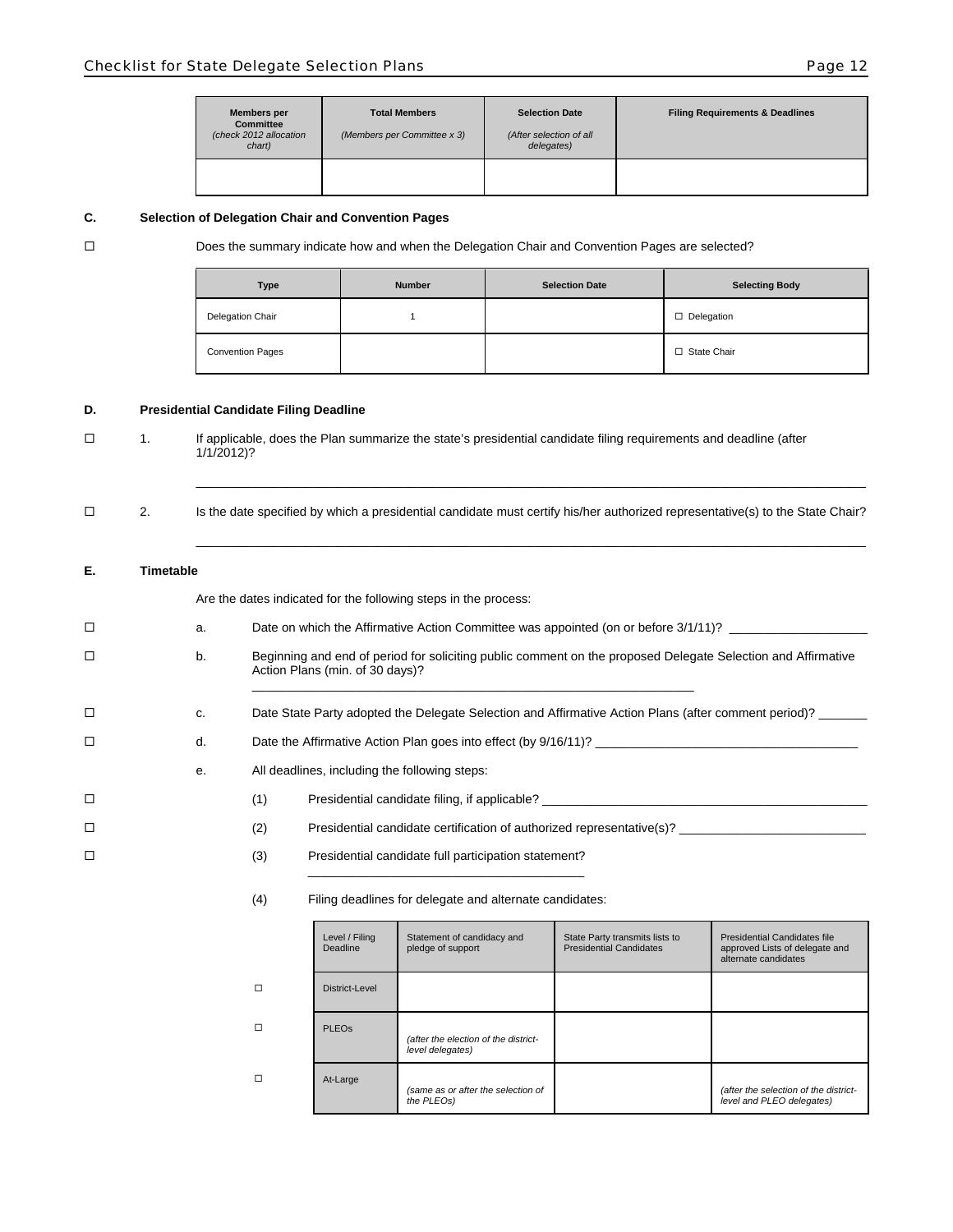f. ALL dates related to the selection of delegates and alternates (including the primary date in primary states or the date for each tier in caucus states) for each level (as noted below):

| □ | Date of <b>Primary</b> (and any pre- or post-primary caucus<br>meetings)<br>$-$ OR $-$<br>Date and description of each Caucus tier. |  |
|---|-------------------------------------------------------------------------------------------------------------------------------------|--|
| □ | District-level delegates & alternates<br>When selected and by whom?                                                                 |  |